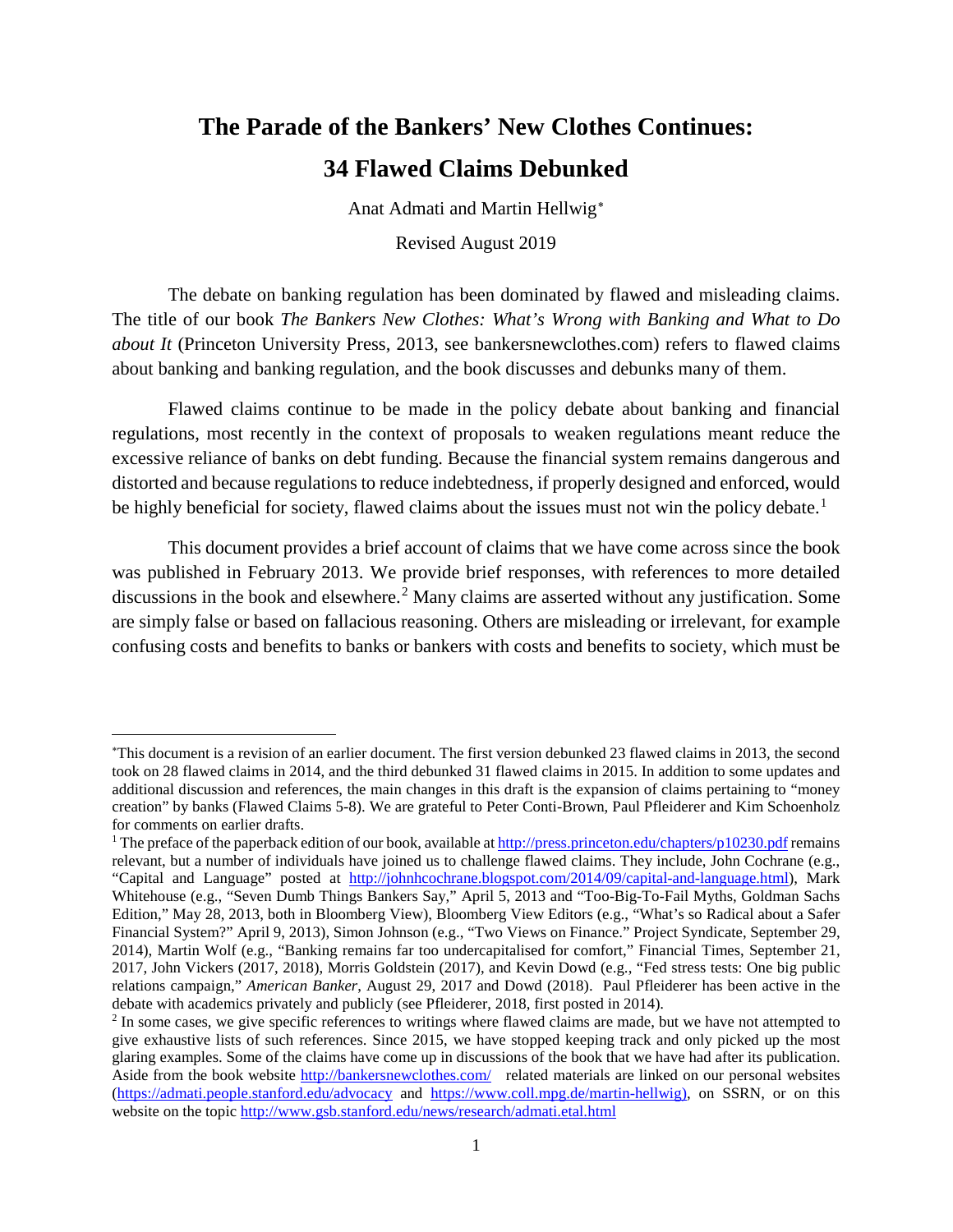the focus of policy. Still other claims are based on myths, i.e., implausible theories that ignore important parts of reality and are protected by the use of special jargon.

We first provide a list of the flawed claims that the rest of this document takes on. References to chapter numbers refer to our book. Nothing that we heard or read changes our conclusions or our strong policy recommendations.

## **List of Flawed Claims**

**Flawed Claim 1**: Capital is money that banks hold or set aside as a reserve, like a rainy day fund; higher capital requirements keep money out of the economy.

**Flawed Claim 2:** Requiring banks to hold cash reserves equal to 15% or more of their assets does not make them significantly safer, and therefore even such high capital requirement would not address the key problems in banking.

**Flawed Claim 3:** The argument for requiring banks to have substantially more equity is based on a theoretical result called the Modigliani-Miller theorem. This result is not relevant in the real world because its assumptions are unrealistic. .

**Flawed Claim 4:** The key insights from corporate finance are not relevant for banks because the economics of funding for banks is entirely different from that of other companies.

**Flawed Claim 5:** Banks are special because bank deposits serve as "money."

**Flawed Claim 6:** Banks are special because they create their own funding: When a bank makes a loan, it creates a deposit.

**Flawed Claim 7:** Whereas deposits might move within the banking system, once deposits are "created" by lending, they will always be somewhere in the system. Deposit funding for the banking system as a whole is reduced only when loans are repaid.

**Flawed Claim 8:** An individual bank that loses deposits can always replace the lost funding by borrowing in wholesale markets.

**Flawed Claim 9:** Increasing equity requirements would reduce banks' ability to take people's deposits and issue short-term claims that are liquid and can be used like money.

**Flawed Claim 10:** Increasing equity requirements would increase the funding costs of banks because investors require higher returns when investing in equity than when investing in debt.

**Flawed Claim 11**: Increasing equity requirements would lower the banks' return on equity (ROE) and thus make investors unwilling to invest in banks' stocks.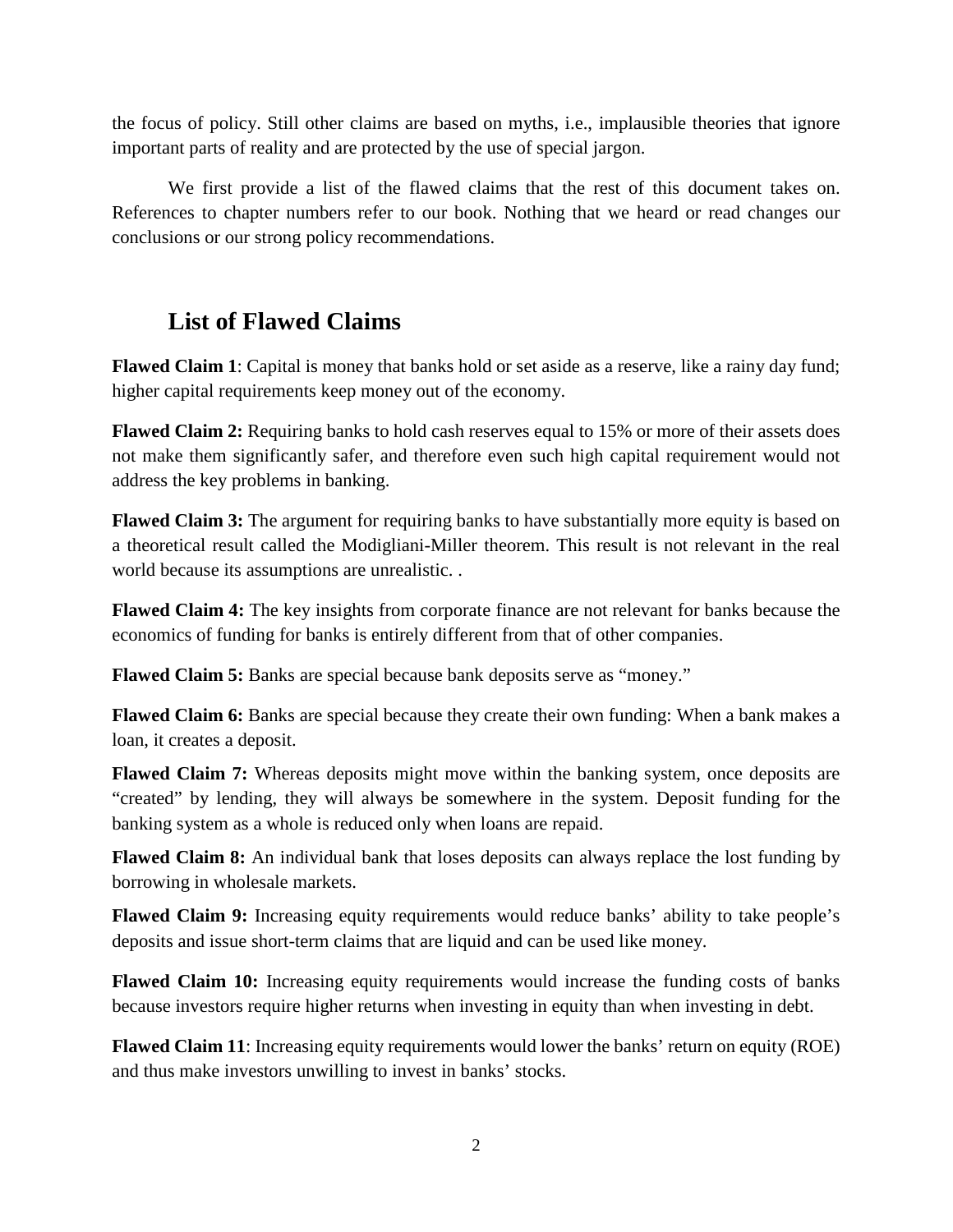**Flawed Claim 12:** Increasing equity requirements would force banks to reduce lending.

**Flawed Claim 13:** Higher equity requirements would be harmful for the economy because banks would be less willing to make loans.

**Flawed Claim 14:** Higher equity requirements would restrict banks' ability to provide marketmaking services, harm market liquidity, and prevent banks from stabilizing volatile stock markets by countering adverse price movements.

**Flawed Claim 15:** Higher equity requirements are undesirable because they would prevent banks from taking advantage of government subsidies and force them to charge higher interest on loans.

**Flawed Claim 16:** Historically, banks have never had as much as 30% equity; requiring as much equity would therefore harm the business of banking.

**Flawed Claim 17:** There is not enough equity around for banks to be funding with 30% equity.

**Flawed Claim 18:** Because banks cannot raise equity, they will have to shrink if equity requirements are increased, and this will be bad for the economy.

**Flawed Claim 19:** Increasing equity requirements would harm economic growth.

**Flawed Claim 20:** Basel III is already very tough, doubling or tripling previous requirements; banks that comply with Basel III requirements are safe enough.

**Flawed Claim 21:** Basel III, and capital regulations as implemented in different jurisdictions are based on careful scientific analysis of the cost and benefits of different levels of equity requirements.

**Flawed Claim 22:** Because capital requirements should be adjusted to risk, it is essential to rely primarily on requirements that are based on assigning risk weights to assets.

**Flawed Claim 23:** Stress tests have repeatedly shown that, by now, banks have enough equity to withstand even major shocks.

**Flawed Claim 24:** Instead of issuing more equity, banks should be required to issue debt that converts to equity when a trigger is hit, so-called "contingent capital," or co-cos.

**Flawed Claim 25:** Whereas equity is needed for banks as going concerns, banks in resolution need long-term debt that can be bailed in. Total Loss-Absorbing Capacity ("TLAC") in resolution must be large enough to permit a quick recovery.

**Flawed Claim 26:** The Dodd-Frank Act in the US, or the Bank Recovery and Resolution Directive (BRRD) and the Single Resolution Mechanism in the European Union, have done away with the need to bail out banks; if a bank gets into trouble, the authority in charge of resolution will be able to resolve it without cost to taxpayers; there is therefore no need to increase equity requirements.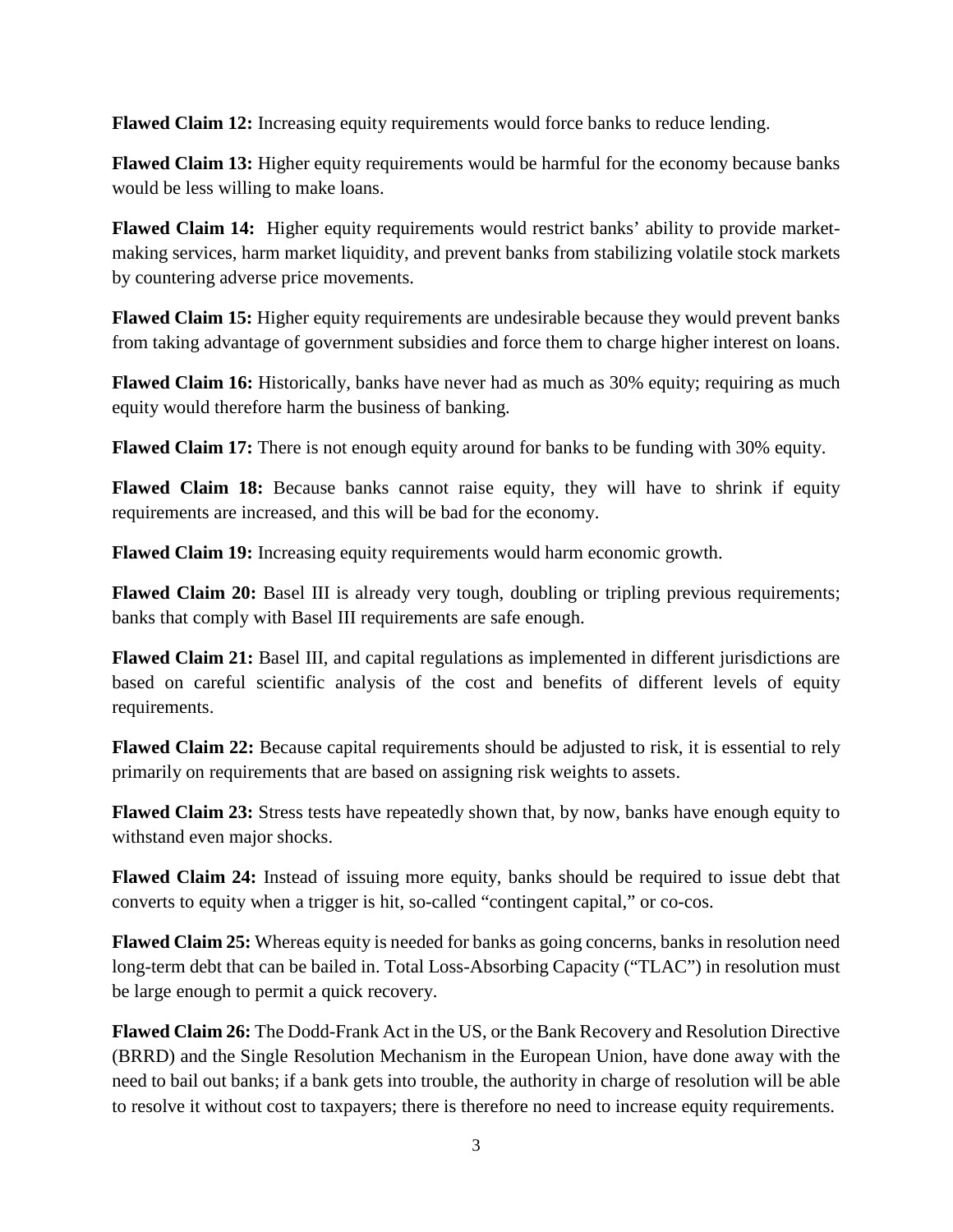**Flawed Claim 27:** If equity requirements are increased, banks will increase their "risk appetite," which will make the system more dangerous.

**Flawed Claim 28:** If equity requirements are increased, bank managers will be less disciplined.

**Flawed Claim 29**: The best way to make banking safer is to require banks to put funds from deposits into reserves of central bank money or Treasury Bills (so-called narrow banking, also known as the Chicago Plan for 100% reserve banking). Such a shift will give us a stable financial system, and there would be less need to impose equity requirements.

**Flawed Claim 30**: The financial system would be safe if banks were subject to a 100% reserve requirement so they could take no risk with depositors' money, while non-bank financial institutions would be entirely prohibited from borrowing.

**Flawed Claim 31:** Tighter regulation of banks, and in particular higher equity requirements, are undesirable because they would cause activities to move to the unregulated shadow banking system.

**Flawed Claim 32**: Since banking is a global business, it is important to maintain a "level playing field." Therefore, banking regulation must be coordinated and harmonized worldwide.

**Flawed Claim 33**: Stricter national regulation would harm "our" banks; instead we should be supporting them in global competition.

**Flawed Claim 34**: The politics of banking makes effective regulation impossible, and therefore debating the merits of specific regulations such as equity requirement is "beside the point."

## **Flawed Claims Debunked**

**Flawed Claim 1**: Capital is money that banks hold or set aside as cash reserve, like a rainy day fund; higher capital requirements keep money out of the economy.<sup>[3](#page-3-0)</sup>

 $\overline{a}$ 

<span id="page-3-0"></span>**<sup>3</sup>** For example, [Tim Pawlenty,](http://topics.wsj.com/person/P/Tim-Pawlenty/6589) president of the Financial Services Roundtable, is quoted in *Wall Street Journal* on July 20, 2015 ("Fed Lifts Capital Requirements for Banks," by Ryan Tracy, Victoria McGrane and Justin Bear) claiming that "this rule will keep billions of dollars out of the economy." In "How to solve the bank capital Goldilocks question," CNN Money and *Fortune*, May 6, 2013, Cyrus Sanati falsely claims that capital requirements ask banks to "hold some cash on the sidelines." The comparison of capital to "a rainy day fund" has also been used in Andrew Ross Sorkin, "Easing of Rules for Banks Acknowledges Reality" *New York Times*, January 7, 2013, and in Gretchen Morgenson, "Trying to Slam the Bailout Door," *New York Times*, April 27, 2013. In early 2019, Gary Cohn, who was at the time White House National Economic Council Director said "Banks are forced to hoard money because they are forced to hoard capital, and they can't take any risks." (See "Dodd-Frank Do-Over a Win for Banks: Trump Advisor Gary Cohn, Henry Fernandez, Fox Business, March 30, 2017. By contrast, "A Simple Rule to Stop the Next Financial Crisis," Pat Ragnier, CNN Money, September 15, 2014, and "Bank Rules Debate, Capital Matters – and Words Too," Peter Coy, Bloomberg BusinessWeek, September 18, 2014 help clarify the terminology.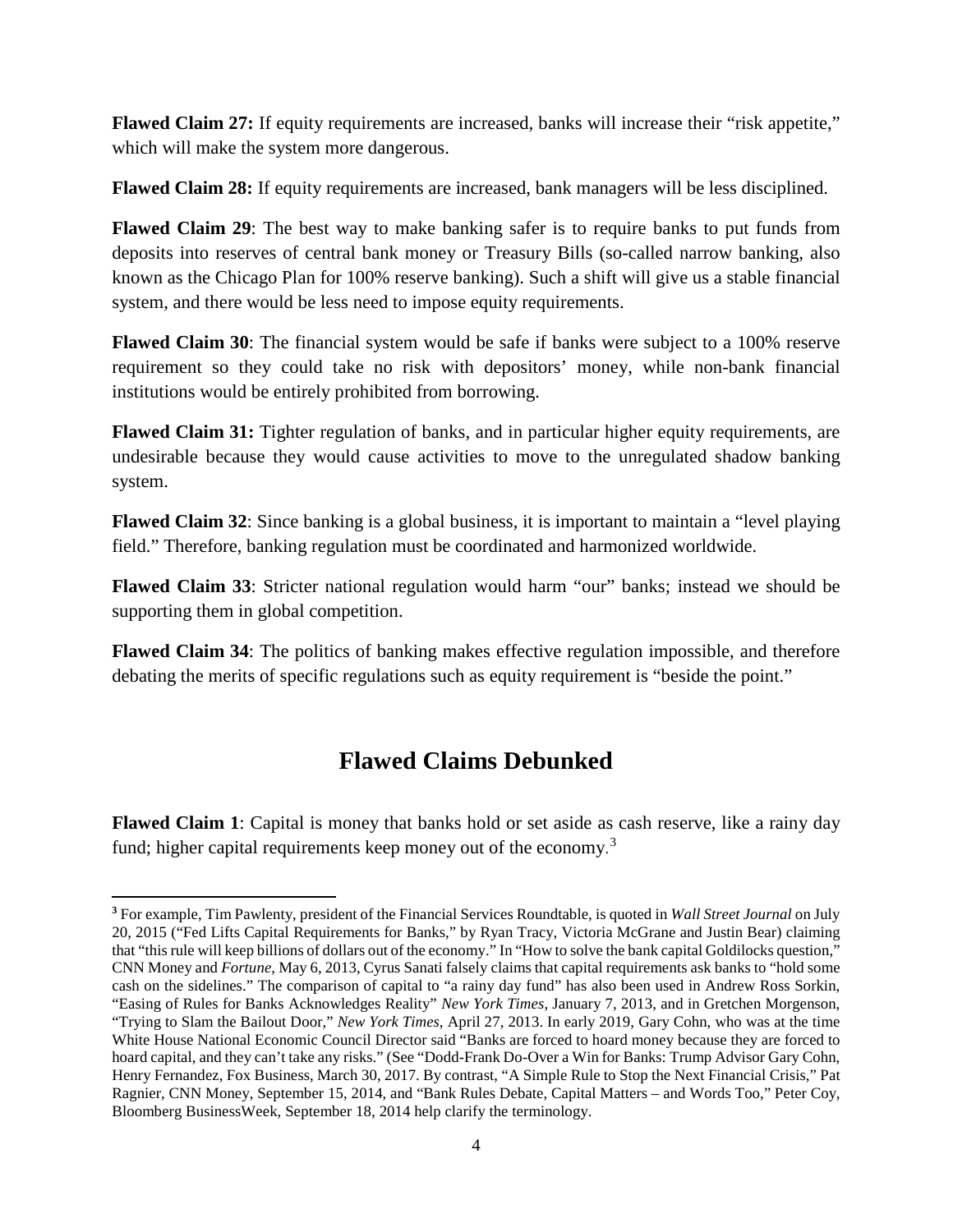**What's wrong with this claim?** This statement is plainly false. As discussed in Chapters 1 and 6, capital in banking is a source of funding that can be used to make loans and other investments. This source of funding, elsewhere called equity, must be distinguished from debt, i.e., funds obtained by borrowing. Whereas banks typically fund less than 10% of their investments by equity, it is rare for any healthy non-financial company to have less than 25% in equity, and many successful companies borrow little or nothing, although there is no regulation that prevents them from borrowing as much as they would like (if they can find lenders).

**Flawed Claim 2:** Requiring banks to hold cash reserves equal to 15% or more of their assets does not make them significantly safer, and therefore even such high capital requirement would not address the key problems in banking. [4](#page-4-0)

**What's wrong with this claim?** This claim rests on the same confusion between bank capital (equity) and cash reserves as Claim 1. Bank capital is *not* a cash reserve but a way of funding the bank. *Capital requirements do not impose any restriction on what assets banks hold.* They do not require banks to hold cash reserve. Since current requirements, and even the proposed Basel III reform, allow banks to have as little as 3% equity relative to their total assets, requiring 15%, or even 30% would make banks *significantly* safer. With equity levels considered minimal for healthy companies in the rest of the economy, banks would be able to absorb significantly more losses without becoming distressed or insolvent and without needing support, and, as we discuss in many writings, many distortions in the economy would be alleviated.<sup>[5](#page-4-1)</sup>

Unlike equity requirements, reserve requirements are not as useful for maintaining the safety of banks unless they are very high. For example, if a bank has \$97 billion in deposits and \$3 billion in equity funding, cash reserve of \$15 billion will not help it to survive if it loses \$4 billion on its loans and other investments. After the loss, it has \$96 billion in assets and is insolvent, just as a homeowner is "under water" if the mortgage is larger than the value of the house. If instead the bank had \$85 billion in deposits and \$15 billion in equity, it would easily withstand the \$4 billion loss and even a much larger loss without becoming distressed or insolvent. (However, see the discussion of Claims 23-24 regarding 100% reserve requirements.)

**Flawed Claim 3:** The argument for requiring banks to have substantially more equity is based on a theoretical result called the Modigliani-Miller theorem. This result is not relevant in the real world because its assumptions are unrealistic.<sup>[6](#page-4-2)</sup>

**What's wrong with this claim?** Our argument for requiring much more equity is based entirely, as it should be, on a comparison of the costs and benefits *to society* of different funding mixes for

<span id="page-4-0"></span><sup>4</sup> See for example, Cyrus Sanati, cited in Footnote 3, who criticizes the higher capital requirements proposed by Senators Brown and Vitter and who, throughout the piece, falsely refers to the proposal as if it concerns cash reserves.<br><sup>5</sup> See Chapter 6, Admati et al (2013, Section 2) and Admati (2014).

<span id="page-4-2"></span><span id="page-4-1"></span><sup>6</sup> For example, Barclays Credit Research, "The Costs of a Safer Financial System," March 25, 2013, The Clearing House, "Vanquishing TBTF," March 26, 2013, Oxford Economics (2013), and Elliott (2013).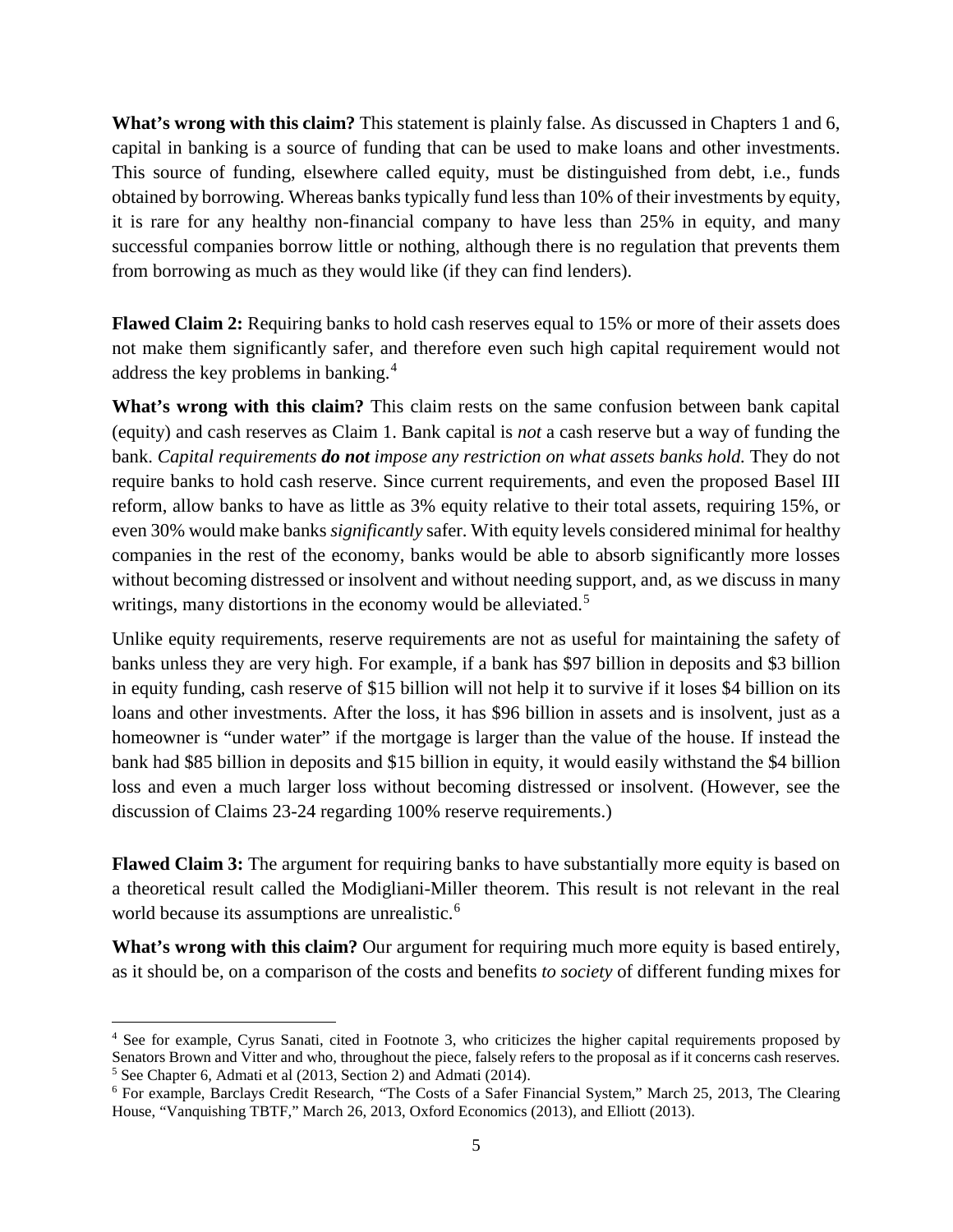banks. We argue, in particular, that there is a large cost, *and no benefit* to society, from having banks funded with as much debt as they can under current regulations. The argument is *not in any way* based on the false presumption that the funding mix, in banking or elsewhere, does not matter for the cost of funding.

In referring to "Modigliani-Miller," one must be careful to distinguish between the so-called irrelevance result and the analytical approach of Modigliani and Miller. The irrelevance result asserts that, under certain conditions, the funding mix does not matter for the cost of funding and for market outcomes. The conditions are unrealistic, and the conclusion does not hold in the real world, but the underlying insight of Modigliani and Miller holds universally, namely that purely re-arranging how the risk taken by a corporation is divided among investor does not *by itself* change its funding costs. *Other considerations* may imply that the funding mix affects funding costs, but those considerations are precisely the subject of our analysis. In fact, most of the effects of equity finance on funding costs turn out to be private costs that are not social costs as the additional equity provides external benefits that corporate decision makers do not take into account. [7](#page-5-0)

**Flawed Claim 4:** The key insights from corporate finance are not relevant for banks because the economics of funding for banks is entirely different from that of other companies.<sup>[8](#page-5-1)</sup>

**What's wrong with this claim?** The economics of funding for banks is different from that of other companies, but nevertheless the key insights from corporate finance are relevant for banks. In terms of the arguments given for the preceding claim, the Modigliani-Miller irrelevance theorem does not apply to banks, but the key insight behind the approach of Modigliani and Miller does apply to banks, with due attention to what makes banks special.<sup>[9](#page-5-2)</sup>

Most references to banks being special are motivated by the observation that investors value bank deposits for their liquidity and for the associated payment services. Because of these benefits, depositors are willing to accept lower interest rates on bank deposits than on other forms of debt. However, the fact that, in contrast to one of the assumptions of Modigliani-Miller analysis, bank

<span id="page-5-0"></span><sup>7</sup> Whereas Chapter 7 discusses the Modigliani-Miller approach, including the irrelevance result, Chapter 9 discusses distortions from taxes and too-big-to-fail guarantees, Chapter 8 discusses incentives to take excessive risks that are created by debt overhang and compensation structures in banking. Taking on additional debt even though indebtedness is already high is one form of excessive risk taking, a sort of "addiction" to borrowing. The resulting leverage ratchet effect is studied in detail in Admati et al. (2018). Chapter 10 and Admati and Hellwig (2019) show that the fact that banks provide liquidity services through some of their borrowing generally leads to excessive and inefficient, rather than appropriate levels of indebtedness and risk. .

<span id="page-5-1"></span><sup>8</sup> See, for example, Oxford Economics (2013), and Barclays Credit Research, referenced in Footnote 6, and "Safety in Numbers," *The Economist,* April 11, 2013. DeAngelo and Stulz (2015), mis-characterize our arguments as relying only on Modigliani and Miller and proceed to develop a model of liquidity benefits from deposits in a model that assumes no uncertainty, which is hardly suited for discussing the notion of "liquidity." The DeAngelo and Stulz analysis involves assumptions about pricing and the appropriation of consumer surplus by banks that are incompatible with market equilibrium, which they never actually study.

<span id="page-5-2"></span><sup>&</sup>lt;sup>9</sup> We discuss this question in Chapter 7, pp. 110-112, as well as Admati et al. (2013).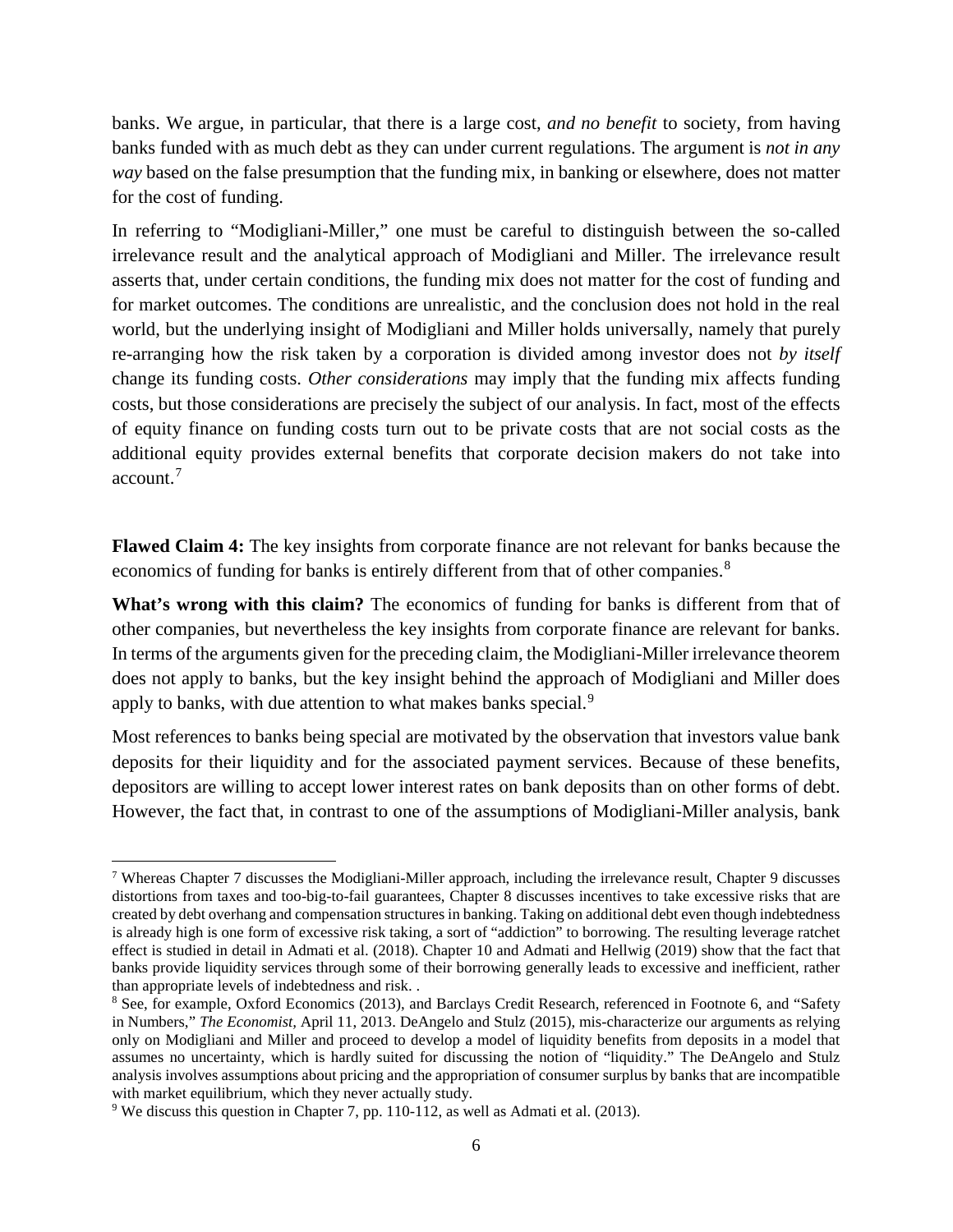depositors care about liquidity benefits and payment services as well as portfolio returns does not invalidate the key insight that equity and debt have different risk characteristics and that the perdollar risks to shareholders and to debt holders – including depositors – are the larger, the more the borrower is indebted. For banks, as for all other borrowers, debt is a legal promise to pay, and a heavily indebted borrower is more likely to become distressed or insolvent. When investments turn out badly, someone must bear the losses; if there is too little equity, the losses must be borne by the bank's creditors, including depositors, or by taxpayers.

This observation actually gives another spin to the message that "banks are special": In the absence of deposit insurance, the threat, and even more so the actual occurrence, of bank distress and insolvency are likely to impair the liquidity of deposits and other short-term bank debt. Thus in a world of uncertainty, the Modigliani-Miller insight about the implications of debt funding for the allocation of risks is immediately relevant for bank's ability to provide depositors with liquidity benefits. If one only looks at required returns, deposits may seem cheap, but that cheapness presupposes sufficient equity funding to stave off default. A greater probability of losing potential liquidity benefits in bankruptcy is a cost of increasing leverage.<sup>[10](#page-6-0)</sup>

Can banks be expected to take this effect into account? As we discuss in Admati et al. (2018) and Admati and Hellwig (2019), the answer to this question is usually no. Banks are not only special because deposits provide liquidity benefits. They are also special in that their own creditors are highly fragmented and unable to coordinate on imposing and enforcing covenants that would limit bank leverage. In decentralized contracting with multiple creditors, the contracting parties have incentives to engage in excessive debt funding because the impact of the higher debt on the default probability is partly borne by those creditors who are not present in the negotiation. Admati et al. (2018) show that this effect is present even incumbent creditors are protected by seniority clauses. The effect is reinforced if the government steps in to protect banks' creditors through deposit insurance and other forms of explicit or implicit guarantees. Such government protection --- which exacerbates the conflicts of interest and distortions associated with heavy borrowing --- may well be what is really special about banks.

For bank borrowing in wholesale markets and bond markets, the insights from corporate finance are also applicable. In these markets, banks interact with the same investors that buy shares and bonds of other corporations, and, like for other firms, the risk they take must be borne by all investors (unless it is borne by taxpayers). Investors value banks' shares and bonds in the context of their overall portfolio and using the same criteria for all investments. The same considerations apply to the borrowing by banks from other financial institutions.<sup>[11](#page-6-1)</sup> For large banks, this

<span id="page-6-0"></span><sup>&</sup>lt;sup>10</sup> We discuss this issue in Chapter 10. DeAngelo and Stulz (2015) miss out on this effect because they assume that there is no uncertainty. They also miss out on the possibility that, because of debt overhang effects, ongoing funding choices may not be value maximizing let alone socially efficient, see Admati et al. (2018) and Admati and Hellwig (2019). Gorton and Winton (2017) allow for this effect in principle but then impose special assumptions that eliminate it again, namely, either there are no assets outside of banks or equity is raised at a time when the incidence of risk is already known.

<span id="page-6-1"></span><sup>&</sup>lt;sup>11</sup> In some of the academic literature on banking, the statement "MM does not apply to banks" is used to postulate frictions that, under the assumptions of the models, might be addressed by borrowing, while conveniently ignoring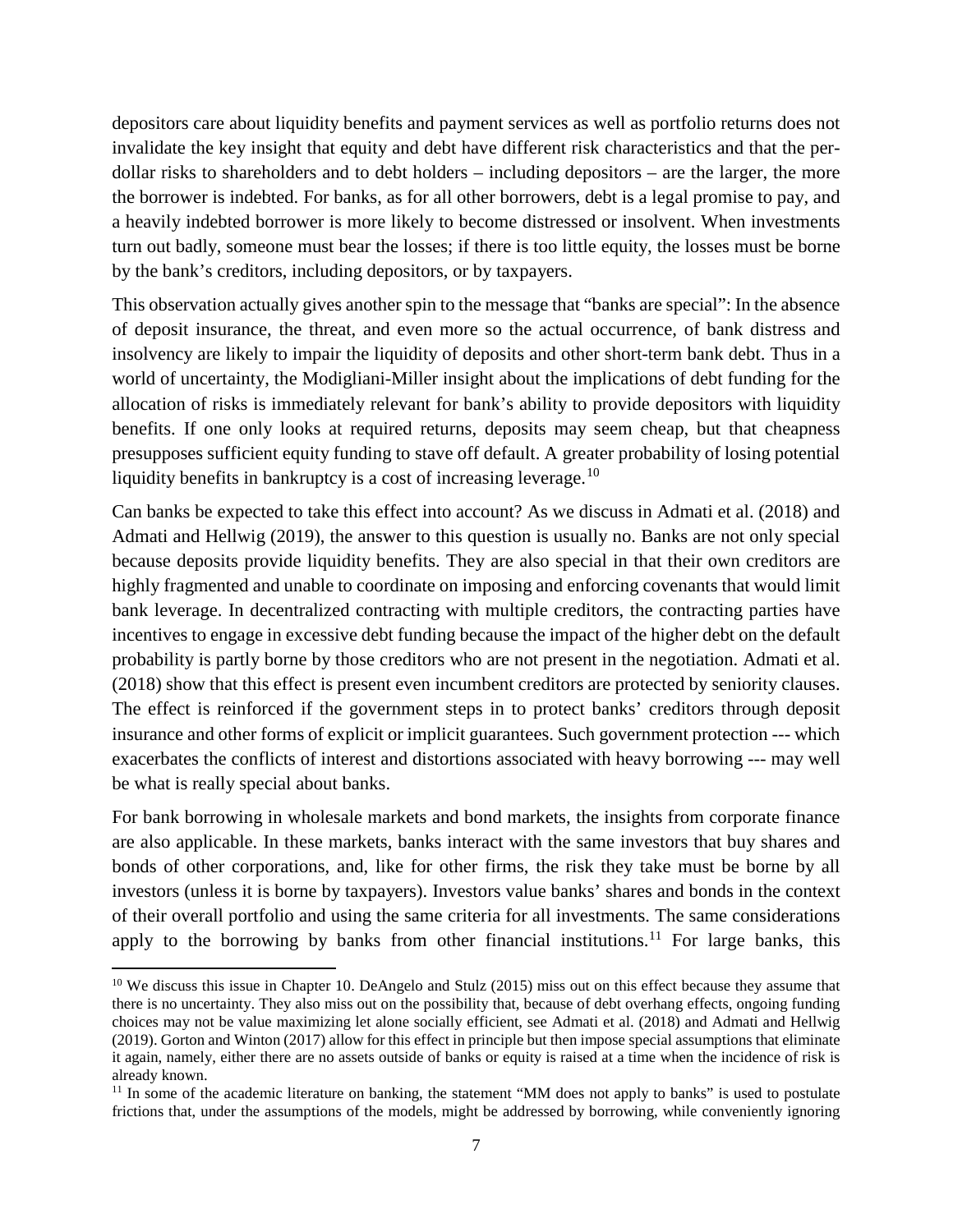observation is important because typically more than half of their debt funding comes from markets rather than depositors.

Importantly, like other firms, *banks can choose how much equity to use for funding and how much to borrow*. And banks are also more likely to become distressed or insolvent when they have little equity and borrow heavily. The issues discussed in Chapter 3, entitled "The dark side of borrowing," including the strong conflicts of interest between borrowers and creditors, and the distortions and inefficiencies of high indebtedness and particularly of distress and insolvency, apply to banks. Because of these distortions, the dynamics of leverage are characterized by an excessive growth of debt, which again exacerbates the distortions, as discussed in Admati et al (2018). These distortions and inefficiencies can spill over to taxpayers and the public, something that those who seek to justify the banks' choice of funding mix as efficient often neglect.<sup>[12](#page-7-0)</sup>

**Flawed Claim 5:** Banks are special because deposits are "money."

l

**What's wrong with this claim?** The notion that bank deposits are "money" s based on the fact that people regard the funds they have in a bank deposit as being similar to cash and are able to use those funds for payments, such as by checks, credit cards, and bank transfers.<sup>[13](#page-7-1)</sup> Monetary economists therefore refer to people's total holdings of cash and of deposits in the economy as the amount of "money" in the economy.<sup>[14](#page-7-2)</sup>

Putting demand deposits and cash into the same macroeconomic aggregate does not mean that they are literally the same. A critical difference is that *deposits are a form of debt*. [15](#page-7-3) Banks are obliged

the enormous frictions and collateral damage on the system that borrowing creates, which we discuss in Chapters 3, 6, 8 and 9. See also Pfleiderer (2015) and Admati and Hellwig (2013).

<span id="page-7-0"></span> $12$  The arguments of Admati and Hellwig (2019), as well as Admati et al. (2018) on the inefficiency of high leverage even from the private perspective of the bank and its investors apply here as well.

<span id="page-7-1"></span><sup>&</sup>lt;sup>13</sup>Some (e.g., Gorton, 2010) have suggested that the use of short-term borrowing, for example through so-called repos, is a modern-day form of deposits. (See also Cyrus Sanati, referenced in footnote 3.) Repos share with deposits the very short-term nature of the lenders' claims. Unlike deposits, however, repo borrowing is not accompanied by provision of payment services. The repo lender, e.g., a money market mutual fund, might provide payment services to its own investors, but those services have nothing to do with the bank that acts as repo borrower. Repo borrowing takes place in wholesale markets with financial institutions acting as lenders. In these markets, as discussed in the context of Claim 4, the insights about the economics of funding that apply to all firms are fully relevant. The so-called shadow banking system, with money market mutual funds offering money-like claims and investing the funds they get in short-term claims on banks as well as other institutions, poses problems for monetary policy as well as prudential regulation and supervision. On the former, see Pozsar (2014), on the latter Gorton and Metrick (2010). 14 This aggregate is typically larger than the amount of "high-powered money" in the economy, i.e. the money that the

<span id="page-7-2"></span>central bank has created. High-powered money consists of cash and of the deposits that banks hold with the central bank. Legally, these deposits are claims to cash and may therefore be regarded as equivalent to cash. "Money" in the sense of cash and deposits of non-banks exceeds central-bank money because the reserves of cash and central-bank deposits that banks hold are smaller than the banks' own customers' deposits. Under "fractional reserve banking," banks have only a fraction of the deposits available in central bank money because they deem it unlikely that all their deposits be called at once. The phenomenon is called "money creation by commercial banks." For a perceptive discussion of the difference between money creation by commercial banks and money creation by central banks, see Tobin (1967).

<span id="page-7-3"></span><sup>&</sup>lt;sup>15</sup> One of the strangest statements in this context comes from John Stumpf, the CEO of Wells Fargo Bank, who reportedly said in an interview: "Because we have this substantial self-funding with consumer deposits we don't have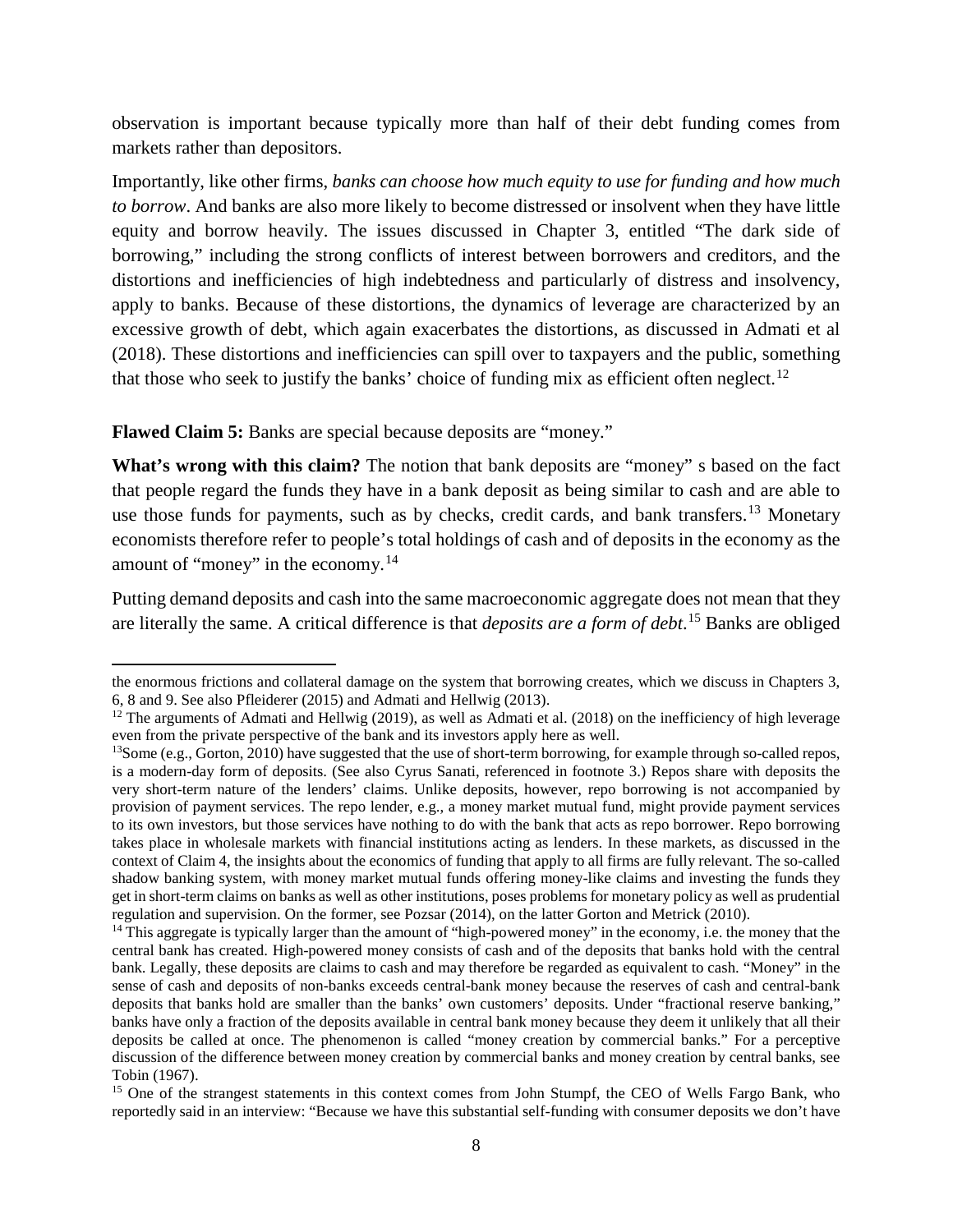to pay the depositor when he or she asks for it. If a bank cannot repay depositors, it is in trouble.<sup>[16](#page-8-0)</sup> Cash issued by a central bank, by contrast, is nobody's debt.<sup>[17](#page-8-1)</sup> (For a detailed discussion, see Chapter 10.)

The key difference between deposits and other kinds of debt is not that deposits are "like money" or that deposits may be created by lending (discussed below), but rather that the bank provides depositors with services such as payments through checks and credit cards or access to ATM machines that make funds available continuously. The demand for deposits depends on these services as well as the interest that the bank may offer, and it may also depend on the risk of the bank becoming insolvent or defaulting. However, as discussed in the context of the preceding claim, this special property of deposits does not invalidate the relevance of the insights of corporate finance for banks. Indeed, the finding that banks may endanger the liquidity benefits of their deposits by excessive borrowing justifies regulation limiting their indebtedness rather than suggesting that it interferes with the benefits banks provide in taking deposits.

**Flawed Claim 6:** Banks are special because they create their own funding: When a bank makes a loan, it creates a deposit.<sup>[18](#page-8-2)</sup>

What is wrong with this claim? This claim is often made in opposition to a "loanable funds" view of banks as intermediaries that collect deposits in order to fund their loans. The claim rests on the observation that, if a commercial bank makes a loan to a nonfinancial firm or to a private household it provides its borrowers with a claim on a deposit account. However, this fact is hardly relevant for the bank's funding policy. The nonfinancial firm or household that receives a loan from a bank will typically use the associated deposit for payments. If the recipients of the payments do not have accounts with the bank, the transfer reduces the bank's deposits and its reserves of central bank money.

The claim that banks create their own funding when they lend confuses stocks and flows. The fact that new lending involves a claim on a deposit account provides for a link between the flow of new lending and the flow of new deposits. The bank's funding problem however involves the stocks of debt and equity that it has outstanding and the stocks of securities, loans and cash that it holds. When the borrower has used the funds that the bank lent him, i.e., when the borrower has drawn down the amount in the deposit account, the loan is still on the bank's book and requires funding If this funding involves deposits, *the bank owes the depositors the full amount they deposited,*

l a lot of Debt." (See Tom Braithwaite, "Wells Chief warns Fed over Debt proposal," *Financial Times*, June 2, 2013). "Self-funding" ordinarily refers to equity and retained earnings. Deposits, by contrast, are a form of debt. It is false, indeed a contradiction in terms, to say that a bank that relies primarily on deposit funding does not have a lot of debt. For an extensive discussion see Hellwig (2019b).

<span id="page-8-0"></span><sup>&</sup>lt;sup>16</sup> For the difference between bank deposits and central bank money for the issuer, see Tobin (1967) and Hellwig (2019b).

<span id="page-8-1"></span> $17$  Deposits with the central bank usually are claims to receive cash. Since the central bank can itself create this cash, these deposits do not involve serious obligations for the central bank

<span id="page-8-2"></span><sup>&</sup>lt;sup>18</sup> See, e.g., McLeay et al. (2014). For details of the criticism, see Hellwig (2019b).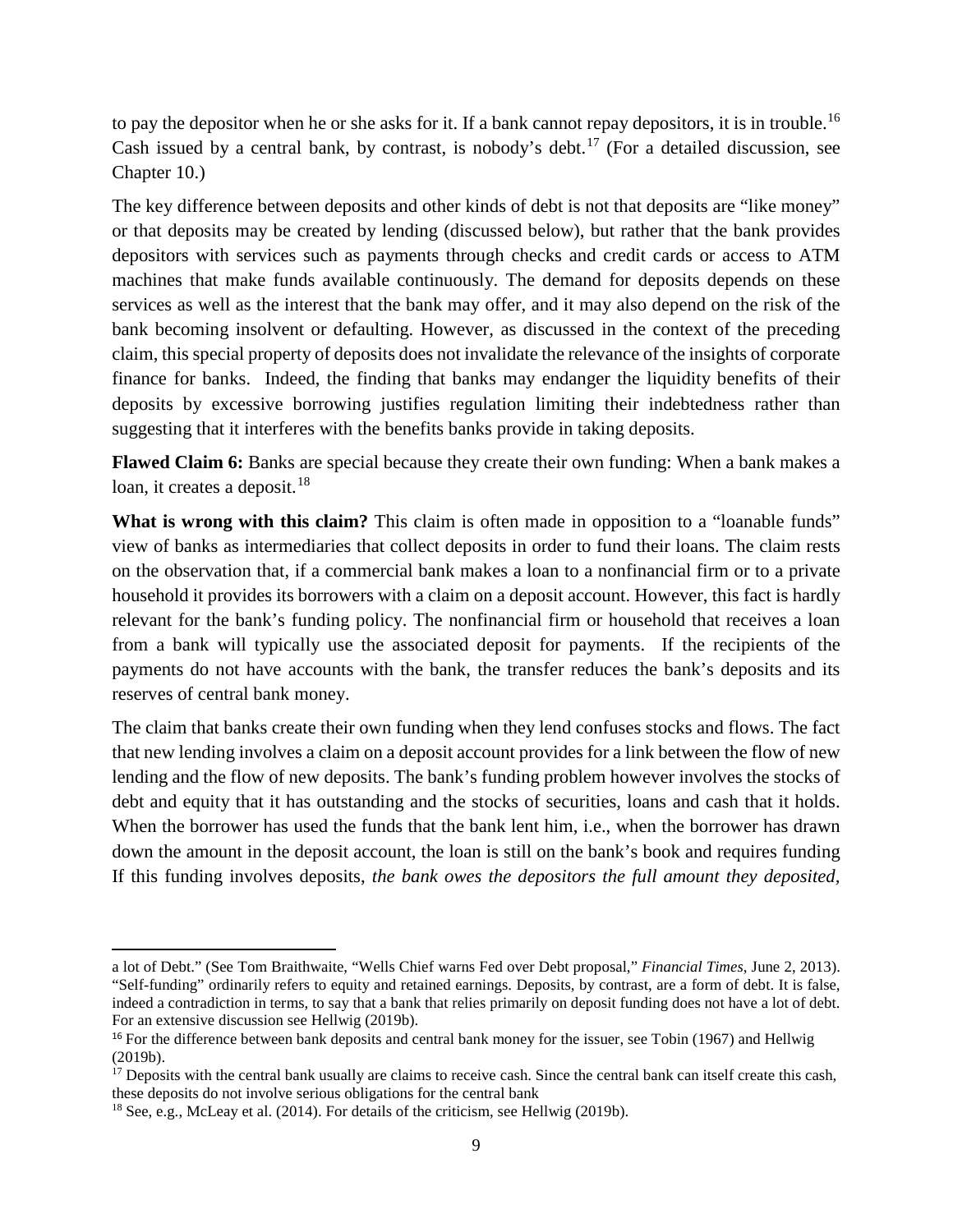regardless of any losses that it might make on its loans and other operations. The logic of risks per dollar invested being increased by leverage applies to deposits as well as any other form of debt.

**Flawed Claim 7:** Whereas deposits might move within the banking system, once deposits are "created" by lending, they will always be somewhere in the system. Deposit funding for the banking system as a whole is reduced only when loans are repaid.<sup>[19](#page-9-0)</sup>

**What is wrong with this claim?** Cash withdrawals reduce not only the deposit funding of an individual bank but also the funding that is available to the banking system as a whole. The same is true if deposits are used for transfers to other countries or for investments in treasury bills. Whereas some authors suggest that deposits are *only* created when banks lend and *only* destroyed when borrowers repay loans, depositors themselves can engage in actions create or destroy deposits.

A standard response to these arguments is that these other modes of deposit creation and destruction do not matter. Cash is unimportant in a modern economy. Transfers of funds abroad are relatively unimportant, as are purchases of treasury bills.

In normal times, this assessment may be appropriate. For example, cash may be unimportant because people find non-cash transactions much more convenient. In a crisis, however, they may want cash anyway because they deem it to be safer than bank deposits. Cash withdrawals played a key role in the runs on US banks in the Great Depression, and they played again a key role in Greece in the spring and summer of 2015. Shifts of funds to other countries also played an important role in the euro crisis; in 2012, banking systems of the southern periphery countries came under pressure because many investors shifted their funds to financial institutions in the northern "core countries". Shifts of funds into treasury bills played a key role in the run on banks in September 2008. In all these cases, the amount of funding to the banking system as a whole imploded, with dire consequences for the economy.

**Flawed Claim 8:** An individual bank that loses deposits can always replace the lost funding by borrowing in wholesale markets.<sup>[20](#page-9-1)</sup>

**What is wrong with this claim?** First, for reasons given in our refutation of Claim 7, funding available to a given financial system as a whole may be reduced. If that happens, some institutions will find it impossible to replace the lost funding. The effect will be reinforced if money market

<span id="page-9-0"></span><sup>&</sup>lt;sup>19</sup> See McLeay et al (2014), and Jakab and Kumhof (2015). See also Thomas Mayer, "Lasst Bankpleiten zu!" (Allow banks to fail!), *Frankfurter Allgemeine Sonntagszeitung*, January 5, 2014, Martin Wolf, "Only the Ignorant Live in Fear of Inflation," *Financial Times* April 10, 2014, and "Strip Private Banks of Their Power to Create Money", *Financial Times* April 24, 2014. Some even suggest that this "deposit creation through lending" is said to be the way money from the central bank gets into the economy. For a detailed discussion, see Hellwig (2019b).

<span id="page-9-1"></span> $^{20}$  In combination with Claims 6 and 7, this claim suggests that bank lending is not constrained by deposit funding Bank lending creates deposits, these deposits move around in the banking system but their movements can always be neutralized by interbank borrowing and lending.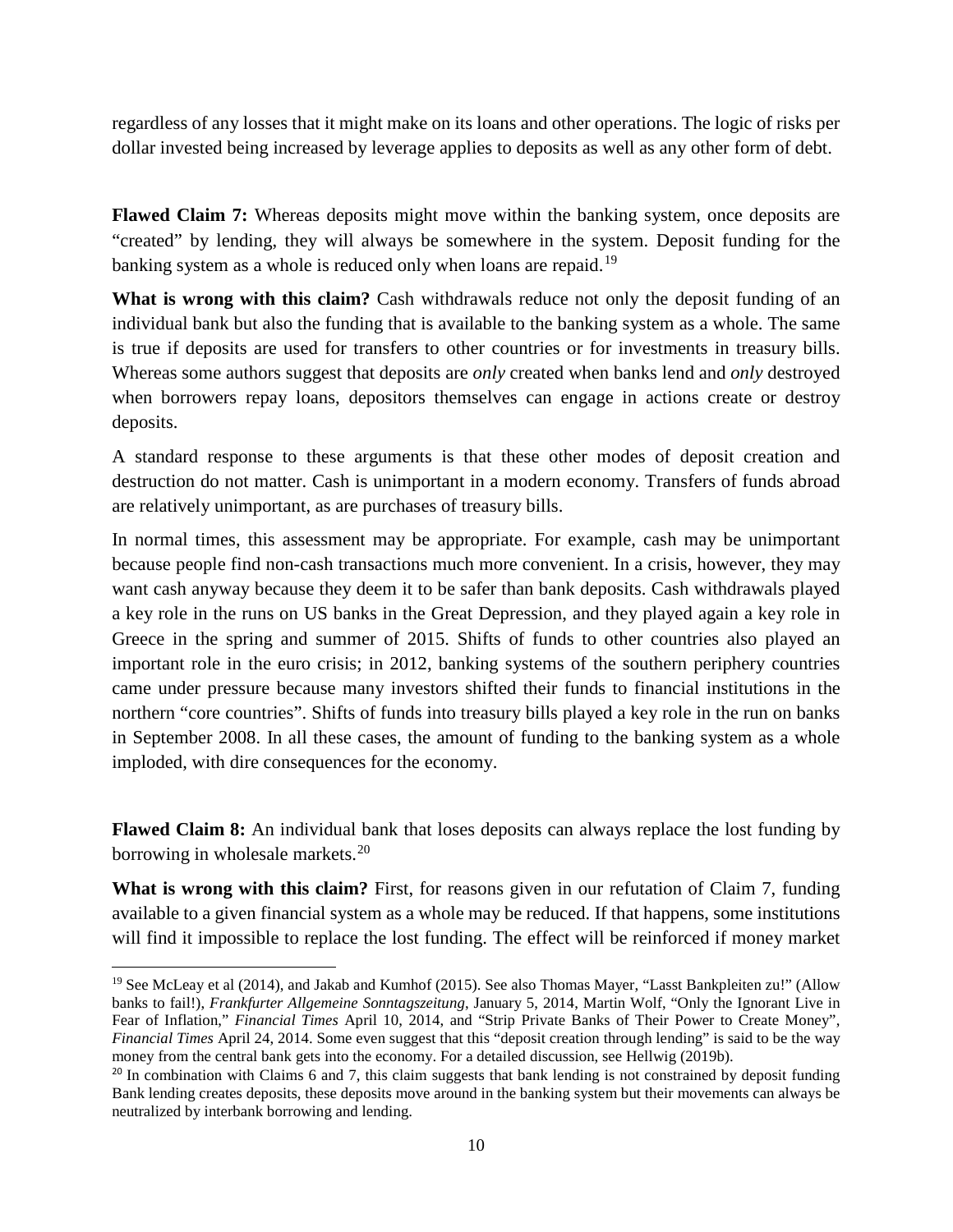lenders worry about their own liquidity and become unwilling to lend to others, preferring to hold central bank money or Treasuries instead. Second, if the bank in question has insufficient collateral, or if its solvency is in doubt, money market lenders may be unwilling to provide funding even if the funds are available. The fates of Bear Stearns and Lehman Brothers provide examples of how mistrust by lenders can induce a money market run that pulls a bank down. The weeks following the Lehman Brothers bankruptcy show how general mistrust can induce a money market freeze, leading to a severe funding shortage and liquidity crisis at many financial institutions. The shortage of cash motivated enormous fire sales, inducing dramatic declines in asset prices that in turn caused doubts about solvency and reinforced the lending freeze.

Flawed Claim 9: Increasing equity requirements would reduce banks' ability to take people's deposits and issue short-term claims that are liquid and can be used like money. [21](#page-10-0)

**What's wrong with this claim?** The claim falsely assumes that the amount of a bank's equity is fixed and limited, and that none of the banks' debt can be replaced with equity without interfering with "liquidity provision." In fact, a bank can raise the amount of equity by retaining and reinvesting its earnings, or by issuing new shares, either in addition or instead of some of its debt. By increasing its equity, the bank could actually raise the amount of deposits it can take; if equity requirements are increased, adding equity would allow the bank to keep its deposits and other "liquid" debts unchanged.

Relying on more equity would actually *enhance* a bank's ability to provide useful liquidity because, with more equity, the bank's debt is more trustworthy. Thus, contrary to the claim, the "liquidity" or "money-like" nature of deposits and other short-term bank debt is actually improved when the bank is less highly indebted and has more equity. By making the banks' deposits and other short-term debt safer, additional equity actually enhances the banks' ability to provide benefits to depositors without needing support from central banks or governments.

In this context, however, the banks have flawed incentives, which lead them to borrow excessively. If the banks' owners and managers could firmly commit all their future funding decisions, they would take account of the fact that additional equity enhances the safety and the liquidity of their debt and makes the creditors willing to accept lower interest rates. As a matter of fact, however, such commitment is impossible. Over time, banks repeatedly take new funding decisions. In these decisions, the interest rates on previously-contracted debt are taken as given. Banks have no reason

<span id="page-10-0"></span><sup>21</sup> Barclays Credit Research, referenced in Footnote 6, DeAngelo and Stulz (2015), *The Economist,* referenced in Footnote 8*,* and Kling, "What Do Banks Do?" *The American*, February 26, 2013 warn of the reduction in bank deposits that, in their view, would be implied by higher equity requirements. Gorton (2012) refers to banks as "producers of debt" in the form of deposits and other short-term claims that people want because these debts are similar to money. Gorton views equity and investments as "inputs" for this debt "production." There is actually no sense in which the bank's equity is an input to its debt when both debt and equity entitle investors to payments from the bank, both being on the same side of the bank's balance sheet. Indeed, it makes little sense to refer to debt promises the bank makes to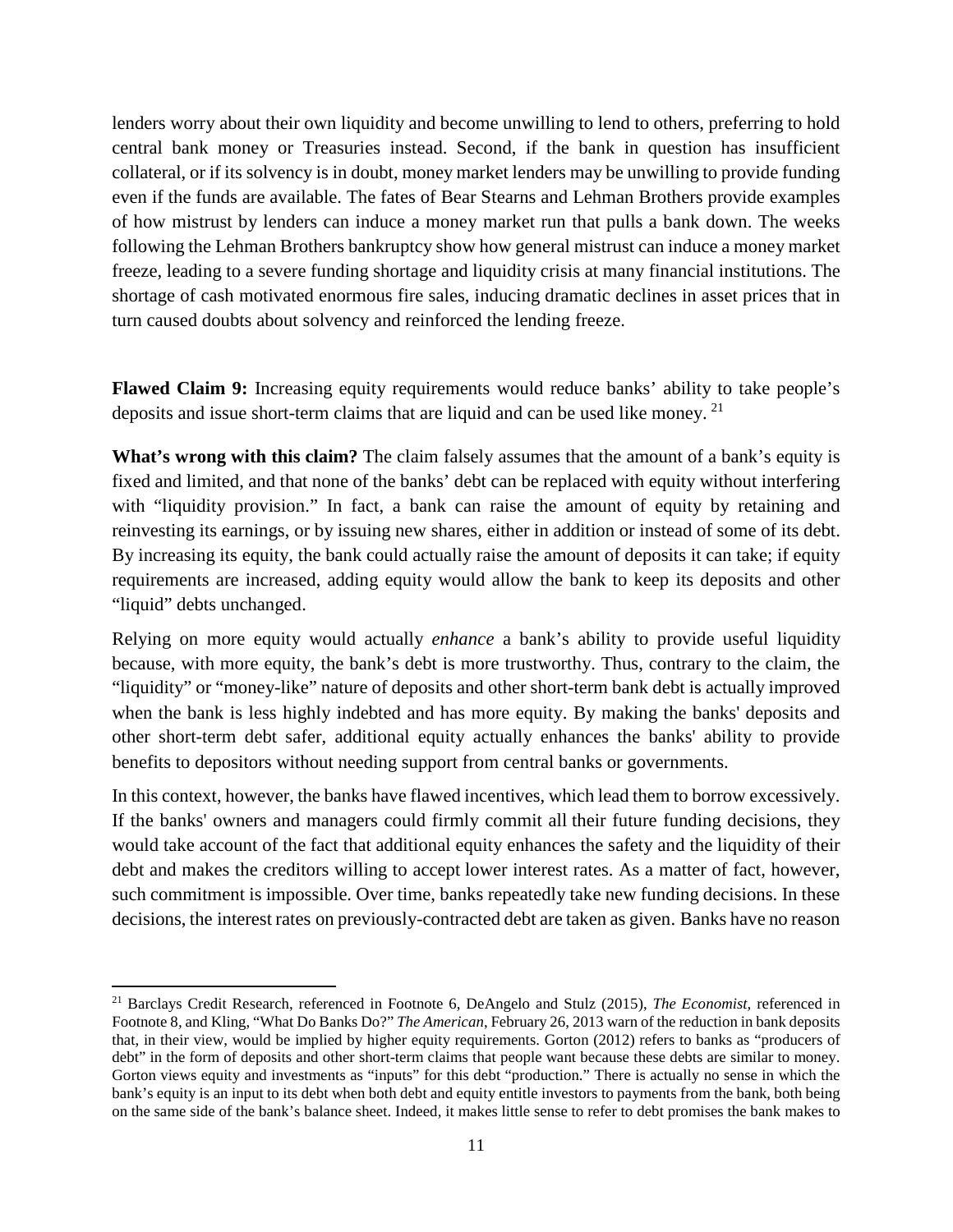to take into account the fact that additional equity makes their previously-contracted debt safer whereas additional debt and the risky investments funded with this new debt make it less safe.

Debt overhang, i.e., the existence of previously-contracted debts, may generate a ratchet effect that makes the bank's leverage increase whenever new needs or opportunities call for additional borrowing, whereas there is an aversion (on the part of the bank's owners, shareholders and managers) to decreasing leverage because such a decrease would benefit incumbent debt holders. Because of this effect, the mix of debt and equity funding of banks that we see is likely to take insufficient account of the beneficial effects of additional equity for the safety and liquidity of deposits and other reforms of "money-like debt" of banks, in addition to not taking account of the effects of the risks to which their actions expose the rest of the financial system and the overall economy.

The discussion above also suggests that the increased reliance of banks on short-term debt that we have seen in the past three decades cannot be presumed to be beneficial for society or even privately for the banks. This increase instead is fully in line with the incentives that banks' managers and shareholders have as a result of debt overhang.<sup>[22](#page-11-0)</sup>

**Flawed Claim 10:** Increasing equity requirements would increase the funding costs of banks because investors require higher returns when investing in equity than when investing in debt.<sup>[23](#page-11-1)</sup>

**What's wrong with this claim?** First, as discussed in Chapter 7, it is fallacious to suggest that using more equity in the funding mix raises funding costs because the required return on equity is higher than the required return on debt. The required return on equity, debt, or any other security depends on the entire funding mix, and the required return on equity (as well as generally on other securities, including debt) will go down if the bank has more equity. As discussed in Chapter 9, and below in the context of Claim 13, a reason that total funding costs of banks might increase as a result of higher equity requirements is that with more equity banks would be less able to benefit from guarantees and subsidies, which come at the expense of taxpayers. As shown in Admati et al (2018), the shareholders of heavily indebted corporations resist having more equity and reducing indebtedness because doing so entails shareholders taking on downside risks otherwise borne by existing creditors (and possibly giving up tax subsidies associated with corporate borrowing). For the policy debate, however, the relevant concern must be the cost and benefits *to society* of banks using different mixes of funding with different levels of equity. Because the fragility of the financial system is costly and harmful to society, a correct statement, contrary to the claim, is: "Increasing equity requirements would reduce the cost to society of having a fragile and inefficient

<span id="page-11-0"></span> $^{22}$  For more detail, see Admati et al (2013, Sections 4.2 and 4.3) and Admati et al (2018). The latter contains a detailed analysis of this effect as well as the method by which banks would choose to reduce leverage in response to leverage ratios requirements. This analysis and our recommendations in Chapter 11 of the book are relevant for making leverage regulation work.

<span id="page-11-1"></span><sup>23</sup> See, for example, Oxford Economics (2013), and Barclays Credit Research (in Footnote 6), *The Economist* (referenced in Footnote 8), and Elliott (2013).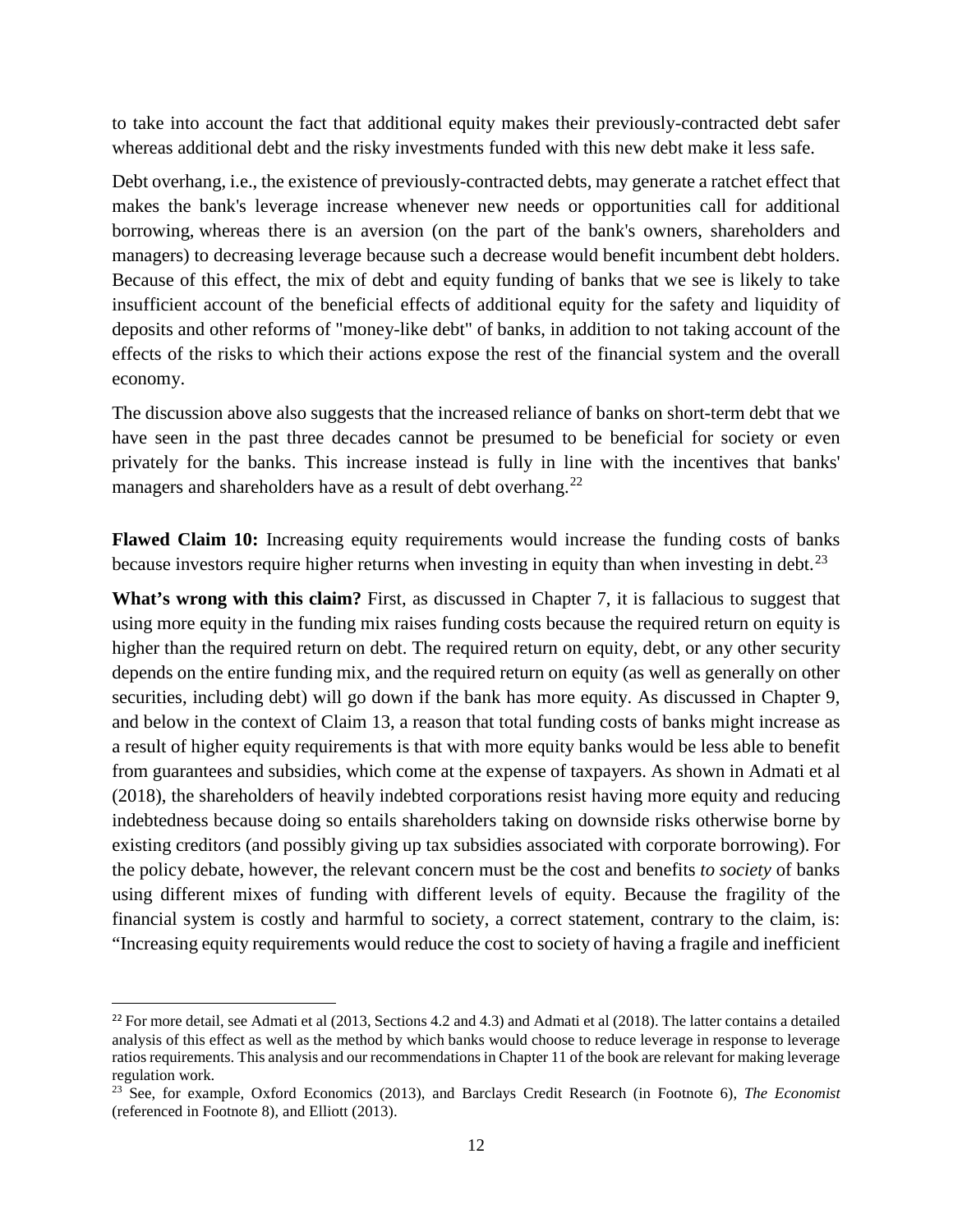financial system where banks and other financial institutions borrow excessively, and thus it would be highly beneficial."

**Flawed Claim 11**: Increasing equity requirements would lower the banks' return on equity (ROE) and thus make investors unwilling to invest in banks' stocks.

**What's wrong with this claim?** As explained in Chapter 8, the first statement is false; when asset returns are low, the ROE is actually higher with more equity. Investors' willingness to invest in banks' stocks, or in the stocks of other firms, depends on whether they are properly compensated for the risk they take, not just on the stocks' expected returns. If managers target specific ROE levels, they may actually harm shareholders by exposing them to risk without proper compensation. Moreover, when managers borrow excessively or take excessive risks, they harm creditors and taxpayers and endanger the public, which includes most of their shareholders.

Flawed Claim 12: Increasing equity requirements would force banks to reduce lending.<sup>[24](#page-12-0)</sup>

**What's wrong with this claim?** As explained in Chapters 6 and 11, to comply with higher equity requirements, healthy banks can increase their equity levels by retaining their earnings or by selling new shares to investors. In either case, with more equity banks would have *more* funds, which can in turn be used to increase their lending. Indeed, suggesting that equity requirements force banks to reduce lending when they are making large payouts to shareholders in the form of dividends and share buybacks, is preposterous, because the money paid out could be retained as a way of raising additional equity and used for additional loans instead of making payouts.

If increased equity requirements cause banks to reduce their lending, the reason is that they do not *want* to increase their equity. As explained in Chapters 3, 8, and 10 and in other writings, this phenomenon is due to the effect of overhanging debt and the conflicts of interest created by indebtedness which create a sort of addiction to borrowing that is reinforced and encouraged by government guarantees and by compensation structures in banking. [25](#page-12-1) Banks that are unable to raise equity at any price may well be insolvent and should be unwound, as discussed in Chapter 11.

Banks' lending decisions also depend on how attractive loans are relative to other investments. Many banks, including most of the large banks in the United States, are not even using all the funding they obtain from depositors to make loans.<sup>[26](#page-12-2)</sup> If banks do not make loans, therefore, the

<span id="page-12-0"></span><sup>&</sup>lt;sup>24</sup> See, for example, S&P, "Brown Vitter Bill: Game-Changing Regulation for U.S. banks," April 25, 2013 and references in Footnote 3. Elliott (2013) stresses that frictions in capital markets make it difficult or impossible for banks to raise new equity. As we discuss in Chapter 11, the arguments he gives that allude to information asymmetries

<span id="page-12-1"></span>are not applicable to new equity issues through rights offerings.<br><sup>25</sup> Admati et al. (2018) explores in detail the leverage ratchet effect and explains why the effect is so important in banking.

<span id="page-12-2"></span><sup>&</sup>lt;sup>26</sup> See, for example, Elizabeth Dexheimer, "JPMorgan Leads U.S. Banks Lending Least Deposits in 5 Years," Bloomberg, February 20, 2013. In the same story quotes a principal at Deloitte & Touche LLP, saying that new regulations that include "holding more capital to cushion losses" would impede lending. Quite obviously, especially in the context of the story (about the low ratio of loans to deposits), this statement is fallacious and misleading. This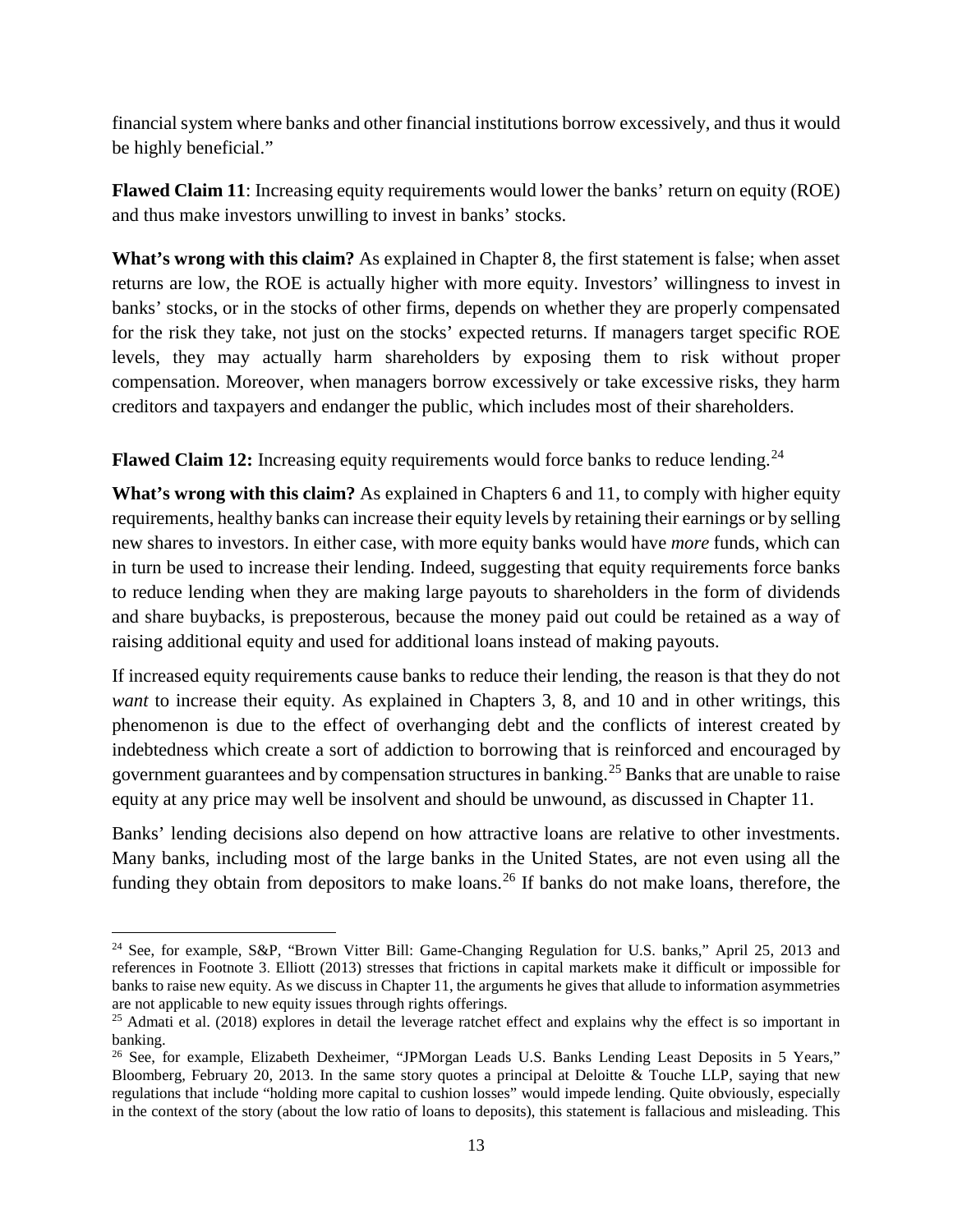problem is *not* a lack of funds *nor* an inability to raise more funds for profitable loans, but rather the banks' choices to focus on other investments instead.<sup>[27](#page-13-0)</sup> The risk-weighting system used in capital regulation, which we discuss in some detail in Chapter 11, also creates incentives for banks to invest in securities in the market rather than, for example, make business loans.

**Flawed Claim 13:** Higher equity requirements would be harmful for the economy because banks would be less willing to make loans.<sup>[28](#page-13-1)</sup>

**What's wrong with this claim?** This claim obscures the fact that credit crunches are primarily due to heavy indebtedness and financial distress, not from "too much equity." More equity generally enables banks to *increase* their lending and to be able to continue to lend in downturns. [29](#page-13-2) As discussed in our response to the preceding claim, in Chapter 11, and in Admati et al (2018), if banks choose to make fewer loans, the reason would most likely be because their overhanging debt makes issuing new shares or investing in worthy low-risk loans or other assets unattractive (and possibly even make selling some assets attractive), or because they intensify their efforts at "risk weight management," which, under the current system of capital regulation, induces a bias against lending and in favor of other investments. Controlling the transition to more equity by banning payouts to shareholders and specifying target levels of equity rather than ratios would mitigate any such effect.

It is also false to presume that all lending is useful. Banks help the economy by making *appropriate* loans at *appropriate* interest rates that reflect the borrowers' risks and the cost of funds. Some loans (such as, quite clearly some subprime mortgages prior to 2008) might actually be wasteful and inappropriate; such loans are usually the result of banks counting on someone else to bear the losses. Excessive lending can also result when there are too many banks with too much capacity; in this case, banks' "gambling for survival" may offer cheap loans for a while, but their actions may expose the economy to increased risk of a major crisis later on. In fact, as already noted, credit

fact may not be as obvious because of the pervasive confusion between capital and cash reserves discussed in Claim 1 above).

<span id="page-13-0"></span> $27$  Under-investment is among the distortions and inefficiencies associated with heavy borrowing, again due to a "debt" overhang" effect. This problem is explained in Chapter 3.

<span id="page-13-1"></span><sup>&</sup>lt;sup>28</sup> See references in Footnote 6 and S&P, referenced in Footnote 24. References in Footnote 3 are also relevant here, because those who present "capital" as cash being set aside also claim that more "capital" would prevent banks from lending.

<span id="page-13-2"></span> $29$  In the same spirit, King (2013) said: "Those who argue that requiring higher levels of capital will necessarily restrict lending are wrong. The reverse is true. It is insufficient capital that restricts lending. That is why some of our weaker banks are shrinking their balance sheets. Capital supports lending and provides resilience. And, without a resilient banking system, it will be difficult to sustain a recovery." Kapan and Minoiu (2013) show that "banks with strong balance sheets were better able to maintain lending during the crisis," and suggest that "strong bank balance sheets are key for the recovery of credit following crises." Cole (2013) shows that bank lending to businesses suffered when banks incurred losses and that the Troubled Asset Relief Program (TARP), which did not alleviate the banks' indebtedness, did not result in improved lending. See "Trump Cites Friends to Say Banks Aren't Making Loans. They Are," Zeke Faux , Yalman Onaran , and Jennifer Surane, Bloomberg, February 4, 2017, debunking complains by President Donald Trump that banks are not making loans because of regulations.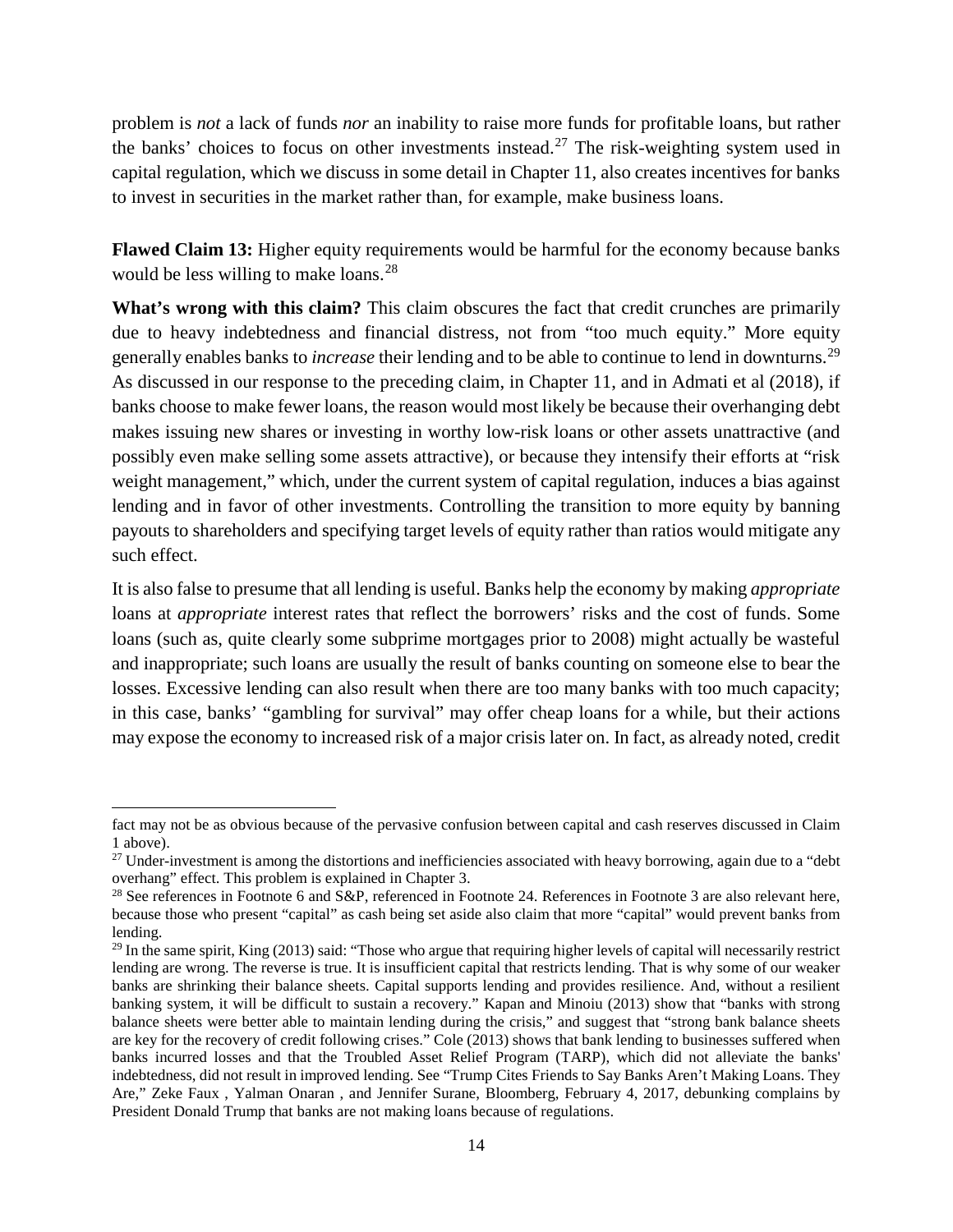crunch and reduced lending are due to the effect of debt overhang, which comes from excessive borrowing, not from having "too much equity."[30](#page-14-0)

**Flawed Claim 14:** Higher equity requirements would restrict banks' ability to provide marketmaking services, harm market liquidity, and prevent banks from stabilizing volatile stock markets by countering adverse price movements.<sup>[31](#page-14-1)</sup>

What's wrong with this claim? There is no automatic connection between equity requirements and the ability of banks to provide market-making services, or to enhance market liquidity. If banks merely act on commission for their customers, their own accounts are not affected at all. If banks act as counterparties, buying securities that the customers want to sell or selling securities that the customers want to buy, the question is how these transactions fit into the bank's own asset management and portfolio decisions. As with the Flawed Claims 10 and 11, about bank lending, such questions of portfolio choice do not depend on the bank's funding mix. To comply with higher equity requirements, banks retain their earnings and raise more equity. With ample equity, it is moreover likely that asset choices are undistorted by excessive incentives to take risks.

From the customers' perspective, banks' professed desire to provide market making services can be a mixed blessing. In many instances in the past, banks have used their customers' dependence on such services in order to take advantage of the information provided by customers' orders, using practices such as front-running or dual-capacity trading to speculate on the basis of privileged information about their customers' orders.<sup>[32](#page-14-2)</sup> Whereas banks claim that their services improve market liquidity, such practices, which are almost impossible to prevent, actually harm the customers' confidence and the liquidity of the markets.

Market liquidity captures the ability and ease of converting financial securities to cash through trading in markets and the price at which securities can be bought and sold. Liquidity is determined by the balance of reasons for trading of various market participants, namely the availability of buyers and sellers at a given time and price, the trading mechanism that determines the market price (for example, how buyers and sellers find each other, whether an intermediary or an exchange is involved, etc.), and, importantly, on the information that participants have about the value of the security, which may differ across participants. Liquidity can be reduced, or even break down, if some participants have much better information than others, creating so-called adverse selection

<span id="page-14-0"></span><sup>30</sup> For a more extensive discussion, see Admati and Hellwig (2019).

<span id="page-14-1"></span><sup>&</sup>lt;sup>31</sup> For example, "Bank Capital Needs Seen Soaring on Basel Market-Risk Review," John Glover and Boris Groendahl, Bloomberg, October 20, 2015, quotes Mark Gheerbrant from the [International Swaps and Derivatives Association](http://www2.isda.org/) (ISDA) saying "We're concerned about the impact [increased capital requirements] will have on market liquidity". Jürgen Fitschen, Co-CEO of Deutsche Bank claimed that, as we saw recently, banks will be less able to counter adverse market moves, with reference to the stock market declines in the summer of 2015 (see "Wenn es uns zu gut geht, machen wir Fehler" – "If we are doing too well, we make mistakes," Handelsblatt, September 3, 2015,).

<span id="page-14-2"></span> $32$  See, for example, Pagano and Roell (1990, 1993) and Roell (1990). The debate on high-frequency trading involves similar issues. Some of the episodes in Lewis (2014) illustrate the problem and the potentially large social costs involved.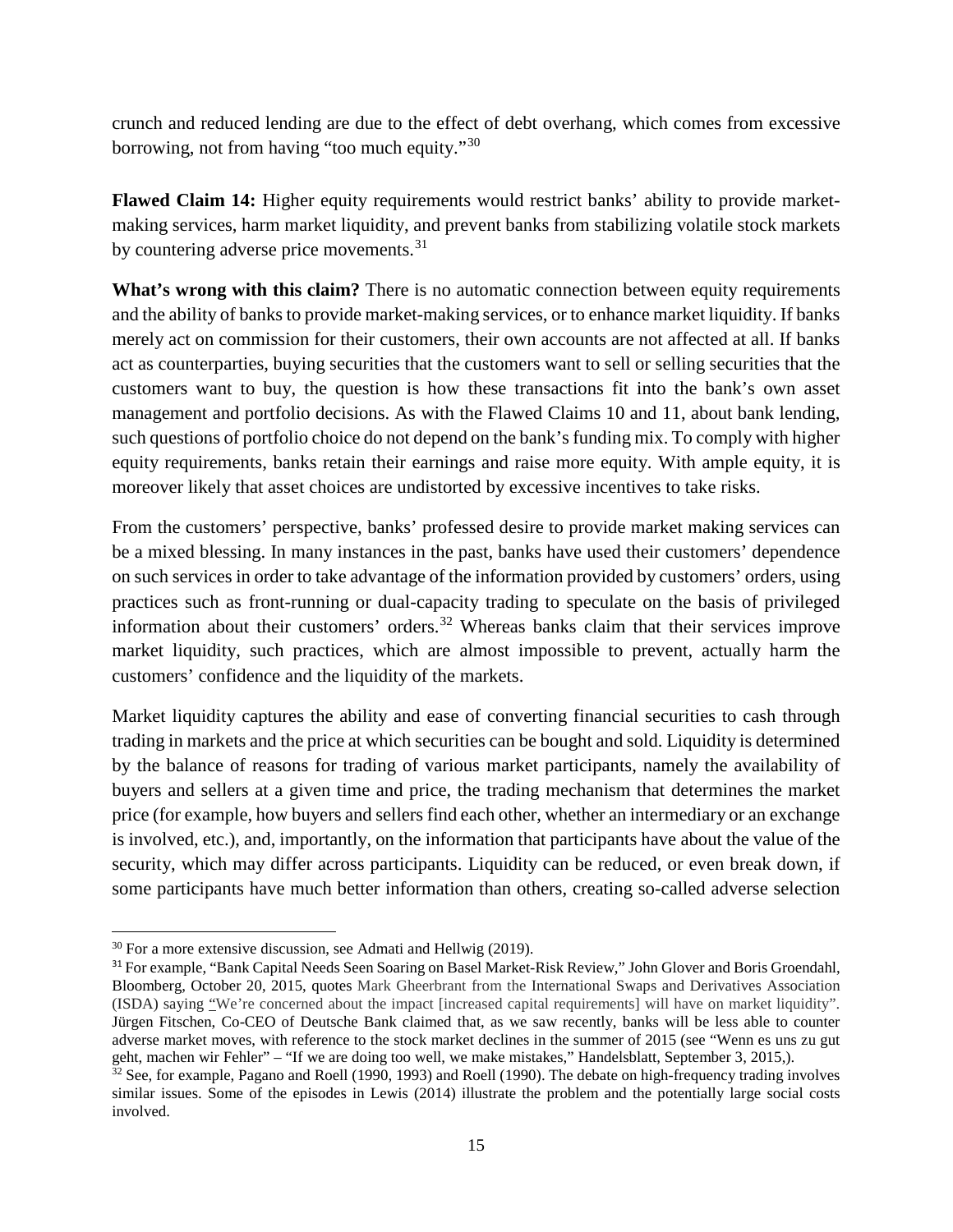(similar to the market for used car). Whether some financial institutions must use more equity funding for their trading does not bear directly on any of these considerations. More generally, the resilience of intermediaries is likely to enhance, rather than harm, market resilience.<sup>[33](#page-15-0)</sup>

There is also no automatic connection between equity requirements and the positions banks take in stock markets, except perhaps that stock market investments might involve higher risk weights than other kinds of investments. Solvent banks can always raise additional equity if their portfolio decisions require it. Higher risk weights for stock market investments – or prohibitions of stock market investments under the Glass-Steagall Act or the Volcker Role in the United States) – reflect the assessment that such investments may be too dangerous for banks. The banker's promise that he will do his best to prevent stock prices from falling, if actually not empty, should raise concerns about the risks the banks are taking. When banks tried to stop and reverse a falling stock market on October 24, 1929, it only took four days for them to realize the futility of the effort and the size of the losses they had incurred.<sup>[34](#page-15-1)</sup>

In this context, it is useful to note that the worldwide decline in stock market values after the Lehman Brothers bankruptcy amounted to some \$20 trillion, three or four times the decline after the burst of the tech bubble in the early 2000s. This decline was greatly exacerbated by banks' scrambling for cash and selling assets as money markets on which they had relied for funding ceased to function. Lack of equity to absorb losses from "toxic" assets was one reason so many banks were mistrusted and were unable to roll over their short-term funding.

**Flawed Claim 15:** Higher equity requirements are undesirable because they would prevent banks from taking advantage of government subsidies and force them to charge higher interest on loans.<sup>[35](#page-15-2)</sup>

**What's wrong with this claim?** Whereas deposit insurance is useful for preventing inefficient bank runs, it is often underpriced for individual banks, and it has the undesirable impact of enabling and encouraging banks to take risk and to "economize" on equity. Underpriced explicit or implicit guarantees to any form of bank borrowing make bank funding artificially cheap and create a distortion in the economy. By rewarding debt and penalizing equity funding the subsidies are socially harmful, especially at the very high levels of debt the banks choose. Even if all the subsidies are passed to banks' customers in the form of cheaper loans, they contribute the financial system's being inefficient, bloated and fragile, and they distort competition and the allocation of resources in the economy.

<span id="page-15-0"></span><sup>&</sup>lt;sup>33</sup> See "Bond Market Liquidity: Should we be Worried?" Stephen G Cecchetti and Kermit Schoenholtz. Blog, Auguest 17, 2015. Liquidity requirements, which mandate the holdings of assets within specific set, may have a direct effect on the willingness of institutions to trade in or make certain markets.<br><sup>34</sup> See Galbraith (1954, pp. 105-120).

<span id="page-15-1"></span>

<span id="page-15-2"></span><sup>&</sup>lt;sup>35</sup> See, for example, Oxford Economics (2013), and Elliott (2013). William Isaac, in "Better than Brown-Vitter: Make Banks Issue Long-Term Debt," *American Banker*, June 4, 2013 warns that higher equity requirements on the largest banks would cause them "to decrease their lending dramatically and/or increase significantly the price of loans."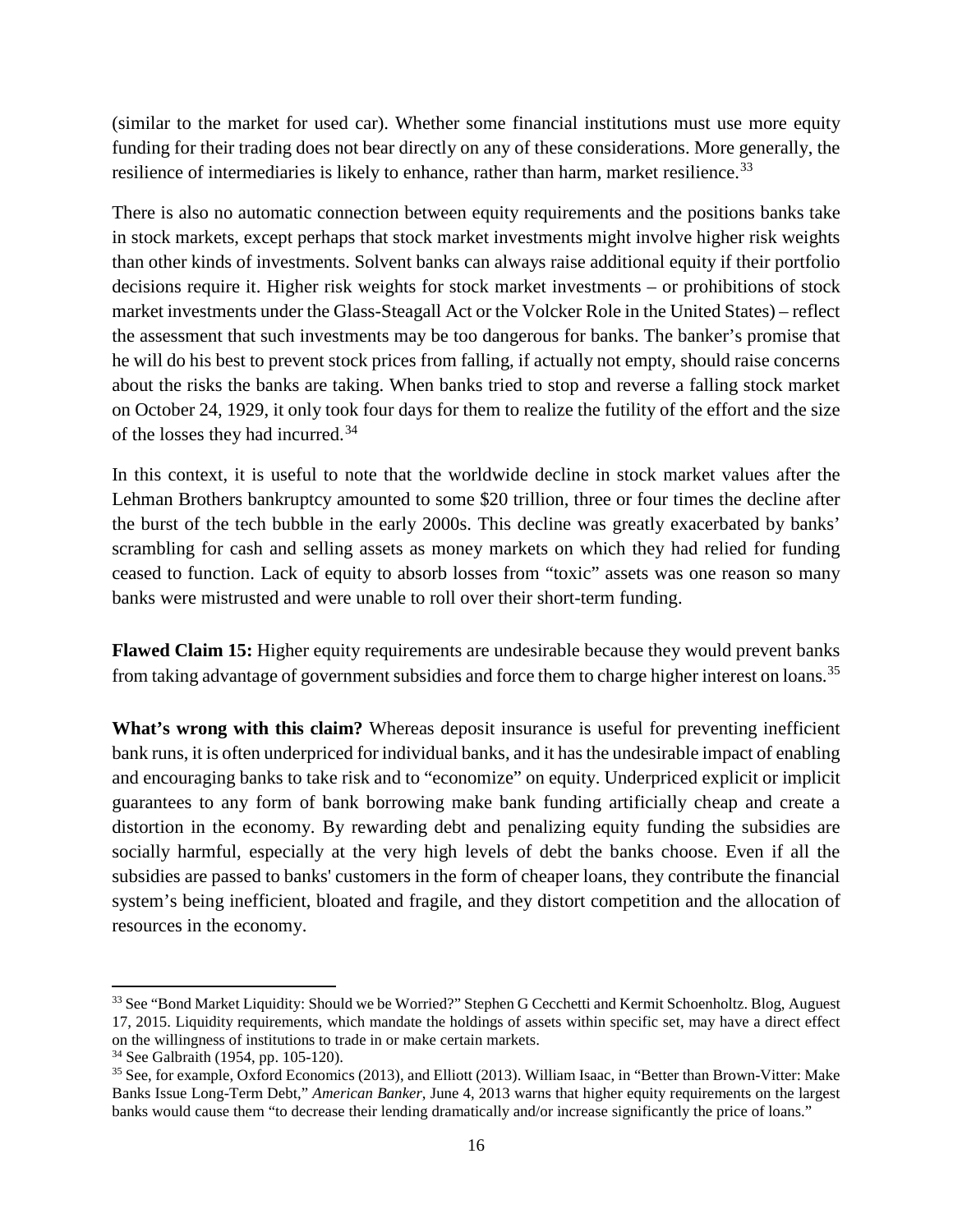There are two types of subsidies banks receive when they borrow but not when they use equity funding. First, the tax code in most countries gives debt a tax advantage relative to equity for all corporations. Despite this tax treatment, and even with no regulation of their funding, no healthy corporation maintains as little equity as banks. The tax effect can be neutralized, but there is no social cost if banks pay more taxes.

Second, explicit guarantees through deposit insurance for which banks often do not pay the appropriate economic costs, and implicit guarantees that allow banks to borrow at terms that are more favorable than their indebtedness and the risks they take would normally imply, encourage and subsidize excessive borrowing.<sup>[36](#page-16-0)</sup> Measuring the size of subsidy is difficult because it amounts to an underpriced insurance contract whose value changes with the likelihood and extent to which it will be needed. In fact, there is reason to believe even many academic studies under-estimate the subsidies.<sup>[37](#page-16-1)</sup> Despite the overwhelming evidence that the subsidies are substantial, large banks deny the existence of subsidies, while claiming that their cost of funding would increase with more equity. These claims are inconsistent with one another.

Requirements that banks use much more equity do not impose a cost to society; rather, they attempt to correct distortions and reduce excessive subsidies. If it is deemed desirable to subsidize specific loans or any other activities, subsidies should be given directly to the intended recipient, for example by attaching the subsidies to specific loans. Blanket subsidies to bank borrowing, by contrast, provide banks with below-market funding that they can use at their discretion. The cheap funds may not actually go to the loans that the economy needs, and instead the borrowing itself makes banks more fragile, exposes the economy to substantial risks, and distorts banks' investment

<span id="page-16-0"></span><sup>&</sup>lt;sup>36</sup> There is broad agreement that the subsidies are substantial. For example, see Chapter 3 of IMF 2014 Financial Stability Report, yet in documents such as, "Measuring the TBTF effect on bond pricing," by Goldman Sachs Global Markets Institute, May 22, 2013, large banks argue that large banks do not benefit from a too-big-to-fail effect on their funding costs. There are a number of critical flaws in the Goldman Sachs analysis, and most are discussed in Mark Whitehouse "Too-Big-To-Fail Myths, Goldman Sachs Edition," Bloomberg View, May 28, 2013. (See also Christopher Cole, "Goldman's TBTF Study Used Flawed Data to Reach Flawed Conclusions," *American Banker*, May 30, 2013.) First, it compares interest rates on bonds of large banks and small banks without adjusting for differences in the risk creditors are supposedly exposed to. As discussed by Brando et al (2013), however, too-big-to-fail banks tend to take more risks in their investments than smaller banks; unless the implicit guarantee is perfect, this would raise the interest TBTF banks have to pay. (See "What is Inside America's Banks," Frank Partnoy and Jesse Eisinger, *The Atlantic*, January 3, 2013 also shows banks' disclosures make it difficult for investors to assess the risk.) Second, the observation that creditors suffer more in failures of small banks relative to those of large itself reflects too-big-tofail policies, including support from the Federal Reserve that has provided ample and cheap funding to banks since 2008. The GS paper dismisses findings of a large literature (some of which is also cited in Chapter 9) without engaging on substance, including academic studies that conclude that the value of the subsidies is in the tens of billions of dollars and particularly large in downturns. Many other industry-sponsored studies also fail to correct properly for the funding mix and other parameters of the bank borrowing that would affect the risks that their long term creditors would be exposed to, relative to those of other companies that do not have access to safety nets.<br><sup>37</sup> See Stefan Nagel, "Too Big to Fail is Larger than You Think," Bloomberg View, March 2, 2014. Given the opacity

<span id="page-16-1"></span>and complex structure of the liabilities of the largest banks, it is possible that without any guarantees, the cost of unsecured borrowing to these banks would be prohibitive. Of course, among the reasons banks are able to borrow as much using collaterals is that deposits are unsecured, and at least some assets purchased with deposits can be used as collateral for additional borrowing.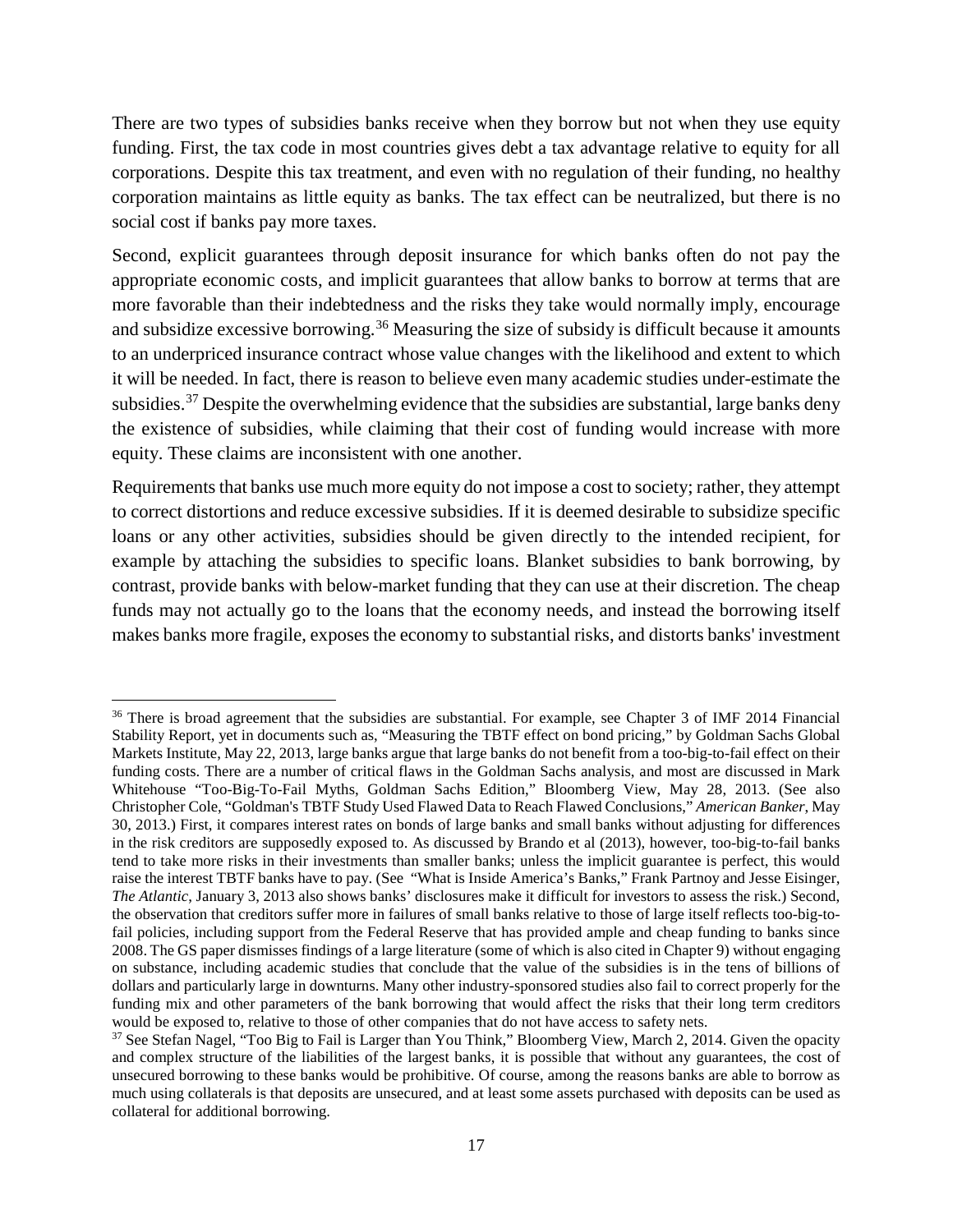decisions, giving them incentives to take excessive risk in their investments or to under-invest in relatively safe but worthy loans because bankers do not find them to have enough upside.<sup>[38](#page-17-0)</sup>

For more on these issues, see Chapter 9, entitled "Sweet Subsidies," which discusses harmful effect of guarantees and subsidies, and Chapters 12 and 13. The critical distinction between private costs to the banks and social costs to society is discussed in more detail in Admati et al, (2013, Section 4). If banks' funding costs (or any costs to banks' shareholders) increase because banks are less able to take advantage of subsidies, the impact is entirely private. The cost and harm of excessive indebtedness in banking is borne by the broader public without producing any corresponding benefit. Nevertheless, subsidizing banks through implicit guarantees is attractive for policymakers, because it does not show on budgets as it is given, thus appearing costless. In fact, the costs to society of providing banks with outsized and highly distortive subsidies are large, and equity requirements that reduce these subsidies and correct the distortions are thus highly beneficial.

**Flawed Claim 16:** Historically, banks have never had as much as 30% equity; requiring as much equity would therefore harm the business of banking.<sup>[39](#page-17-1)</sup>

**What's wrong with this claim?** The statement is false. First, references provided in our book (particularly in notes 20-27, pp. 242-243) support the claim that going back more than a century to the period before bank owners and shareholders could rely on creditors, central banks, or governments to pay their creditors, it was common for banks to have as much as 50% equity. Second, arguments based on history presume that circumstances are similar. However, since the 1970s (uninsurable) macroeconomic risks have become much larger than they had been in the preceding decades. More importantly, financial institutions worldwide have become much more interconnected; this has greatly increased systemic from contagion. In some parts of the business also competition has become much more intense; this has reduced the ability of banks to rely on margins to provide buffers against shocks.

Our proposed leverage ratios *do not stand* on any historical figures, but are rather based on the economic arguments and observations of leverage in other, unregulated industries and on considerations of the social cost of banks' leverage. As indicated in Claims 4-6 above, the economics of high leverage is not fundamentally different for banks even if some of banks' debt is

<span id="page-17-0"></span>l **<sup>38</sup>** For example, Levitin (2014) questions our statements that there is no social cost in reducing distortive subsidies, missing the distinction between social and private costs that is explained in detail in Admati et al (2013, Section 4). Matt Yglesias, in "Banks Borrow Too Much," Slate, March 7, 2013, expresses concerns regarding the potential cost of withdrawing the banks' subsidies. However, in his subsequent blog post entitled "How I Learned to Stop Worrying and Love Higher Capital Requirements," March 8, 2013, he states that in our book we "in many ways end up underselling the power of [our] idea," emphasizing that, as we explain in Admati et al (2013, Sections 2 and 9), not only would more equity make banks safer, but it will also make their lending and investment decisions more appropriate and better for society.

<span id="page-17-1"></span> $39$  Calomiris (2013) and Levitin (2014).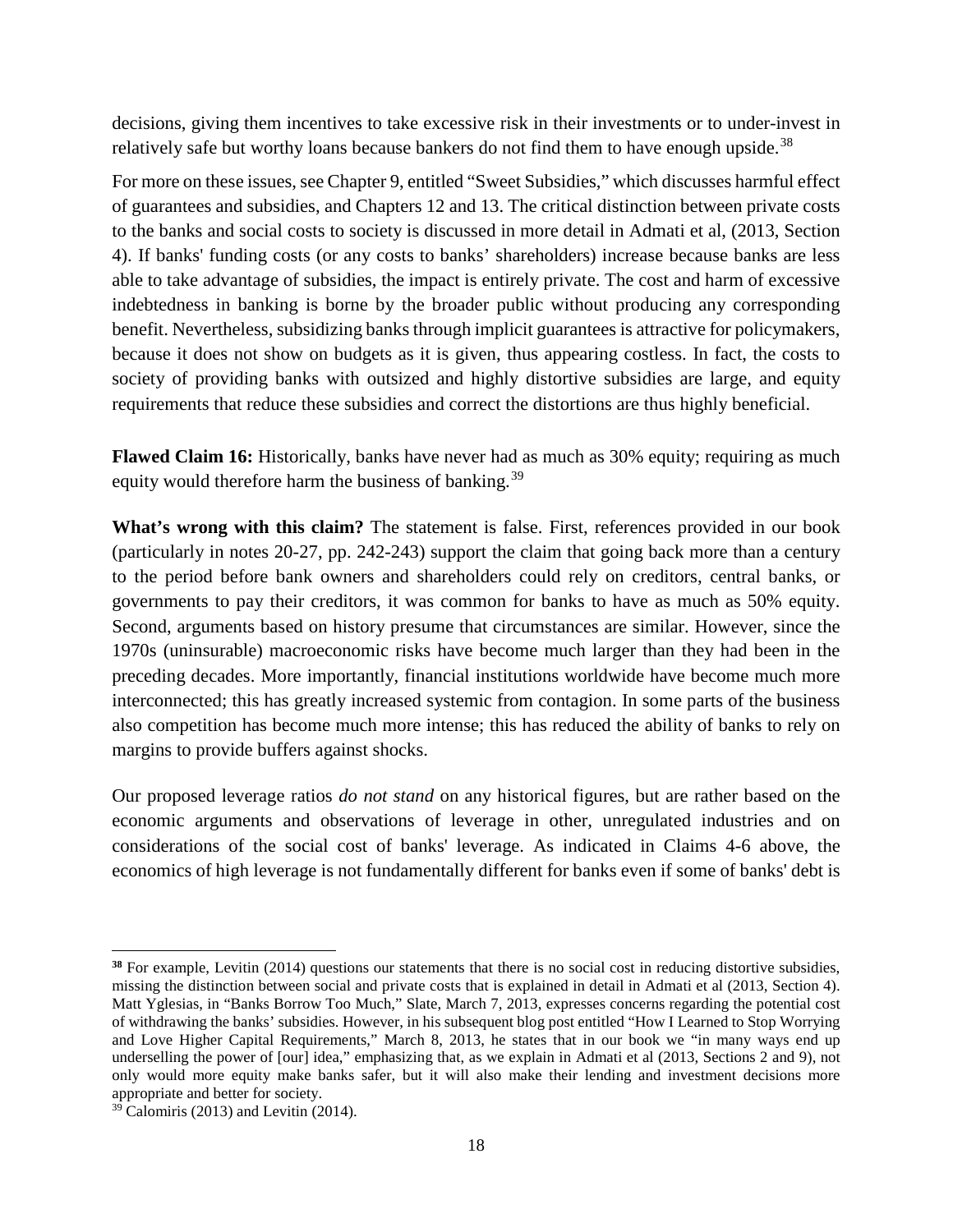useful for providing liquidity.<sup>[40](#page-18-0)</sup> Quite clearly, the bankruptcy of Lehman Brothers had significant collateral damage. As Admati et al (2013, 2018) explain, markets may allow leverage to get socially, and even privately, excessive. Requiring investment banks, which can scale up risk and become systemic, to have 30% equity corrects this situation and produces substantial social benefits with minimal if any relevant cost.

We are sometimes asked why we do not go to 100% equity. The reason is precisely that deposits do provide benefits that are not captured by standard corporate finance arguments. However, for most large banks today, deposits amount to less than half of their funding.<sup>[41](#page-18-1)</sup> The 30% ratio we propose is roughly what banks themselves impose on financial institutions, such as hedge funds or REITs, to which they lend.

Flawed Claim 17: There is not enough equity around for banks to be funding with 30% equity.<sup>[42](#page-18-2)</sup>

What's wrong with this claim? As explained in the context of Claim 1, equity is not a cash reserve but a financial claim that banks can issue to obtain funding for their investments. Contrary to this claim, higher equity funding for banks does *not* require new savings and new inflows into capital markets. If a bank issues more equity and uses the funds it obtains to buy listed securities, capital markets will adjust so that investors who have sold the other securities will hold additional bank shares because the bank's returns would partly reflect the returns on those other securities. No new savings and no new inflows of funds into capital markets are required. To the extent that all assets in the economy are held by, and all risks are borne ultimately by end investors and taxpayers, the effect of a reshuffling of financial claims to make sure more equity funds banks' investments would generate less distorted, more appropriately priced investments in the economy.[43](#page-18-3)

**Flawed Claim 18:** Because banks cannot raise equity, they will have to shrink if equity requirements are increased, and this will be bad for the economy.

**What's wrong with this claim?** As we discuss in Chapter 11, solvent banks can always raise equity by selling additional shares, to existing shareholders through rights offerings or to new shareholders in the market. The value of a bank's equity is equal to the value of its assets minus its debt plus the value of the option to default on debt by letting the bank go bankrupt, which is

<span id="page-18-0"></span> $40$  Levitin (2014) also argues that the market does not demand 20% or 30% of small banks that can fail or of investment banks. But small banks have insured deposits who don't bear deadweight bankruptcy costs, and Lehman Brothers' creditors may have well believed that they would be paid in full, as were the creditors of Bear Stearns even though they were not explicitly insured.<br><sup>41</sup> See Advisory Scientific Committee (2014), as well as Chapter 6.

<span id="page-18-1"></span>

<span id="page-18-2"></span> $42$  For example, Elliott (2013) stresses that frictions in capital markets make it difficult or impossible for banks to raise new equity. As we discuss in Chapter 11, and in Admati et al (2018), the arguments he gives that allude to information asymmetries are not applicable to retention of earnings or to new equity issues through rights offerings

<span id="page-18-3"></span><sup>&</sup>lt;sup>43</sup> A more detailed discussion of this argument is offered in Sections 7 and 9 of Admati et al (2013). At current levels of indebtedness, individual institutions, and the banking sector as a whole, are likely to be inefficiently bloated due to excessive subsidies. See also the discussion of Claim 18 and Admati (2016).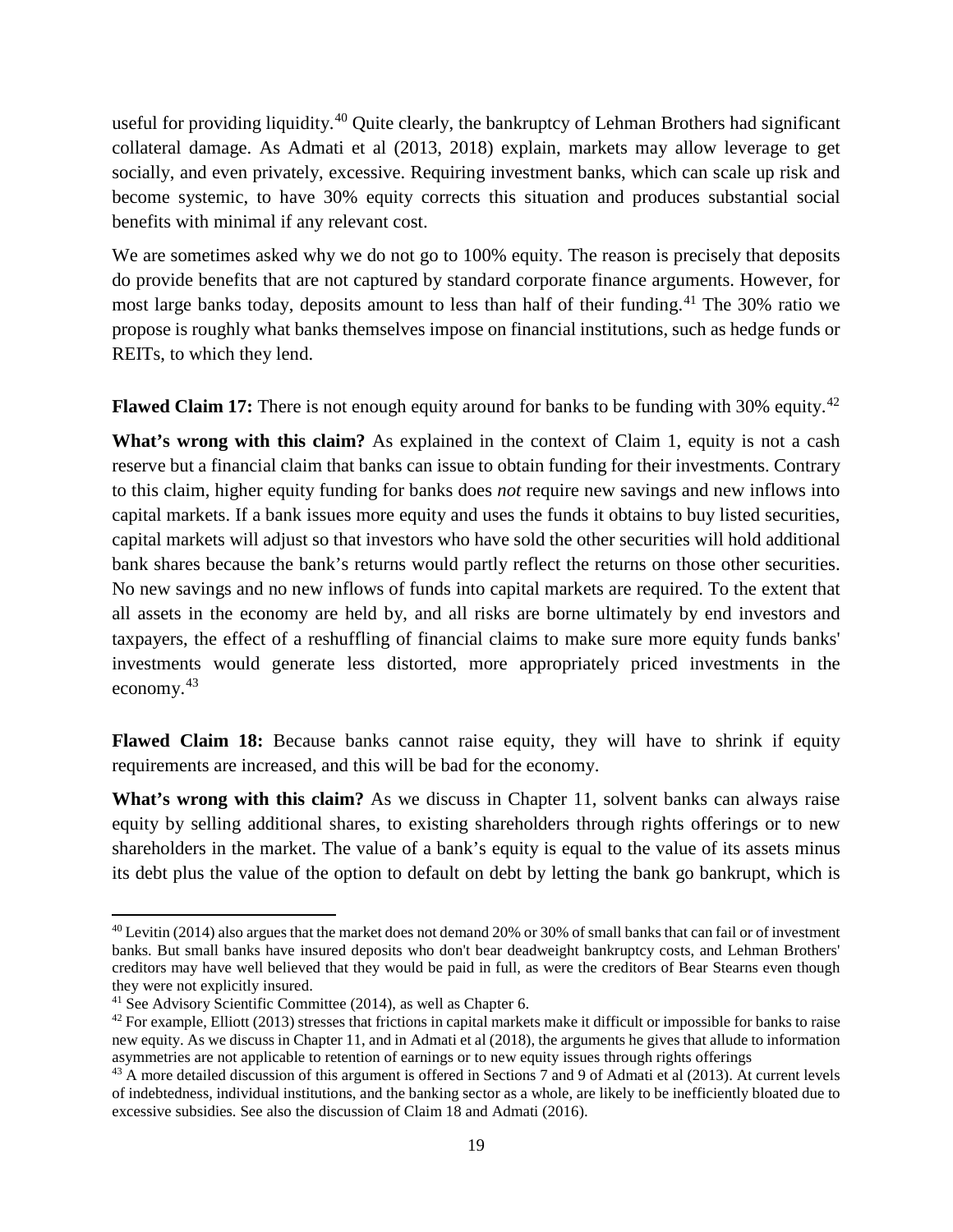positive. If the value of the bank's assets before an equity issue exceeds the liabilities, the value of the assets after equity issue exceeds the liabilities by at least the proceeds of the issue, so there is some price at which investors are willing to acquire the new shares. Incumbent shareholders however are diluted and prefer for the bank to shrink. If a bank cannot raise equity at any price, the bank is likely to be insolvent.<sup>[44](#page-19-0)</sup>

The existence of nonviable banks that cannot raise equity may reflect excess capacity in banking. (Excess capacity appears to be a serious problem in some countries and maybe globally at this time.) In this case, some downsizing of the industry would benefit the economy, contrary to the claim. The remaining banks would be viable and would have fewer incentives to gamble at the expense of their creditors, the taxpayers and the economy.

Flawed Claim 19: Increasing equity requirements would harm economic growth.<sup>[45](#page-19-1)</sup>

**What's wrong with this claim?** Those who make this sweeping assertion do not typically provide a coherent explanation for why increased equity requirements, which amount to a reshuffling of financial claims in the economy, would have a harmful effect on growth. They also neglect the fact that the worst downturn in economic growth occurred as a result of the actions taken by highly indebted banks and other financial institutions, which led to the financial crisis in the last quarter of 2008. One reason for the severity of this crisis was the lack of equity in banks, which made banks vulnerable to the decline in US real estate markets, defaults on subprime mortgages and the collapse of the markets for asset-backed securities.

Reference to the impact of higher equity requirements on bank lending ignores the fact that it is overhanging debt, and not excessive equity that lead to credit crunches, as discussed above in the context of Claim 11. In fact, banks with more equity to absorb losses without becoming distressed would be more able to sustain lending in a subsequent economic downturn, which would have positive effects for investment and the economy. Growth, as seen for example in Iceland and Ireland, can be temporary and illusionary when it reflects a boom that is followed by bust. As we discuss in Chapter 11, if the transition to a system with more equity funding for banks and other institutions is handled properly, there would be no negative consequences to making the financial system less indebted and thus safer and less distorted.

**Flawed Claim 20:** Basel III is already very tough, doubling or tripling previous requirements; banks that comply with Basel III requirements are safe enough.<sup>[46](#page-19-2)</sup>

<span id="page-19-0"></span><sup>44</sup> For details of the arguments, see Admati et al. (2013, 2018)

<span id="page-19-1"></span><sup>&</sup>lt;sup>45</sup> See for example Oxford Economics, referenced in footnote 6. Levitin (2014, p. 2036) complains that we have not dealt with this claim in the book even as he does not explain why the claim should be true (except that bankers such as Josef Ackermann have asserted it to be true). In the book and elsewhere (including in the current document) we have argued that whatever justification (if any) is given to this claim, it is invalid or misleading.

<span id="page-19-2"></span><sup>46</sup> Claims that the requirements are tough and that banks are stronger now are frequently made by regulators, bankers and others. For example, Tom Braithwaite, in "Quest for Profits can Make Banks Safer," *Financial Times*, February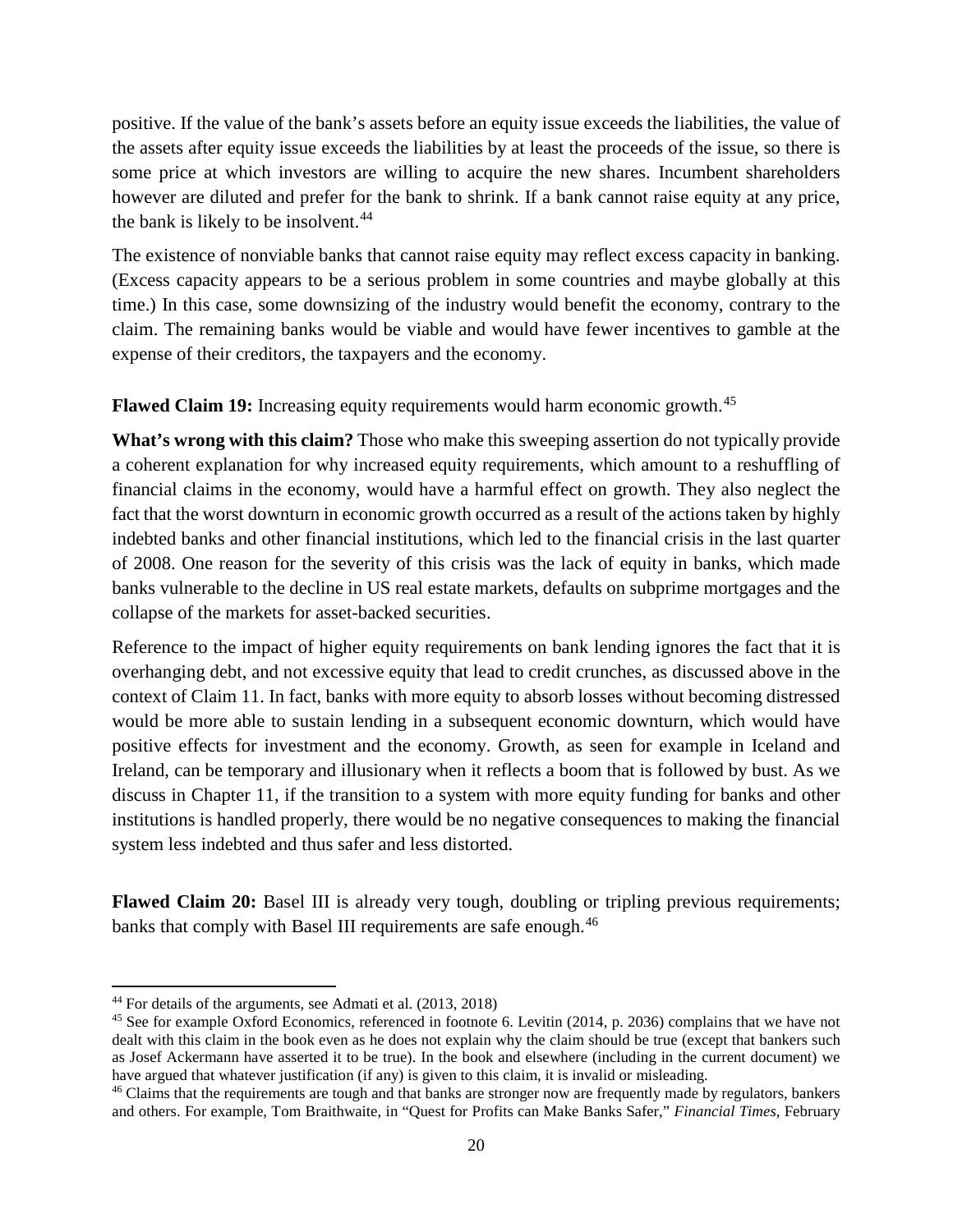**What's wrong with this claim?** As we discuss in Chapter 11 (on the basis of the arguments of previous chapters), these statements use a false benchmark for the desired and feasible equity levels. Basel III still allows banks to fund up to 97% of the assets on their balance sheets by borrowing, which is what Lehman Brothers did just before going bankrupt. The vaunted tripling of requirements refers to risk-weighted, rather than total assets. The rules give banks a lot of room for "risk weight management," and the numbers in Basel III are not based on sound analysis; the papers justifying them are fundamentally flawed. Moreover and importantly, the requirements refer to accounting measures of equity relative to risk-weighted assets, which have proven very poor for predicting banks' ability to withstand losses. They ignore many off-balance sheet commitments and counterparty risks in chains of intermediation that make the system fragile. Singh and Alam (2018) show that off balance sheet exposures appear higher in 2017 than in 2007. Sarin and Summers (2016) show that "the ratio of the market value of common equity to assets on both a risk-adjusted and risk-unadjusted basis has declined significantly for most major institutions" (relative to pre-crisis period). As discussed below (Claims 21-25), capital regulations also rely on debt-like alternatives to equity such as contingent capital or so-called TLACs, which have significant disadvantages relative to equity.<sup>[47](#page-20-0)</sup>

**Flawed Claim 21:** Basel III, and capital regulation as implemented in different jurisdictions, are based on careful scientific analysis of the cost and benefits of different levels of equity requirements. [48](#page-20-1)

**What's wrong with this claim?** Basel III, and regulations as implemented, are the result of political haggling much more than of valid scientific analysis. As we discuss in Chapter 11 and elsewhere, the studies that support the Basel III rules are based on flawed models and their quantitative results are meaningless. For example, they assume that the required return on equity is independent of risk; one paper purports to derive the "optimality" of Basel III without even considering the costs that bank failures can impose on the rest of the financial system and the economy.[49](#page-20-2) The "scientific" papers that discuss costs and benefits of different capital requirements

<sup>18, 2013,</sup> suggests that the "lust for improved ROE" is a helpful, ignoring the possibility that a lust for return often involves taking risks and borrowing inefficiently, including to get around regulations based on risk weights.

<span id="page-20-0"></span> $47$  A partial list of individuals who have argued that capital requirements under Basel are inadequate is included in Footnote 1. A letter from twenty academics in finance and banking, published in Financial Times on November 9, 2010 and available here [https://www.gsb.stanford.edu/faculty-research/excessive-leverage/healthy-banking-system](https://www.gsb.stanford.edu/faculty-research/excessive-leverage/healthy-banking-system-goal)[goal](https://www.gsb.stanford.edu/faculty-research/excessive-leverage/healthy-banking-system-goal) states: "The Basel III proposals… fail to eliminate key structural flaws in the current system…. Basel III is far from sufficient to protect the system from recurring crises. If a much larger fraction, at least 15%, of banks' total, nonrisk-weighted, assets were funded by equity, the social benefits would be substantial. And the social costs would be minimal, if any." The letter makes briefly many of the points discussed elsewhere in this document. Hoenig (2013), Goldstein (2017), and Cecchetti and Schoenholtz (2017) also argue that capital requirements under Basel III are inadequate.

<span id="page-20-1"></span><sup>48</sup> Claims that the requirements are tough and based on "science" are frequently made by regulators, bankers and others. For example, in a November 19, 2013 interview to *Die Welt,* Lloyd Blankfein, CEO of Goldman Sachs, said: "The new capital adequacy regulations under Basel III are the results of a long and meticulous process."

<span id="page-20-2"></span> $49$  Admati et al (2013) discusses some of flaws in papers produced by the Basel Committee on Bank Supervision and other authors.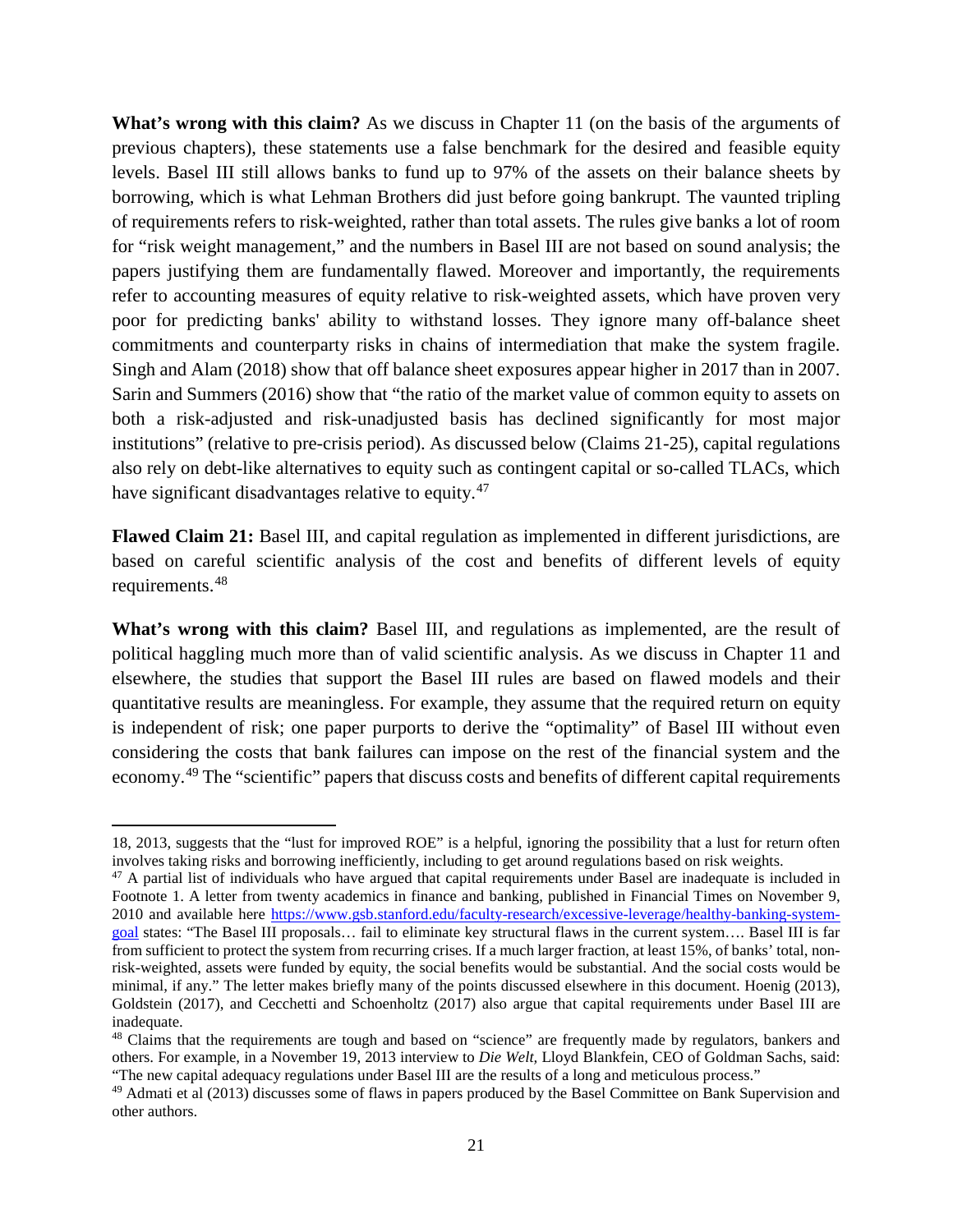also ignore the distinction between private and social costs, the distortions in investments associated with high leverage, and the problems with risk weights, discussed below.<sup>[50](#page-21-0)</sup>

Some theoretical models in the literature claim that, under their assumptions, fragility in banking can help "discipline" managers, which we discuss as Flawed Claim 27 below. In a subsequent paper discussing this academic myth, we compare the use of flawed theoretical models as a basis for quantitative analysis to the use of the distorted "map of the world as seen from New York's 9th Avenue" for orientation in traveling through the American Midwest.<sup>[51](#page-21-1)</sup>

The fact that studies end up with precise numbers for "optimal" capital regulation is irrelevant if the foundations of the studies are shaky. We are not aware of any theory or model that would provide appropriate estimates of the costs and benefits to society associated with different funding mixes for banks. Despite this, we are confident in asserting that equity levels of three percent of total assets, as admitted by Basel III, are unsafe, and that a significant increase will substantially improve the health and safety of the financial system. Low levels of equity expose the banks and the economy to unnecessary risk. And allowing banks to rely as much on subsidized borrowing distorts the economy. Countering the banks' tendency to choose unsafe levels by effective regulation is essential.

A significant challenge in specifying any specific capital ratio has to do with setting the appropriate numerator and denominator, which involves valuations of the relevant assets and liabilities. Accounting conventions can matter greatly, including how they treat off-balance-sheet exposures and derivatives. As explained in Chapter 11, the key to effective capital regulation is high requirements for genuine, loss absorbing equity, and prompt intervention by regulators if equity is depleted through losses.[52](#page-21-2)

**Flawed Claim 22:** Because capital requirements should be adjusted to risk, it is essential to rely primarily on requirements that are based on assigning risk weights to assets.<sup>53</sup>

**What's wrong with this claim?** As we discuss in Chapter 11, the system of risk weights that we currently have has more to do with politics and tradition than with science. In fact, the Basel rules negate important sources of risk altogether: Risks from sovereign debt that is funded in the currency of the country in question, risks of changes in funding conditions for medium or longterm loans, risks from the possibility that borrowers might default simultaneously because their default risks are correlated. Risk from sovereign debt that is funded in the currency of the country was in evidence in the Greek default in 2012. Funding risk for long-term loans was a key factor in the S&L crisis in the 1980s. Correlated borrower defaults were a major factor in the subprime

<span id="page-21-0"></span><sup>&</sup>lt;sup>50</sup> A recent paper, Brooke et al (2015) still includes a flawed analysis of the tradeoffs. For a discussion of some of the flaws, see Admati (2016).

<span id="page-21-1"></span><sup>&</sup>lt;sup>51</sup> See Admati and Hellwig (2013), which includes material omitted from the book for being too esoteric.

<span id="page-21-2"></span> $52$  On accounting issues and ways banks can manipulate them through securitization and derivatives, see Kerr (2011).<br>  $53$  For example, Tom Braithwaite (referenced in Footnote 46) praises the Basel risk weights system fo

<span id="page-21-3"></span>banks' risks. Most regulators appear to take it for granted that risk weights are essential, and the Federal Reserve has proposed to adopt Basel III, including the use of risk weights, for all US banks.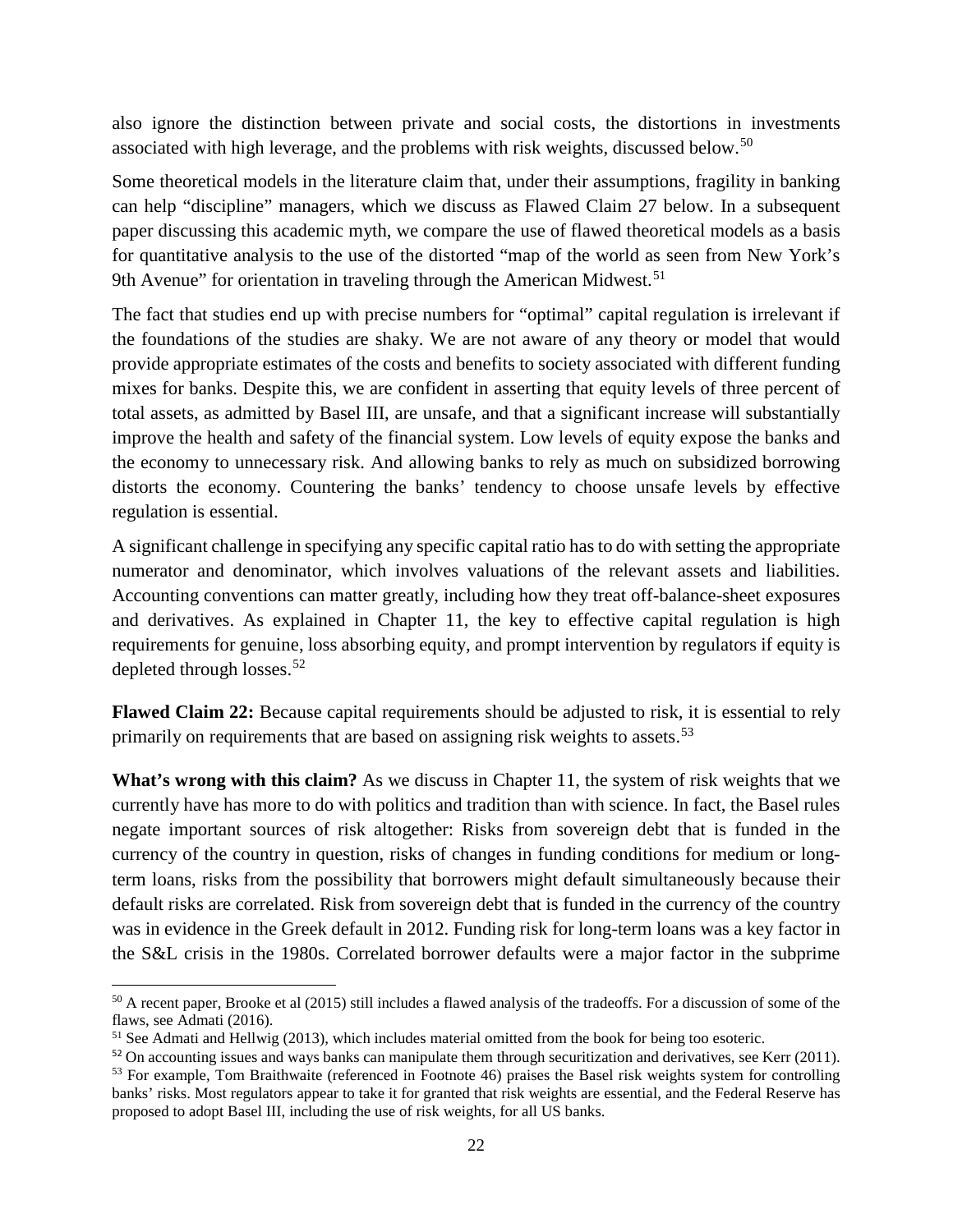mortgage crisis of 2006-2009. Even if the politics of the regulation could be dealt with, attempts to improve risk weighting are limited by a lack of data and by the never-ending changes in the risks and correlations.

In practice, the system of risk weights allows banks to be extremely highly indebted, masks important risks, and adds to the interconnectedness of the system. Whereas proponents of the system argue that it is important to require banks to have more equity funding when their assets are more risky, in fact the system allows banks to get away with *much less* equity funding when they say that their assets are less risky. A uniform ratio of required equity to total assets would provide a bound on the banks' leverage. By contrast, because some risk weights are (near) zero, the risk-weighting system allows very high leverage. Thus, banks could take large positions in assets with (close to) zero risk weights, such as Greek sovereign debt or AAA-rated toxic securities, and fund them almost entirely with debt and with hardly any equity. The system also distorts banks investment decisions, typically against business lending, and is highly manipulable by the banks.  $54$ 

The ability of banks to "economize on equity" is enhanced by their ability to use their own models to assess risks. The scope for manipulation they have is largest for assets in the trading book, which is why they were keen to put mortgage-backed securities and the like into the trading book, subject to mark-to-market accounting rules. Most of the losses in 2007-2009 were incurred on assets in the trading book, where equity often was as low as 1 percent of investments.<sup>[55](#page-22-1)</sup>

Credit risk on assets in the bank book, i.e., assets that banks claimed they intended to hold to maturity, played less of a role in the crisis (except for sovereign exposures in the euro crisis). The changes in regulation ("Basel II") that allow banks to use their own models to assess credit risk were only being introduced when the crisis unfolded. However recent empirical research has shown that the use of model-based internal ratings to assess credit risk and determine risk weights for capital regulation has gone along with a significant deterioration in the quality of these assessments: for comparable borrowers, internal ratings are better and actual risk incidence is worse than under the previously used "standard approach."<sup>[56](#page-22-2)</sup>

The Basel Committee has by now recognized that there is a problem with risk weights. Starting from the observation that model-based risk assessments exhibit an unconscionable amount of heterogeneity across banks, it initiated another round of negotiations on what it called "the

<span id="page-22-0"></span><sup>54</sup> See further discussion in Chapter 11. The report on JP Morgan Chase "London Whale" loss by the Senate Committee on Investigation specifically refers to attempts to manipulate models, and points to poor risk controls. See, for example, David Henry and Lauren Tara LaCapra, "JPMorgan and other banks tinker with risk models," Reuters, March 18, 2013, and Floyd Norris, "Masked by Gibberish, the Risks Run Amok," *New York Times*, March 21, 2013. On the flaws in the Basel approach, see also Haldane (2012, 2013), Hoenig (2013), Joe Rizzi, "Risk-Based Capital: The Good, the Bad and Mostly the Ugly," *American Banker*, May 20, 2013, William Isaac, referenced in Footnote 35, and Robert T. Taylor, "Basel Rules Echo Missteps of S&L Era," *American Banker*, June 19, 2013. See also a related discussion in Dowd (2015) in the context of stress test. 55 FSA (2010).

<span id="page-22-1"></span>

<span id="page-22-2"></span><sup>56</sup> See Behn et al. (2014).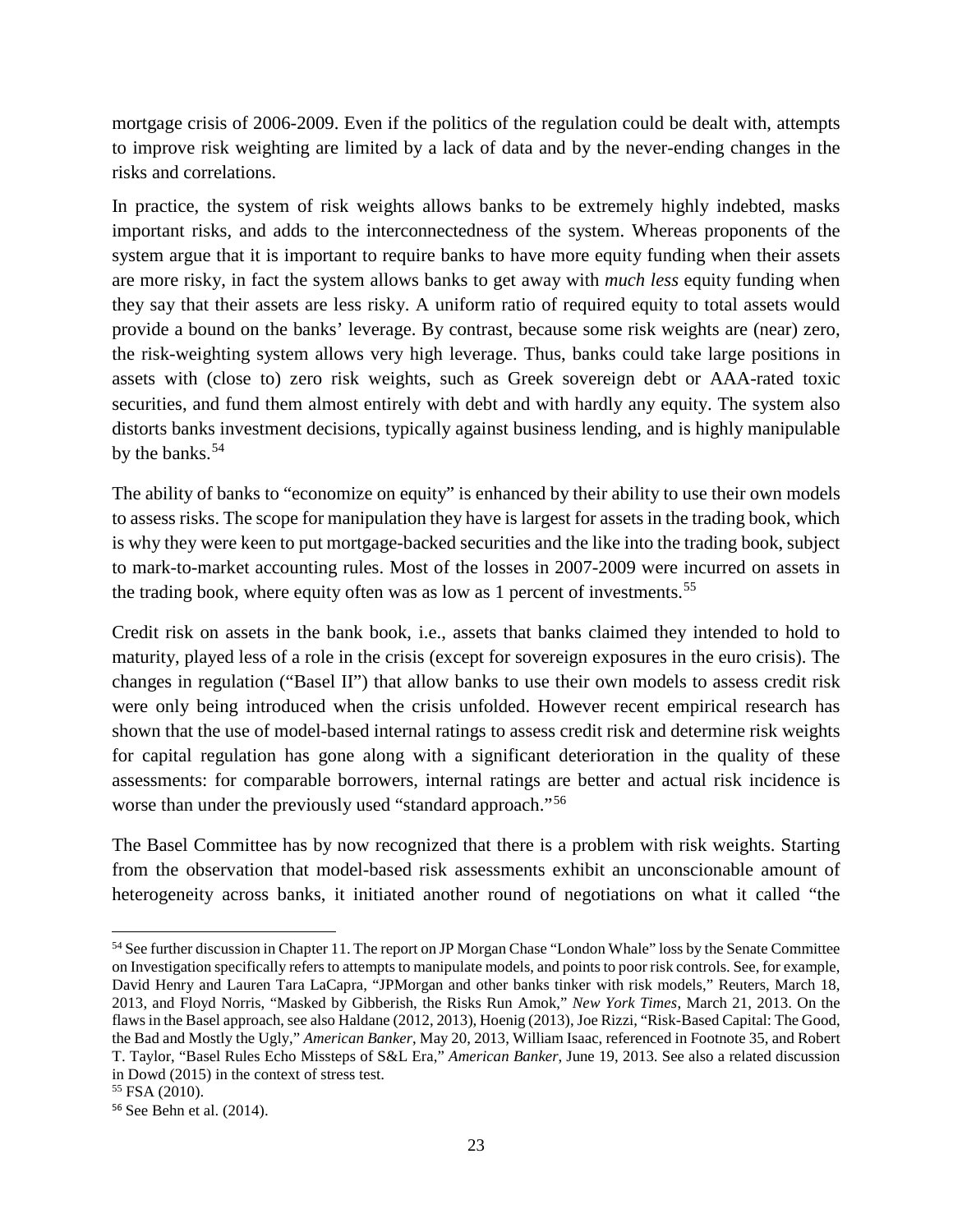completion of Basel III" – the industry used the term "Basel IV". Under the new rules, finalized in 2017, the model-based approach for computing capital requirements can only be used if riskweighted assets under this approach are no less than 72.5 % of risk-weighted assets under the standard approach. <sup>[57](#page-23-0)</sup> The reform reduces the scope for manipulating capital requirements through the design of risk models, but it does not address the problem that even in the standardized approach, important risks are overlooked.

**Flawed Claim 23:** Stress tests have repeatedly shown that, by now, banks have enough equity to withstand even major shocks.

**What's wrong with this claim?** Stress tests provide false assurances.<sup>[58](#page-23-1)</sup> In many instances, banks that passed the stress tests and thus were declared safe became insolvent or required public support shortly afterwards. Well-known examples are the Irish Banks in 2010, Dexia in 2011 and Greek Banks in 2014. They suffer from a dependence on the banks' accounting data and the banks' own risk models. The shocks they consider are special, and there is no analysis of additional, unexpected scenarios. In some instances, the choice of scenario itself has been biased with a view to obtaining reassuring results. Second-round effects, from fire sales of assets on asset values or from bankruptcies on further defaults and insolvencies, have not been considered.

Whereas banks routinely pass stress tests, their behavior is consistent with intense debt overhang and clear evidence of the distortions explored in Admati et al, 2018. For example, they are anxious to make payouts to their shareholders (in the form of dividends and share buybacks), which in the U.S. they can do if they pass the stress tests. This behavior contradicts the standard "pecking order of funding," in corporate finance, by which "normal" corporations that are not distressed or insolvent use retained earnings as the most preferred source of funding. Banks also lobby furiously against any increase in equity requirements and generally seek to "economize" on equity as they make all funding and investment decisions, including in response to risk-weight based capital requirements. The pressure for payouts from banks' shareholders suggests that equity investors do not trust banks' health and prefer to shift risk and costs to others.

**Flawed Claim 24:** Instead of issuing more equity, banks should be required to issue debt that converts to equity when a trigger is hit, so-called "contingent capital," or co-co's.<sup>[59](#page-23-2)</sup>

<span id="page-23-0"></span><sup>57</sup> See Basel Committtee on Bank Supervision BCBS (2015, 2017)

<span id="page-23-1"></span><sup>&</sup>lt;sup>58</sup> We discuss stress tests in Chapter 11. For devastating critiques, see also Vestergaard and Retana (2013), Goldstein (2017), and Dowd (2018). Goldstein (2017) and Dowd (2018) argues strongly that the tests are highly problematic and misleading. Lawrence Summers recently called the claim that the U.S. banks are well capitalized on the basis of stress tests "a comically absurd conclusion that is belied by the most elementary analysis of the beta of those major financial institutions." He further asserted that "the fact that that assertion continues to be made has to undercut whatever credibility one would otherwise attach to the very substantial efforts that have been made to strengthen financial regulation." (See "Larry Summers Calls Fed Bank Stress Test Results 'Absurd'" Craig Torres and Christopher Condon, Bloomberg, September 8, 2018).

<span id="page-23-2"></span><sup>&</sup>lt;sup>59</sup> See, for example, Calomiris (2013). Proposals to use co-cos instead of equity have been implemented in Switzerland and have been discussed in the UK (see UK Independent Commission on Banking) and the European Union (see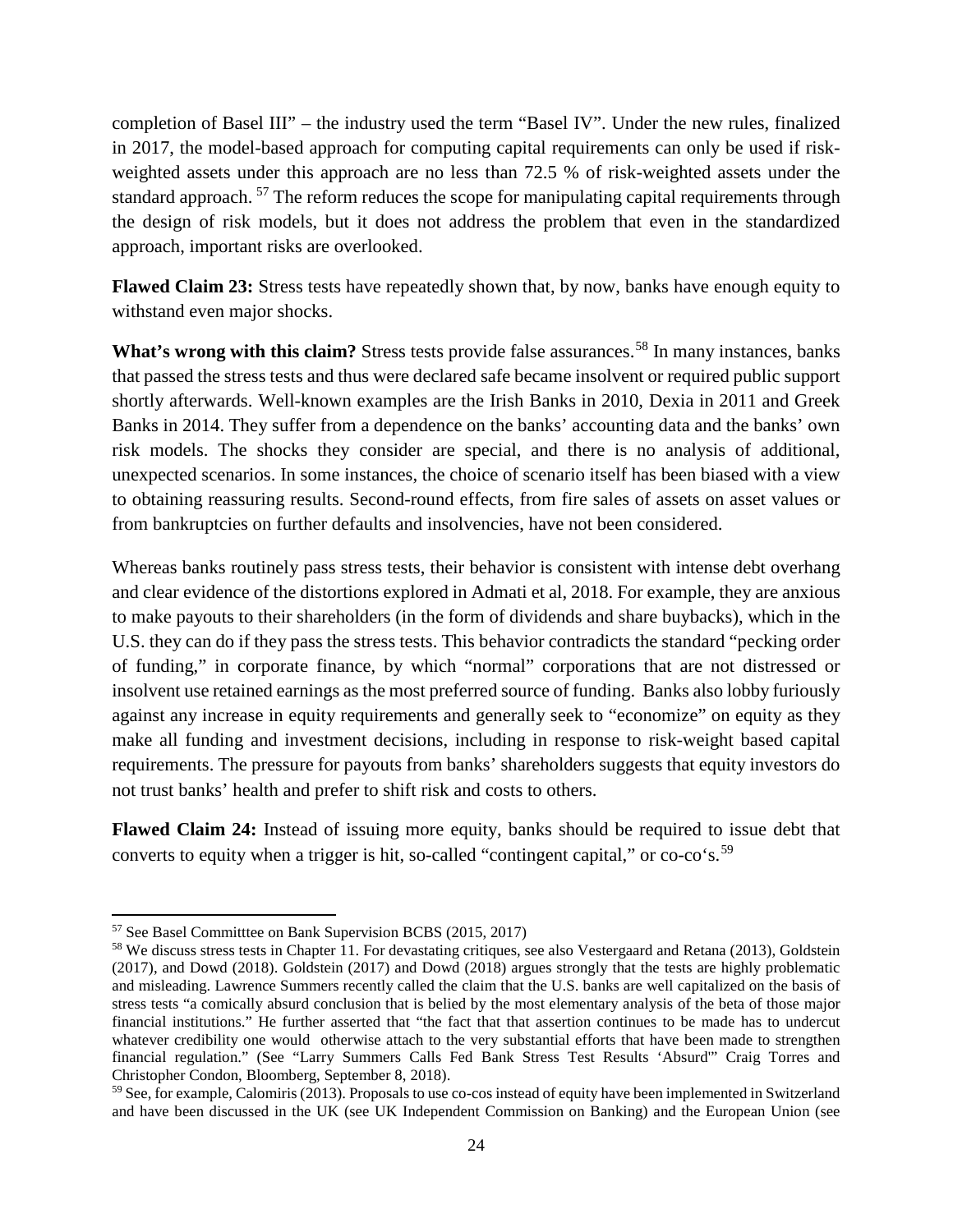**What's wrong with this claim?** As we explain in Chapter 11 (pp. 187-188), in a section entitled "Anything but Equity," and in Admati et al (2013, Section 8), the various proposals to use hybrids between debt and equity as a way of forcing investors rather than taxpayers to bear losses offer no advantages, and in fact have important disadvantages, relative to equity. First, like other debt, they raise the specter of domino effects or near the triggers where debt converts to equity (or is written down, depending on what the contract says). If the institutions that hold the co-cos are systemic, the consequences of a conversion to equity can be dramatic, and fear of these consequences might motivate a bailout. Indeed, in 2008-2009, holders of long-term debt and other hybrid securities meant to absorb losses as Tier 2 capital were paid even as banks were bailed out with taxpayer funds. Second, when conversion is imminent, the strategic behavior of market participants can induce dramatic changes in prices of equity and/or co-cos. Thus, co-cos do not provide reliable loss absorption and can create instability in a crisis. Third, as long as they have not been converted to equity, co-cos and other debt-like claims add distortions to banks' lending decisions by exacerbating the effect of debt overhang and contributing to credit reductions in downturns.

There is no sense in which having banks rely on these hybrid securities is "cheaper" or better for society than relying on equity. For the purpose of regulation, using equity simply dominates these alternatives. Those who propose such alternatives as a substitute for equity have yet to give a valid reason for their proposal that is relevant for policy considerations.<sup>[60](#page-24-1)</sup>

**Flawed Claim 25:** Whereas equity is needed for banks as going concerns, banks in resolution need long-term debt that can be bailed in. Total Loss-Absorbing Capacity ("TLAC") in resolution must be large enough to permit a quick recovery.<sup>[61](#page-24-2)</sup>

<span id="page-24-0"></span>**What's wrong with this claim?** The suggestion that debt that serves as TLAC (or, as the European Bank Recovery and Resolution Directive calls it, bail-in-able debt) can do something that equity cannot do is misleading. Obviously, once a bank is insolvent, there is no equity left and thus any losses must be borne by some debt holders if a bailout is to be avoided. However, the more equity there is, the more losses it can absorb *so as to avoid entry into resolution in the first place*. The

Liikanen Report). A variation on the concept is Equity Recourse Notes (ERNs) proposed by Bulow and Klemperer (2014), which amount to debt whose coupon payments are made in equity when a trigger is hit.

<span id="page-24-2"></span><span id="page-24-1"></span> $60$  As discussed in the context of Claim 13, compromising financial stability in order to give tax subsidies to inefficient funding by banks makes no sense. (Because they can force conversion to equity and do not confer creditors' rights on their holders, co-cos do not qualify as debt under the US tax code. and thus do not have the tax advantage over equity in the US that they appear to have in Europe.) In trying to address the Too Big to Fail problem, Federal Reserve Bank of Minneapolis (2017) recommends dramatic increases in equity requirements" and does not include any non-equity security as a form of loss absorbing capital, and John Vickers (2016, 2017 emphasized the superiority of equity relative to substitutes. See also "FDIC's Hoenig Questions Fed's Debt Proposal for Big Banks On the claim that long-term debt provides better discipline than equity, see the discussion of Claim 25 below. Co-cos and ERNs that they are meant to convert some debt to equity ahead of insolvency and failure are better than debt claims that can only suffer losses within a "bail-in" process or in a resolution or bankruptcy (which are discussed in the context of Flawed Claim <sup>25</sup> below). And they are obviously a less fragile funding source than short-term debt that is subject to runs. 61 See FSB (2015).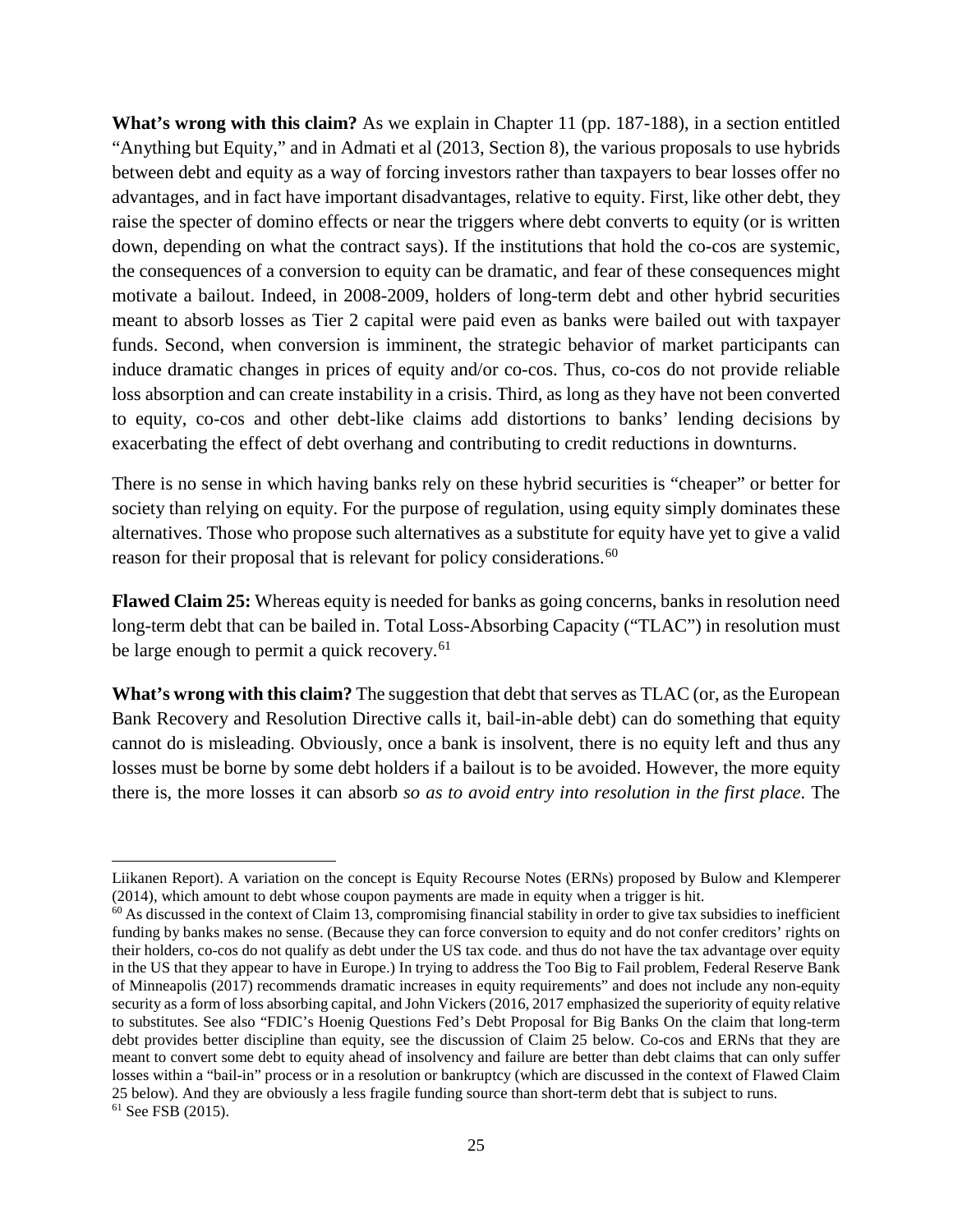total loss absorbing capacity of equity and bail-in-able debt is not increased when equity is replaced by bail-in-able debt.

To the contrary, if the authorities end up being unwilling to impose losses on debt holders, a replacement of equity by bail-in-able debt *reduces* loss absorption capacity. The arguments in the discussion of Flawed Claim 23 concerning co-cos and the likelihood that holders of co-cos might be bailed out after all apply equally to bail-in-able debt or TLAC. Legally, the holders of TLAC have stronger than those of the holders of hybrid (convertible) debt considered as regulatory Tier 2 capital before the crisis but in 2008, yet even those weaker claims were bailed out routinely and did not absorb losses. The one exception to this rule, Washington Mutual, was highly disputed inside the US Government, and the systemic effects from the bail-in of unsecured senior debt holders of Washington Mutual has convinced many that, in a systemic crisis, such bail-ins are to be avoided. These considerations are bound to be brought back if there is a question of bailing in unsecured senior debt in a situation of systemic stress. Holders of bail-in-able debt may also be small savers who have not realized that they might be called upon to absorb the banks' losses, as happened in Spain and more recently in Italy, thus causing a political problem if losses are large or many institutions fail.<sup>[62](#page-25-0)</sup>

The claim that equity absorbs losses before resolution and TLAC absorbs losses in resolution may be correct, but then it is precisely the virtue of equity that it absorbs losses *without anyone triggering a formal resolution procedure*. Systemic effects from the triggering of such a procedure may well prevent the procedure from being triggered at all, in which case any notion of loss absorption by certain debt instruments is moot. $63$ 

**Flawed Claim 26:** The Dodd-Frank Act in the US, or the Bank Recovery and Resolution Directive (BRRD) and the Single Resolution Mechanism (SRM) in the European Union, have done away with the need to bail out banks; if a bank gets into trouble, the authority in charge of resolution will be able to resolve it without cost to taxpayers; there is therefore no need to increase equity requirements. [64](#page-25-2)

**What's wrong with this claim?** As we discuss at the end of Chapter 5 and in Chapter 9, this claim ignores a number of critical points and is not credible. [65](#page-25-3) First, to minimize the economic

 $\overline{a}$ 

<span id="page-25-0"></span><sup>62</sup> See "Italy bank rescues spark bail-in debate as anger at Renzi grows," James Politi, *Financial Times*, December 22,

<sup>2015.&</sup>lt;br><sup>63</sup> Persaud (2015) calls the bail-in concept "fool's gold" as a solution to the too-big-to-fail problem.

<span id="page-25-2"></span><span id="page-25-1"></span> $64$  See, for example, presentation by the Clearing House to the Board of Governors of the Federal Reserve regarding Title II of Dodd Frank Act on February 13, 2013, and their March 26, 2013"Vanquishing TBTF." See also William Isaac, referenced in Footnote 35. This claim is the basis for proposals by the Federal Reserve to force bank holding companies to use more long-term debt (see, e.g., Governor Daniel Tarullo testimony to Senate Committee on Banking, Housing and Urban Affairs, February 6, 2014), and similar discussions by the Financial Stability Board about socalled GLAC "Gone Concern Capital Absorbing Capacity" (e.g., "Progress and Next Steps Towards Ending Too-Bigto-Fail," Report to G-20, September 2, 2013).<br><sup>65</sup> See also Simon Johnson, "The Myth of a Perfect Orderly Liquidation Authority for Big Banks," *New York Times* 

<span id="page-25-3"></span>Economix, May 16, 2013, and Simon Johnson and Marc Jarsulic, "How a Big Bank Failure Could Unfold, *New York*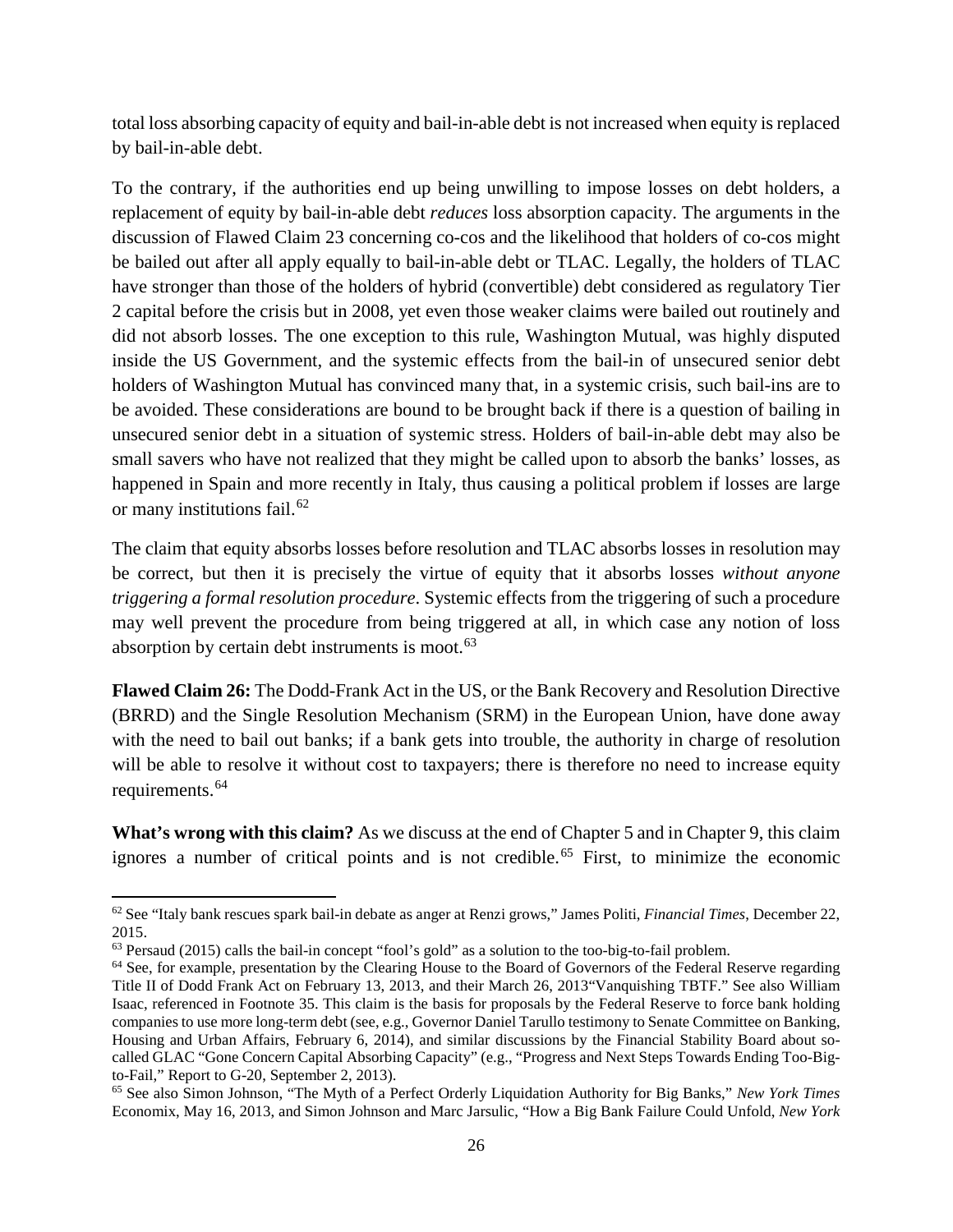disruptions from having banks go into resolution, it may be necessary to maintain some important operations at least temporarily. This requires funding. Under the Dodd-Frank Act, such funding might be obtained by borrowing from the government; such borrowing puts the taxpayer at risk.<sup>[66](#page-26-0)</sup> Under the BRRD in the EU, there is no provision for such funding. Thus, to avoid a default, Banco Popular Español had to be sold overnight to Banco Santander, without any attempt to see whether other bidders might be available. And the winding down of Banca Popolare die Vicenza and Veneto Banca in Italy uses funding from Intesa Sanpaolo with taxpayer guarantees against losses.<sup>[67](#page-26-1)</sup>

Second, whereas both the Dodd-Frank Act in the US and the BRRD in the EU rely on industry levies and on creditor bail-ins to absorb losses, in a crisis, when many banks may be weak at the same time and the financial system is at risk, the industry as a whole or the banks' creditors (which may be other financial institutions) may be too weak to perform this role. Even if the charges are spread over time, the burden of obligations they impose may be so great that the institutions involved become incapable of functioning. These concerns arise even if the debt in question is long-term or, as in Claims 21-22, subject to contingent conversion clauses. If the banks were required to rely on equity levels much higher than the low levels current regulations allow, loss absorption would be obtained without any of these disruptions.

Third, cross-border issues in the resolution of global banks, which played an important role in the Lehman Brothers bankruptcy, have hardly been addressed. If a bank with systemically important operations in different countries goes into a resolution procedure, the procedure will be handled by different authorities in the different countries in which the bank has legally independent subsidiaries; because the different authorities act independently and each authority takes care of problems in its domain, integrated operations in areas such as cash management and IT systems are no longer feasible. It may therefore be impossible to maintain, even temporarily, some of the functions which are essential for the rest of the financial system.<sup>[68](#page-26-2)</sup>

**Flawed Claim 27:** If equity requirements are increased, banks will increase their "risk appetite," which will make the system more dangerous.<sup>[69](#page-26-3)</sup>

**What's wrong with this claim?** As we discuss in Chapter 8, such a claim was made by Bob Diamond when he was CEO of Barclays. Statements like these may be empty threats, but if they

 $\overline{a}$ 

*Times* Economix, May 23, 2013. See also Anat Admati, "Too Much Equity? If Anything, Brown-Vitter Asks Too Little," American Banker, June 24, 2013.

<span id="page-26-0"></span><sup>&</sup>lt;sup>66</sup> The Bank Recovery and Resolution Directive in the European Union ignores the problem altogether.

<span id="page-26-1"></span> $67$  For details of the different episodes, see Hellwig (2017, 2018, 2019a).

<span id="page-26-2"></span><sup>68</sup> See Advisory Scientific Committee (2012). The more recent Financial Stability Board's "Principles for Cross-border Effectiveness of Resolution Actions," November 3, 2015includes an enormous wish list and recommendations that would help make cross border resolution viable, but the implementation of these recommendations cannot be expected any time soon. The June 2014 IMF document "Cross-Border Bank Resolution: Recent Developments" summarizes the key challenges, and they have not been met as of the end of 2015. For the European Reforms, see also Hellwig (2014, 2017, 2018, 2019a)

<span id="page-26-3"></span><sup>69</sup> See, for example, Bill Black, "Brown-Vitter Will not and Cannot Work but it is Criminogenic," Naked Capitalism blog, May 11, 2013.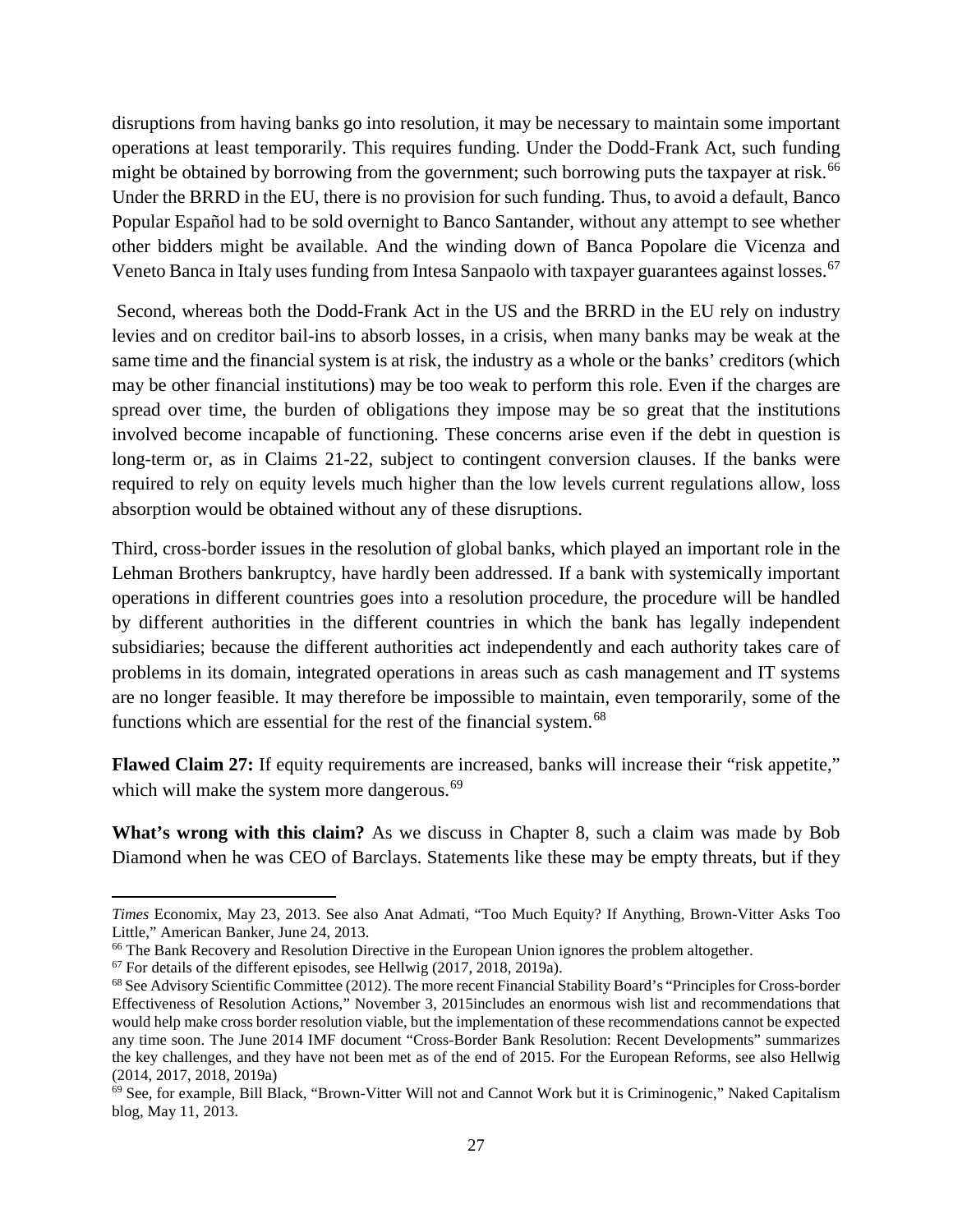are not, the claim raises serious concerns about governance that should trouble banks' shareholders and boards of directors. If risks are worth taking on behalf of the banks' investors, why aren't the banks already taking them? If the risks are not worth taking, why would the banks take them when they are funded with more equity? The claims appear related to the flawed focus on ROE in banking that we discuss in Chapter 8.<sup>[70](#page-27-0)</sup>

Flawed Claim 28: If equity requirements are increased, bank managers will be less disciplined.<sup>[71](#page-27-1)</sup>

**What's wrong with this claim?** The claim rests on the false notion that bank creditors can "discipline" bankers, or provide better governance, than shareholders, and that bankers are more disciplined when investing borrowed money than when they invest shareholders' money.

The academic literature includes theoretical models that claim to capture the idea that "debt disciplines managers." Some such theories are specific to banks, arguing that by threatening to withdraw their funding, depositors and short-term creditors can provide "discipline." As we have argued in various writings, including Chapter 10, these models are a poor basis for policy advice because they lack empirical support and ignore critical elements of the real world which, if included, would reverse their conclusions.<sup>[72](#page-27-2)</sup> The fact that assertions about the real world are made on the basis of theoretical models without justifying the appropriateness of the models or addressing the critical issues we raise about their inadequacy is highly disturbing.

The suggestion that long-term debt provides better discipline to managers than equity is flawed in the context of banking. First, whereas long-term debt does not cause a risk of runs, it may still generate systemic risk. As discussed in the context of Claims 21 and 22, if debt holders are sufficiently important for the financial system, for example large insurance companies, it may be deemed undesirable to impose losses on them in resolution or insolvency. Moreover, the too-bigto-fail problem is relevant for long-term debt as well as short-term debt in that the collateral

<span id="page-27-0"></span><sup>70</sup> See also Anat Admati, "Beware of Banks' Flawed Focus on Return on Equity," *New York Times* Dealbook, July 25, 2011, and Anat Admati and Martin Hellwig, "The Case Against Banking's Case for Less Capital," Bloomberg View, February 5, 2013.

<span id="page-27-1"></span> $71$  A recent example is Raghuram Rajan, "Love the Bank, Hate the Banker," Project Syndicate, March 27, 2013, which refers to the Washington Mutual (WaMu) bank failure, claiming that it is an illustration that the threat of runs helps provide "discipline" to bank managers. In fact, the timing of the events in the WaMu case is at odds with the argument Rajan seems to be trying to make. Significant withdrawals from WaMu started after the Lehman Brothers bankruptcy on September 15, 2008, and the bank was closed on September 24, 2008. By that time, it was too late to "discipline" the bank's managers. William Isaac, referenced in Footnote 35 argues that long-term debt provides better discipline than equity. Seemingly echoing such claims, Jamie Dimon, CEO of JP Morgan Chase, warned in 2011 that bankers might do "stupid things" if they had "too much capital." (See Alistair Barr, "J.P. Morgan's Dimon concerned about too much capital: Surfeit of capital may make people do 'stupid things,' CEO says," *Wall Street Journal* MarketWatch, February 15, 2011.) His statement raises the concern of why bankers would do stupid things with shareholder money, and why they would expect to get away with it.

<span id="page-27-2"></span><sup>&</sup>lt;sup>72</sup> We have discussed this problem in earlier writings, particularly Admati et al (2013, Section 5), which first appeared in 2010. In Admati and Hellwig (2013), we explain that fragility in banking is more likely to reflect a *lack* of discipline, which allows bankers to continue to borrow and thus prevents debt from providing any discipline. Pfleiderer (2018).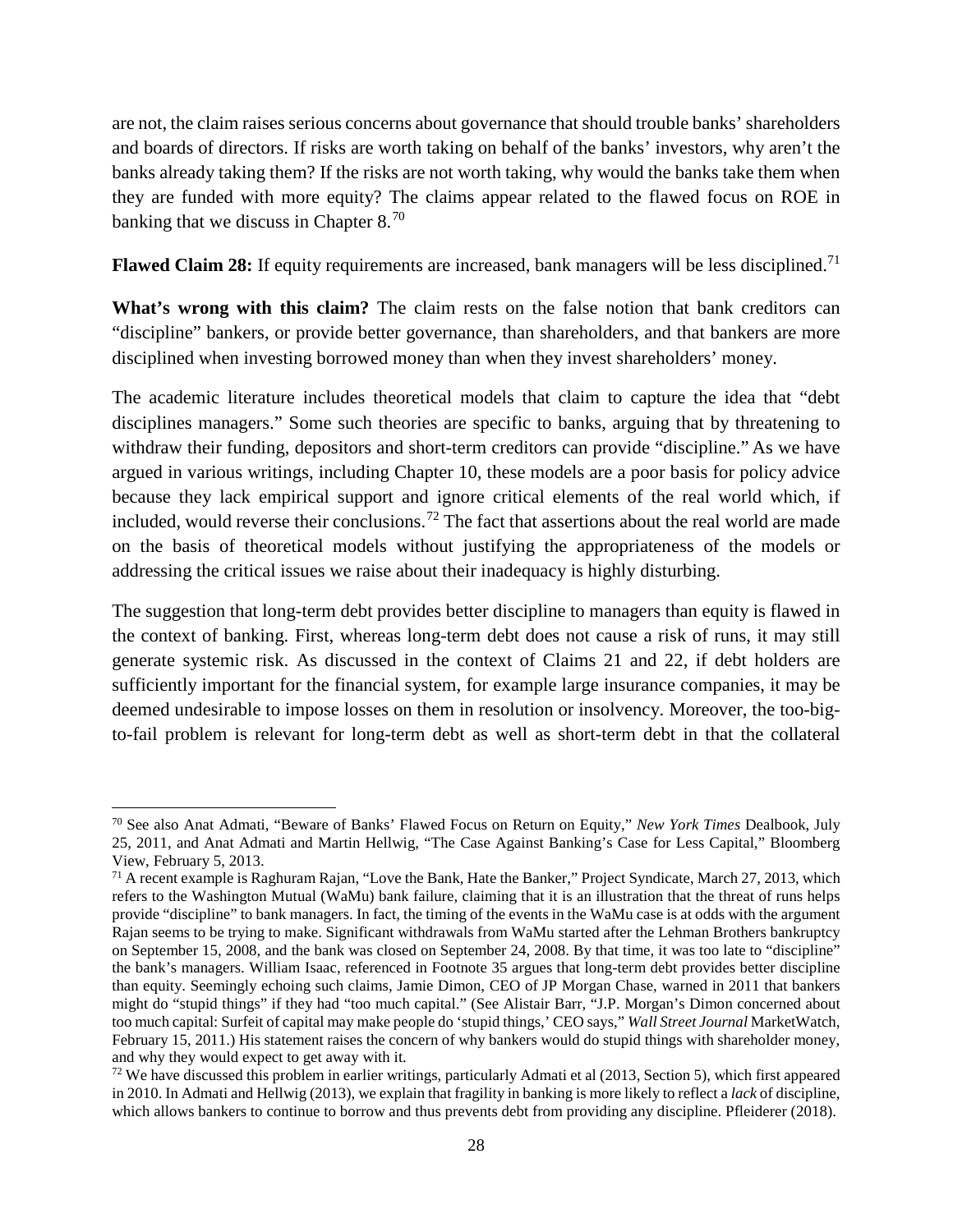damage associated with distress or insolvency may lead to bailouts. If debt holders believe they can count on being bailed out, they will not impose any discipline on the bank.

Second, even if long-term creditors want to impose discipline, the scope for doing so is limited. For example, with a ten-year bond, on average one tenth of the debt is rolled over each year. But discipline can only be imposed when the debt must be renewed and investors negotiate with the bank for the conditions under which a renewal would be granted. As we have argued in the context of the possibility that deposit and short-term debt provide "discipline," long-term debt may in fact provide the precise *opposite* of discipline: Negotiating with new short-term creditors, or offering them collateral can make incumbent long-term creditors worse off (should they expect to bear losses), yet these creditors are unable to withdraw their claims until the debt expires.

**Flawed Claim 29**: The best way to make banking safer is to require banks to put funds from deposits into reserves of central bank money or Treasury Bills (so-called narrow banking, also known as the Chicago Plan for 100% reserve banking).<sup>[73](#page-28-0)</sup> Such a shift will give us a stable financial system, and there would be less need to impose equity requirements.

**What's wrong with this claim?** Requiring banks to put all funds into cash or Treasury Bills will make these narrow banks safer, but the financial system as a whole may become less efficient and/or less safe. If final investors maintain current funding patterns, banks will provide a lot of funding to the government; which may well come at the expense of funding of nonfinancial firms. The experience of southern European countries in the decades before 1990 shows such crowding out of private borrowing by government borrowing can have substantial negative effects on economic growth.[74](#page-28-1)

More likely, narrow banking would lead investors to put substantially more of their money in other institutions, for example money market funds which are "bank-like" without being subjected to the same regulation as banks. As we have seen in the weeks after the Lehman bankruptcy, such institutions can also be subject to runs and can be a major source of systemic risk. Financial instability would merely shift from banks to those "bank-like" institutions. In this context, it is useful to recall that Lehman Brothers was an investment bank, AIG was and is an insurance company and, in Europe, Dexia and Hypo Real Estate were in the covered-bond business; none of the institutions had any deposits.

<span id="page-28-0"></span>l <sup>73</sup> The so-called *sovereign-money initiative* ("Vollgeld-Initiative") that the electorate of Switzerland voted on (and rejected by a ¾ majority) in June 2018 presented a modern variation on this scheme. In addition to the Chicago plan's 100% reserve requirement, the sovereign-money initiative called for a legal separation of deposit taking and reserve holding from other activities of banks. For a critique see Hellwig (2019b). On narrow banking more generally, see also Stephen G. Cecchetti and Kermit L. Schoenholtz, "Narrow Banks Won't Stop Bank Runs," Money, Banking and Financial Market blog, April 28, 2014.

<span id="page-28-1"></span><sup>&</sup>lt;sup>74</sup> See, e.g., the essays by Caminal et al., and Borges in Dermine (1990). .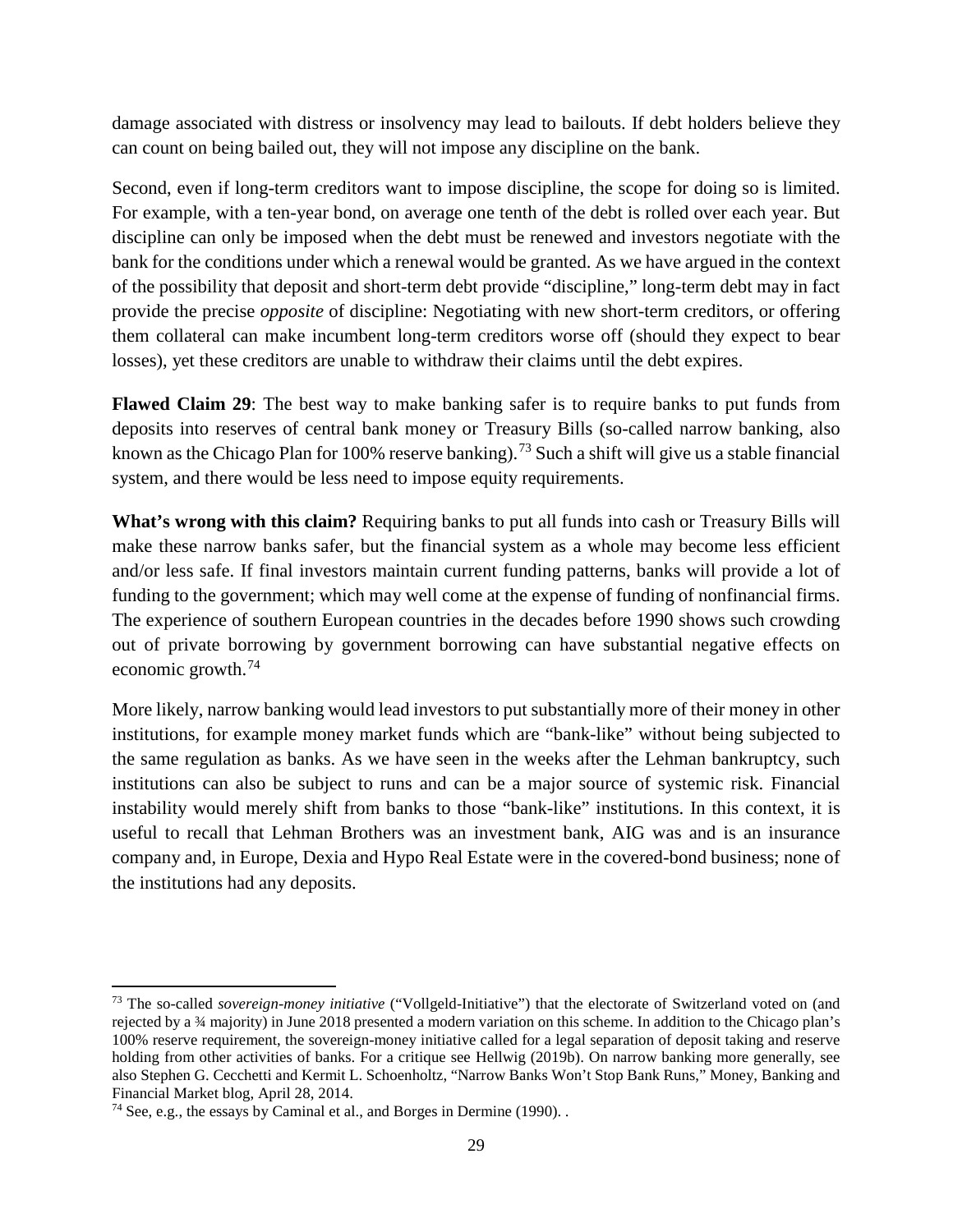**Flawed Claim 30**: The financial system would be safe if banks are subject to a 100% reserve requirement so they can take no risk with depositors' money, while non-bank financial institutions are entirely prohibited from borrowing.<sup>[75](#page-29-0)</sup>

**What is wrong with this claim?** This ignores the benefits of using some debt to fund difficult-tovalue investments such as loans. Moreover, having no debt in financial intermediation would not necessarily eliminate fragility and possible harm to small investors. Investors want much of their money to earn some interest and yet to be liquid so they can get it fairly reliably when they need it. If banks must operate as open-end mutual funds with no debt, investors who need cash would return (or sell) their shares and get whatever the shares were worth. Determining share values would be easy if the assets held by a fund (of the fund itself) were traded daily on a public exchange, but otherwise would be problematic, and the mutual fund could suffer something similar to runs if shareholders fear significant asset price declines returned their shares and the fund had to sell assets in a hurry.<sup>[76](#page-29-1)</sup>

Trading in stock markets exposes individuals who need to trade for liquidity reasons to losses from better-informed investors. The opacity of assets consisting of many mortgages and other loans would give rise incentives to those with access to better information to engage in such trading if the shares of banks with 100% equity were traded on stock exchanges. The informationinsensitivity of banks' debt is valuable for liquidity provision and the idea of requiring significant equity (such as 30% or even more) but not as much as 100% is intended to preserve this function and strike a balance between liquidity provision and the stability of the banking system.

**Flawed Claim 31:** Tighter regulation of banks, and in particular higher equity requirements, are undesirable because they would cause activities to move to the unregulated shadow banking system.<sup>[77](#page-29-2)</sup>

**What's wrong with this claim?** As we discuss, particularly in Chapter 13, the development of the shadow banking system and the risks it poses point to the past weakness of enforcement. The most dangerous parts of the shadow banking system developed primarily to avoid existing regulation. Examples include the so called off-balance-sheet special purpose vehicles and money market funds, both of which played in infamous role in the 2007-2009 financial crisis. The lessons should be that we need better rules and better enforcement, not that we should give up on rules.

 $\overline{a}$ 

<span id="page-29-1"></span><span id="page-29-0"></span><sup>&</sup>lt;sup>75</sup> See Kotlikoff (2010) and Cochrane (2014) for such proposals.<br><sup>76</sup> Gordon and Gandia (2013), for example, show that money market funds with floating value were also quite unstable at the same time that those that promised fixed net asset value were experiencing runs in 2008. Because Germany has had such experiences with open-end mutual funds for real estate investments, the German Federal Ministry of Finance proposed in July 2012 to outlaw open-end mutual funds for real estate investments.

<span id="page-29-2"></span> $77$  See, for example Elliott (2013).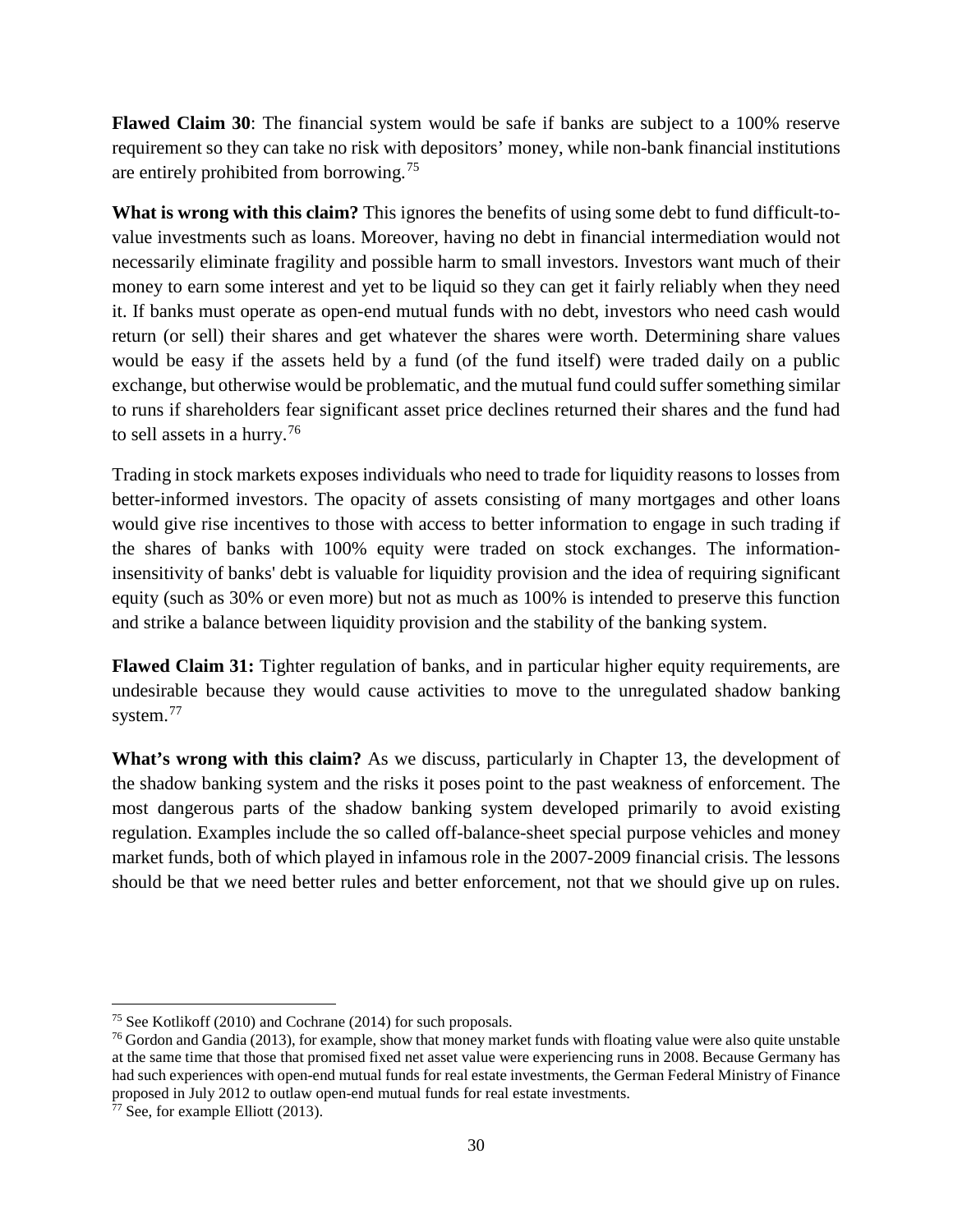Dealing with regulatory arbitrage is challenging, but the challenge can be met, and it must be met if the regulation is important and beneficial.<sup>[78](#page-30-0)</sup>

**Flawed Claim 32**: Since banking is a global business, it is important to maintain a "level playing field." Therefore, banking regulation must be coordinated and harmonized worldwide.<sup>[79](#page-30-1)</sup>

**What's wrong with this claim?** The claim, discussed in Chapter 12, is false. If some countries foolishly allow their banks to pursue very risky strategies and to borrow excessively, this is not a reason why other countries should do the same. Each country should be concerned with how much of a risk from its banks it is willing to accept, just as each country has its own building codes, consumer safety standards, environmental regulation and energy policy. We would not allow chemical companies to pollute rivers and lakes simply because the industry maintains that somewhere in the world another country is allowing these things. The search for "level playing fields" in global competition is highly damaging if it leads to a race to the bottom, where each country ends up fighting stricter regulation on behalf of its members of the industry.<sup>80</sup>

**Flawed Claim 33**: Stricter national regulation would harm "our" banks; instead we should be supporting them in global competition.

**What's wrong with this claim?** Like the preceding claim, this claim is false, as discussed in detail in Chapter  $12<sup>81</sup>$  $12<sup>81</sup>$  $12<sup>81</sup>$  The success of a nation's banks in global competition is not an appropriate objective for policy. The global economy is not a sports event where a country might win medals in all disciplines. Rather, it is a system in which people and firms from different countries trade with each other, and a country necessarily "loses" in the markets for those goods which it imports. For the country, and for the people living in it, it is efficient to specialize on goods they are good at and to import the others. Government subsidies to banks, or indeed any firms, in international competition is undesirable; such subsidies creates distortions in favor of these firms at the expense of others in the economy, and it may direct too many resources, including talent, inefficiently to one industry over others. Weak regulation that allows banks or other firms to take risks at the

<span id="page-30-0"></span>l  $78$  Levitin (2014, p. 2037) asserts that "Admati and Hellwig think that [dealing with the shadow banking system] is easy." In fact, we have not claimed it is easy to enforce the regulation effectively, only that it is important and possible. In "We are Still Hostages to the Big Banks," *New York Times*, August 26, 2013, Anat Admati summarized the response: past failures to make sure that banks could not hide risks using various tricks in opaque markets is hardly reason to give up on essential new regulations. We must face the challenge of drawing up appropriate rules and enforcing them, or pay dearly for failing to do so."<br><sup>79</sup> This argument is made frequently. See, for example, The Clearing House, referenced in Footnotes 6 and 64, and

<span id="page-30-1"></span>S&P, referenced in Footnote 24.<br><sup>80</sup> See also Anat Admati and Martin Hellwig, "Global Level Playing Field Arguments are Invalid," a version of which

<span id="page-30-2"></span>appeared as a comment in *Financial Times*, June 3, 2011. (The text is available at

[http://www.gsb.stanford.edu/news/research/admati-battle-begun.html\)](http://www.gsb.stanford.edu/news/research/admati-battle-begun.html) The Federal Reserve has effectively rejected this notion in other aspects of U.S. financial regulation by mandating the creation of intermediate holding companies to focus all the assets and liabilities of foreign banks operating in the United States to make it harder for these banks to evade national regulation. This model can be extended and applied to other aspects of international banking in a way to reduce the consequences of a failure of international financial regulatory harmony.

<span id="page-30-3"></span><sup>&</sup>lt;sup>81</sup> See also our article referred to in the previous footnote.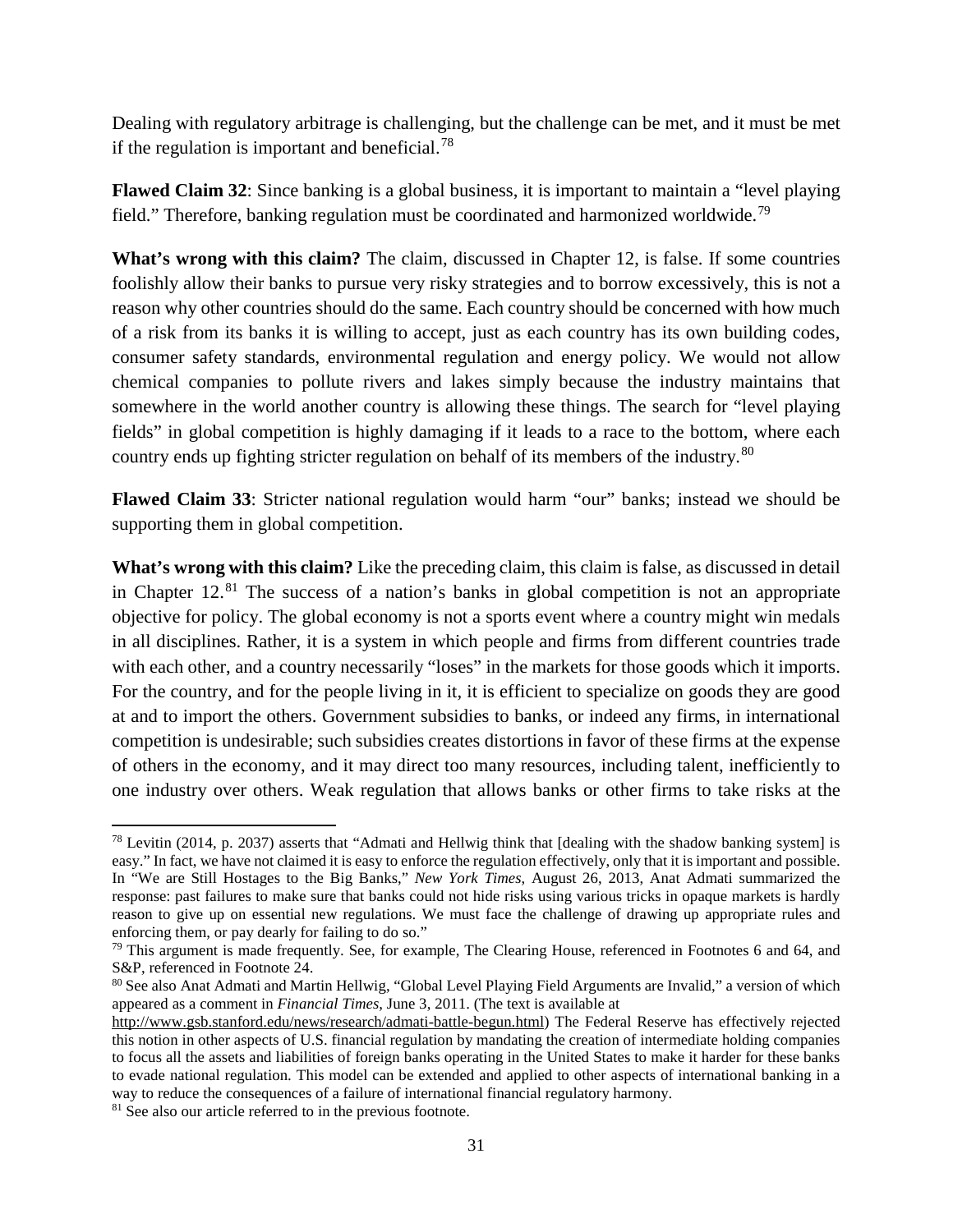expense of others is also very distorting. It is also legitimate for national regulators to protect their citizens by regulating foreign banks' subsidiaries if they deem regulations in the banks' home country to be insufficient or ineffective.

**Flawed Claim 34**: The politics of banking makes effective regulation impossible, and therefore debating the merits of specific regulations such as equity requirement is "beside the point."<sup>[82](#page-31-0)</sup>

What's wrong with this claim? This claim, typically made without a suggestion as to how to overcome the political challenge, suggests that there is no choice but to allow flawed claims and dangerous policies to persist. The claim is analogous to saying that "politics makes corruption unavoidable; thus debating the merits of specific anti-corruption strategies is beside the point," or: "the politics of organized crime makes effective criminal enforcement impossible; thus debating specific strategies for fighting organized crime is beside the point." Whereas the politics of financial reform (including the outsized influence that banks have on the political process and the symbiotic relations of banks and governments) certainly makes quick progress unlikely, the eventual success of many reform movements has shown that change is possible. Reform, however, requires public awareness and debate, and sensible debate requires understanding of the issues. Clarifying the issues and empowering more people to participate can create public pressure on those who refuse to engage or to take action, and can eventually bring about the necessary political will for better regulation.<sup>[83](#page-31-1)</sup>

In reviewing our book, Martin Wolf concluded that our views are not more widely accepted because "bankers are so influential and the economics are so widely misunderstood." <sup>[84](#page-31-2)</sup> Admati (2017) discusses the motivation and tactics of the numerous enablers of the system that make change so challenging. Mr. Wolf's final assessment is that: "we have failed to remove the cause of the crisis. Further such crises will come." Because risk from banking is more abstract than risk from plane crashes or shoddy bridge construction, flawed claims about banking may have more staying power. However, the harm from a distorted and dangerous financial system is large and affects many people. The current regulations can be greatly improved, bringing large benefits to society. And understanding the issues does not require advanced training. If more people understand the issues, improving policy becomes more likely.

<span id="page-31-0"></span> $82$  This claim is made in Levitin (2014, p. 2067), who reviews our book together with others. A few of these books describe the writers' experiences in politics and regulation. The books by Sheila Bair, Neil Barofsky and Jeff Connaughton, in particular, highlight the political challenge and aim to increase political pressure for reform, but they do not explain the underlying economics in as much detail as we do in our book.

<span id="page-31-1"></span><sup>&</sup>lt;sup>83</sup> We discuss the problem of willful blindness in the preface of the book and of the paperback edition, both of which are available on the book website.

<span id="page-31-2"></span><sup>84</sup> See Martin Wolf, "Why Bankers are Intellectually Naked," *Financial Times*, March 17, 2013.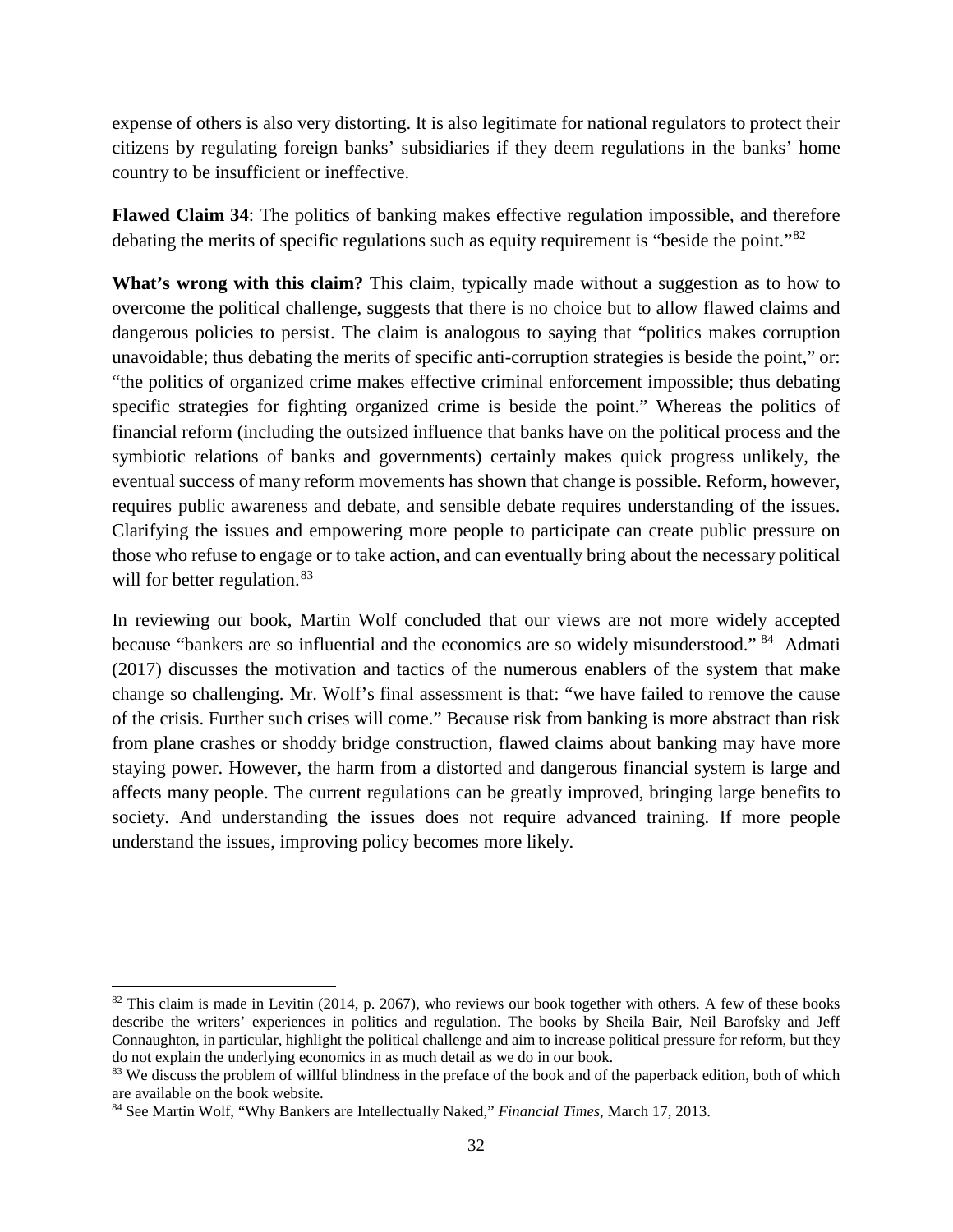## **References**[85](#page-32-0)

- Admati, Anat R. (2014), "The Compelling Case for Stronger and More Effective Leverage Regulation in Banking," *Journal of Legal Studies*, 531-561.
- Admati, Anat R. (2016), "The Missed Opportunity and Challenge of Capital Regulation," *National Institute Economic Review*, February.
- Admati, Anat R. (2017), "It Takes a Village to Maintain a Dangerous Financial System," *Just Financial Markets: Finance in a Just Society*, Lisa Herzog, Editor, Oxford University Press
- Admati, Anat R., Peter M., DeMarzo, Martin F. Hellwig and Paul Pfleiderer (2013, first draft August, 2010), "Fallacies, Irrelevant Facts, and Myths in the Discussion of Capital Regulation: Why Bank Equity is Not Socially Expensive," Working paper.
- Admati, Anat R., Peter M., DeMarzo, Martin F. Hellwig, and Paul Pfleiderer (2018), "The Leverage Ratchet Effect," *Journal of Finance* 73(1), 145 – 198.
- Admati, Anat R. and Martin F. Hellwig (2011), "Comments to the UK Independent Commission on Banking," Submitted July 4.
- Admati, Anat R. and Martin F. Hellwig (2013), "Does Debt Discipline Bankers? An Academic Myth about Bank Indebtedness," Working paper.
- Admati Admati, Anat R., and Martin F. Hellwig (2019), "Bank Leverage, Welfare, and Regulation", in: Douglas W. Arner, Emilios Avgouleas, Danny Busch and Steven L. Schwarcz (eds.), Systemic Risk in the Financial Sector: Ten Years After the Great Crash, CIGI Press, Ch. 13, forthcoming, fall 2019.
- Advisory Scientific Committee (2012), "Forbearance, Resolution, and Deposit Insurance", Report 01 of the Advisory Scientific Committee of the European Systemic Risk Board, Frankfurt, July 2012.
- Advisory Scientific Committee (2014), "Is Europe Overbanked?" Report 04 of the Advisory Scientific Committee of the European Systemic Risk Board, Frankfurt, June 2014.
- Basel Committee on Banking Supervision (2015), "Regulatory Consistency Assessment Programme (RCAP) – Report on risk- weighted assets for counterparty credit risk (CCR)," Bank for International Settlements, October.
- Basel Committee on Banking Supervision (2017), "Basel III: Finalising Post-Crisis Reforms", Bank for International Settlements, December.
- Behn, Markus, Rainer Haselmann, and Vikrant Vig (2014), "The Limits of Model-Based Regulation," Institute for Monetary and Financial Stability, University of Frankfurt, Working Paper 82/2014.
- Brandao, Luis Marques, Ricardo Correa, and Horacio Sapriza (2013), "International Evidence on Government Support and Risk Taking in the Banking Sector," IMF Working Paper WP/13/94.

<span id="page-32-0"></span><sup>85</sup> As mentioned in Footnote 1, our writings and additional materials are available on our personal websites [\(https://admati.people.stanford.edu/advocacy](https://admati.people.stanford.edu/advocacy) and [https://www.coll.mpg.de/martin-hellwig,](https://www.coll.mpg.de/martin-hellwig) on SSRN, the book website <http://bankersnewclothes.com/> (mostly for materials 2013-2016), and on this website on the topic <https://www.gsb.stanford.edu/faculty-research/excessive-leverage> ).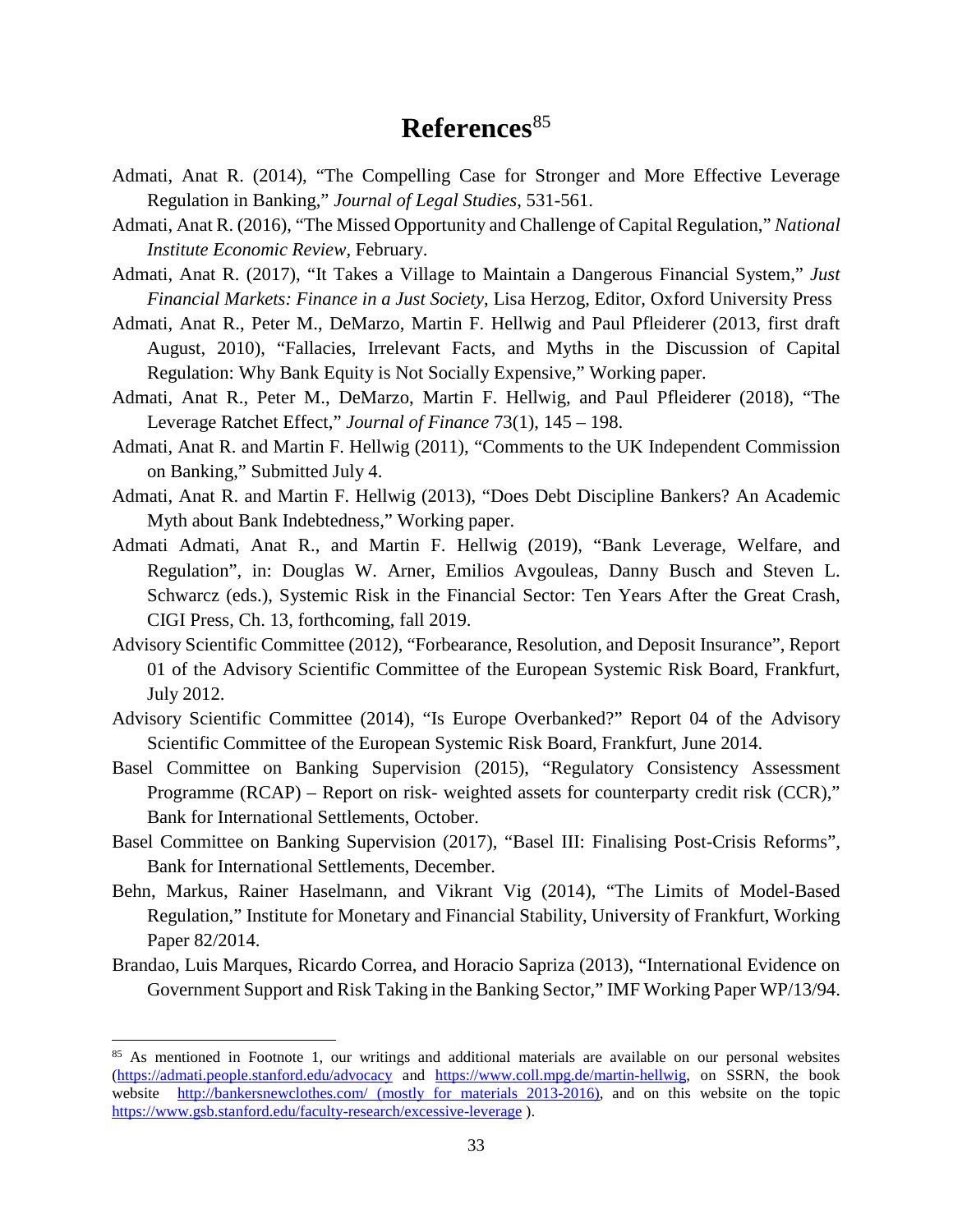Brooke, Martin, Oliver Bush, Robert Edwards, Jas Ellis, Bill Francis, Rashmi Harimohan, Katharine Neiss and Caspar Siegert (2015), "Measuring the Macroeconomic Costs and Benefits of Higher UK Bank Capital Requirements," Financial Stability Paper 35, Bank of England.

Bulow, Jeremy and Paul Klemperer (2013), "Market-Based Capital Regulation," Working Paper.

- Calomiris, Charles W. (2013), "Reforming Banks Without Destroying Their Productivity and Value," *Journal of Applied Corporate Finance*, Vol. 25 (4), 14-20.
- Cecchetti, Stephen G. and Kermit Schoenholtz (2017), "Regulatory Reform: A Scorecard," CEPR Discussion Paper 12465
- Cochrane, John H. (2014), "Towards a Run-Free Financial System," working paper.
- Cole, Rebel A. (2013), "How did the Financial Crisis Affect Business Lending in the U.S?" Working paper.
- DeAngelo, Harry and René M. Stulz (2015), "Liquid-Debt Production, Risk Management, and Bank Capital Structure: Why High Leverage is Optimal for Banks," *Journal of Financial Economics*, 216-236.
- Dermine, Jean (ed.) (1990), *European Banking in the 1990s,* Blackwell, Oxford.
- Dowd, Kevin (2018), "No Stress: The Flaws in the Bank of England's Stress Testing Programme." Working paper.
- Elliott, Douglas (2013), "Higher Bank Capital Requirements Would Come at a Price," Brookings paper, February.
- Federal Reserve Bank of Minneapolis (2017), "The Minneapolis Plan to End Too Big to Fail," December.
- FSA (Financial Services Authority) (2010), "The Prudential Regime for Trading Activities: A Fundamental Review, Discussion Paper 10/4, Financial Services Authority, London.
- FSB (Financial Stability Board) (2015), "Principles on Loss-absorbing and Recapitalisation Capacity of G-SIBs in Resolution: Total Loss-absorbing Capacity (TLAC) Term Sheet," November.
- Galbraith, John K. (1954), *The Great Crash 1929*, Houghton Mifflin, Boston.
- Goldstein, Morris (2017), *Banking's Final Exam,* Peterson Institute for International Economics, Policy Analyses in International Economics 106, Washington, DC.
- Gordon, Jeffery N. and Christopher Gandia (2013), "Money Market Funds Run Risk: Will Floating Net Asset Value Fix the Problem?" Working paper.
- Gorton, Gary and Andrew Metrick (2010), "Regulating the Shadow Banking System," *Brookings Papers on Economic Activity* 41(2), 261–312.
- Gorton, Gary (2012), *Misunderstanding Crises: Why We Don't See them Coming*, Oxford University Press.
- Gorton, Gary and Andrew Winton (2017), "Liquidity Provision, Bank Capital, and the Macroeconomy," *Journal of Money, Credit and Banking*, 5-37.
- Haldane, Andrew G. (2012), "The Dog and the Frisbee." Speech at the Federal Reserve Bank of Kansas City's 366th economic policy symposium, Jackson Hole, Wyoming, August 31.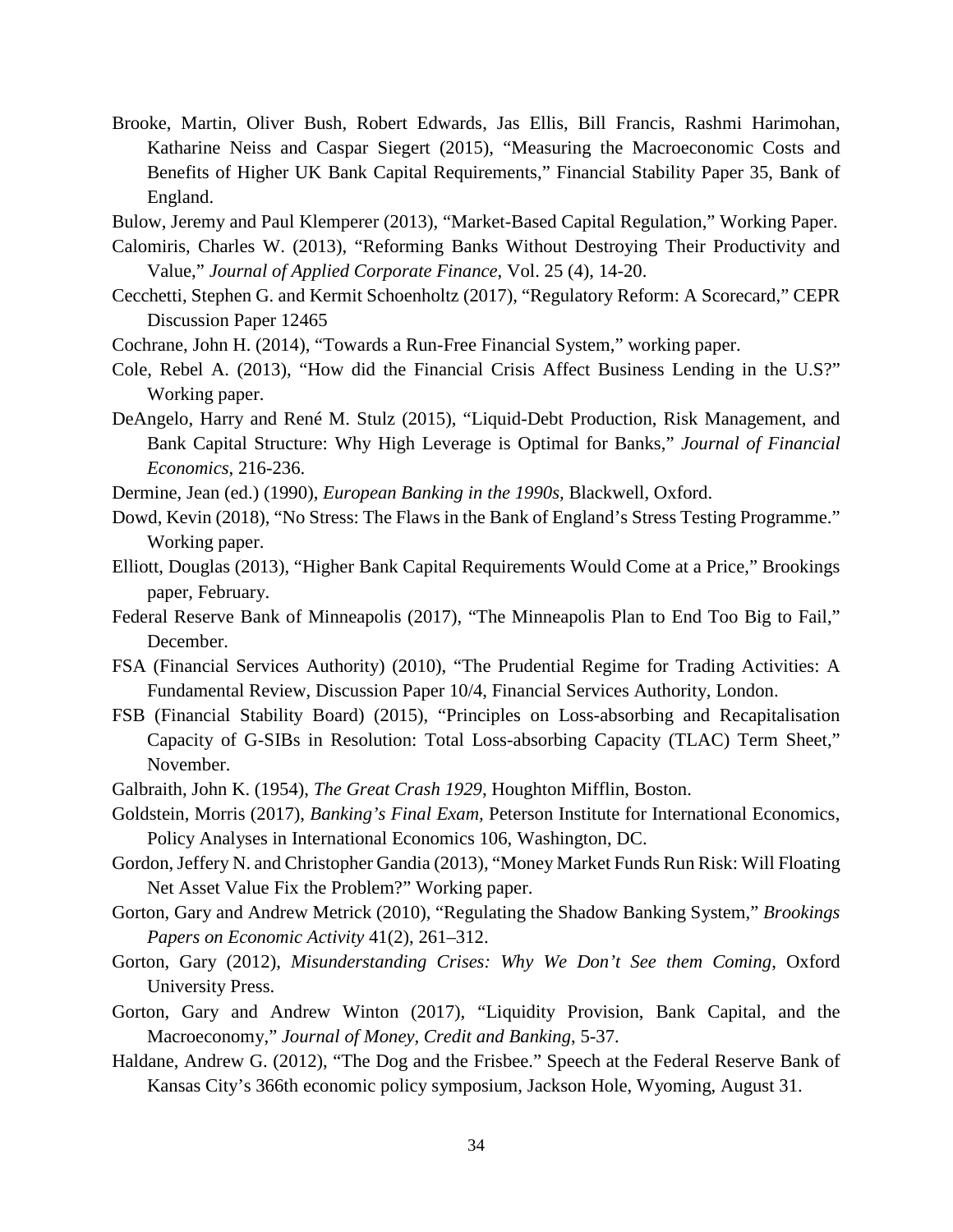- Haldane, Andrew G. (2013), "Constraining discretion in bank regulation," speech at the Federal Reserve Bank of Atlanta Conference, April 9.
- Hellwig, Martin F. (2014), "Yes, Virginia, There Is a European Banking Union! But It May Not Make Your Wishes Come True," Preprint 2014/12, Max Planck Institute for Research on Collective Goods, Bonn.
- Hellwig, Martin F. (2017), "Precautionary Recapitalisations: Time for a Review," Report to the European Parliament's Committee on Economic and Monetary Affairs.
- Hellwig, Martin F. (2018), "Valuation Reports in the Context on Banking Resolution: What Are the Challenges?" Report to the European Parliament's Committee on Economic and Monetary Affairs.
- Hellwig, Martin F. (2019a), "Banks, Politics, and European Monetary Union," forthcoming in: European Central Bank (ed.), *"ECB Forum on Central Banking 2019: 20 Years of European Monetary and Economic Union".*
- Hellwig, Martin F. (2019b), "Fallacies in Monetary Economics," forthcoming Discussion Paper, Max Planck Institute for Research on Collective Goods, Bonn.
- Hoenig, Thomas (2013), "Basel III: A Well Intentioned Illusion," Speech to Association of Deposit Insurers, April 9, Basel.
- Jakab, Zoltan and Michael Kumhof (2015), "Banks Are Not Intermediaries of Loanable Funds and Why this Matters," Bank of England Working Paper No. 529, May.
- Kapan, Tümer and Camelia Minoiu (2013), "Balance Sheet Strength and Bank Lending During the Global Financial Crisis," IMF working paper 13/102.
- Kerr, Gordon (2011), "The Law of Opposites: Illusionary Profits in the Financial Sector," Working Paper.
- King, Mervyn (2013), "A Governor looks back and forward," speech given at the Lord Mayor's Banquet for Bankers and Merchants of the City of London, June 19.
- Kotlikoff, Laurence J. (2010), *Jimmy Stewart Is Dead: Ending the World's Ongoing Financial Plague with Limited Purpose Banking*, Wiley.
- Levitin, Adam J. (2014), "The Politics of Financial Regulation and the Regulation of Financial Politics: A Review Essay," Harvard Law Review, 1991-2068.
- Lewis, Michael (2014), "Flash Boys: A Wall Street Revolt, Norton.
- McLeay, Michael, Amar Radia, and Ryland Thomas (2014), "Money Creation in the Modern Economy," Bank of England Quarterly Bulletin Q1, 14-27,
- Oxford Economics (2013), "Analyzing the impact of bank capital and liquidity regulations on US economic growth," A report prepared for The Clearing House, April.
- Pagano, Marco and Roell, Ailsa (1990), "Trading Systems in European Stock Exchanges: Current Performance and Policy Options," Economic Policy 5(No. 10), April 1990, 63 – 115.
- Pagano, Marco and Ailsa Roell (1993), "Front Running and Stock Market Liquidity," in: Vittorio Conti and Rony Hainaut (eds.), *Financial Market Liberalization and the Role of Banks*, 178- 199.